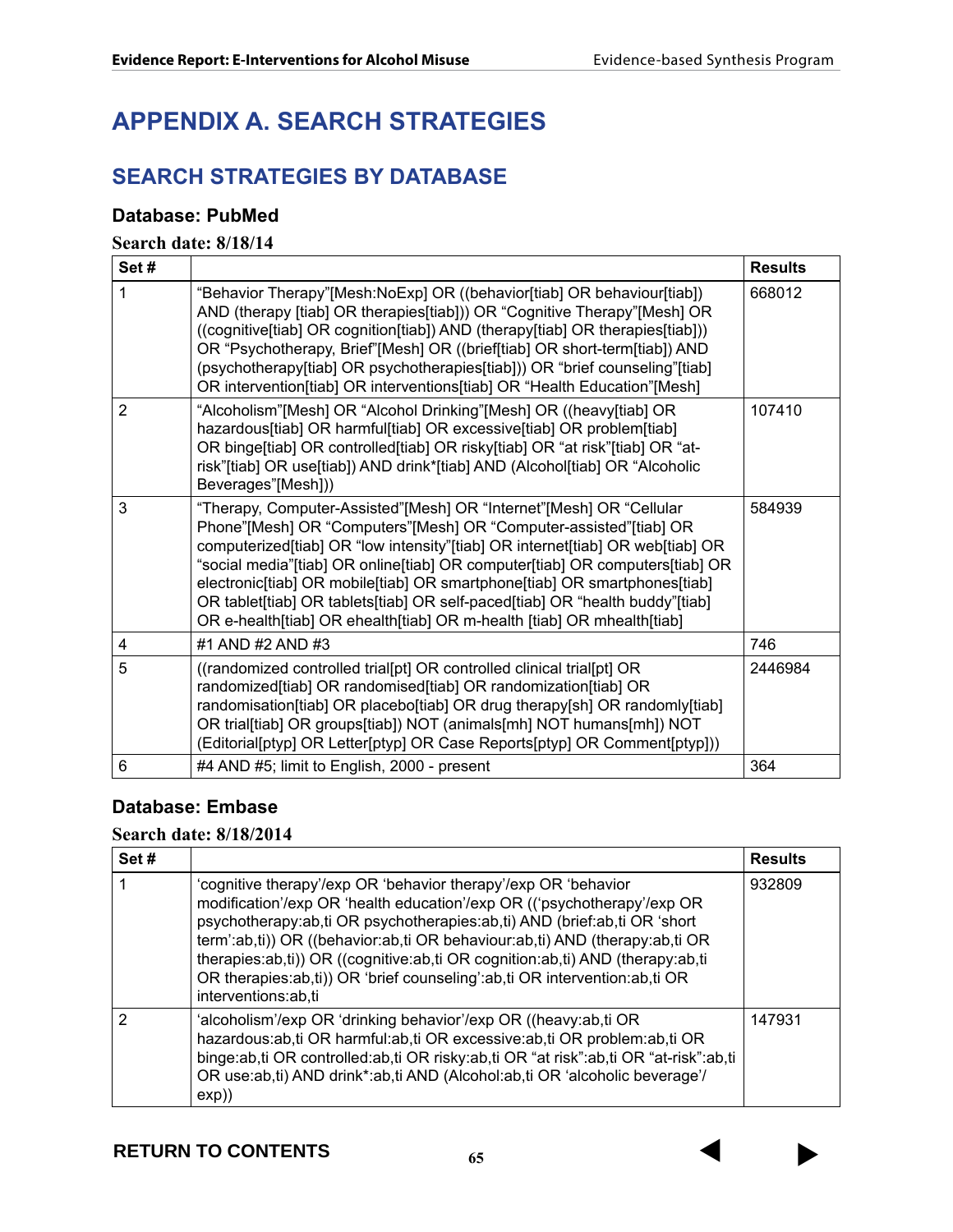| Set# |                                                                                                                                                                                                                                                                                                                                                                                                                                                                                                                                     | <b>Results</b> |
|------|-------------------------------------------------------------------------------------------------------------------------------------------------------------------------------------------------------------------------------------------------------------------------------------------------------------------------------------------------------------------------------------------------------------------------------------------------------------------------------------------------------------------------------------|----------------|
| 3    | 'computer assisted therapy'/exp OR 'mobile phone'/exp OR 'Internet'/exp<br>OR 'computer'/exp OR 'Computer assisted':ab,ti OR computerized:ab,ti OR<br>'low intensity':ab,ti OR internet:ab,ti OR web:ab,ti OR "social media":ab,ti OR<br>online:ab,ti OR computer:ab,ti OR computers:ab,ti OR electronic:ab,ti OR<br>mobile:ab,ti OR smartphone:ab,ti OR smartphones:ab,ti OR tablet:ab,ti OR<br>tablets:ab,ti OR self-paced:ab,ti OR 'health buddy':ab,ti OR e-health:ab,ti OR<br>ehealth:ab,ti OR m-health:ab,ti OR mhealth:ab,ti | 1496238        |
| 4    | #1 AND #2 AND #3                                                                                                                                                                                                                                                                                                                                                                                                                                                                                                                    | 1352           |
| 5    | ('randomized controlled trial'/exp OR 'crossover procedure'/exp OR 'double<br>blind procedure'/exp OR 'single blind procedure'/exp OR random*:ab,ti<br>OR factorial*:ab,ti OR crossover*:ab,ti OR (cross NEAR/1 over*):ab,ti OR<br>placebo*:ab,ti OR (doubl* NEAR/1 blind*):ab,ti OR (singl* NEAR/1 blind*):ab,ti<br>OR assign*:ab,ti OR allocat*:ab,ti OR volunteer*:ab,ti) NOT ('case report'/exp<br>OR 'case study'/exp OR 'editorial'/exp OR 'letter'/exp OR 'note'/exp)                                                        | 1334623        |
| 6    | #4 AND #5                                                                                                                                                                                                                                                                                                                                                                                                                                                                                                                           | 435            |
| 7    | #6 AND [embase]/lim NOT [medline]/lim                                                                                                                                                                                                                                                                                                                                                                                                                                                                                               | 153            |
| 8    | $#7, 2000$ – present, English                                                                                                                                                                                                                                                                                                                                                                                                                                                                                                       | 165            |

# **Database: PsycINFO**

# **Search date: 8/18/2014**

| Set# |                                                                                                                                                                                                                                                                                                                                                                                                                                                                                                                                                                                                                                                                                        | <b>Results</b> |
|------|----------------------------------------------------------------------------------------------------------------------------------------------------------------------------------------------------------------------------------------------------------------------------------------------------------------------------------------------------------------------------------------------------------------------------------------------------------------------------------------------------------------------------------------------------------------------------------------------------------------------------------------------------------------------------------------|----------------|
|      | ((DE "Behavior Therapy") OR (DE "Cognitive Behavior Therapy"))<br>OR (DE "Cognitive Therapy") OR (DE "Brief Psychotherapy") OR (DE<br>"Health Education") OR TI (((behavior OR behaviour) AND (therapy OR<br>therapies[tiab)) OR ((cognitive OR cognition) AND (therapy OR therapies))<br>OR ((brief OR short-term) AND (psychotherapy OR psychotherapies)) OR<br>"brief counseling" OR intervention OR interventions ) OR AB ((behavior<br>OR behaviour) AND (therapy OR therapies[tiab)) OR ((cognitive OR<br>cognition) AND (therapy OR therapies)) OR ((brief OR short-term) AND<br>(psychotherapy OR psychotherapies)) OR "brief counseling" OR intervention<br>OR interventions) | 276210         |
| 2    | (DE "Alcoholism") OR (DE "Alcohol Drinking Patterns" OR DE "Alcohol<br>Abuse" OR DE "Alcohol Intoxication" OR DE "Social Drinking") OR ((TI)<br>heavy OR hazardous OR harmful OR excessive OR problem OR binge OR<br>controlled OR risky OR "at risk" OR "at-risk" OR use ) OR AB ( heavy OR<br>hazardous OR harmful OR excessive OR problem OR binge OR controlled<br>OR risky OR "at risk" OR "at-risk" OR use )) AND (TI (drink*) OR AB (drink*)<br>) AND (TI Alcohol OR AB Alcohol OR (DE "Alcoholic Beverages") ))                                                                                                                                                                | 53853          |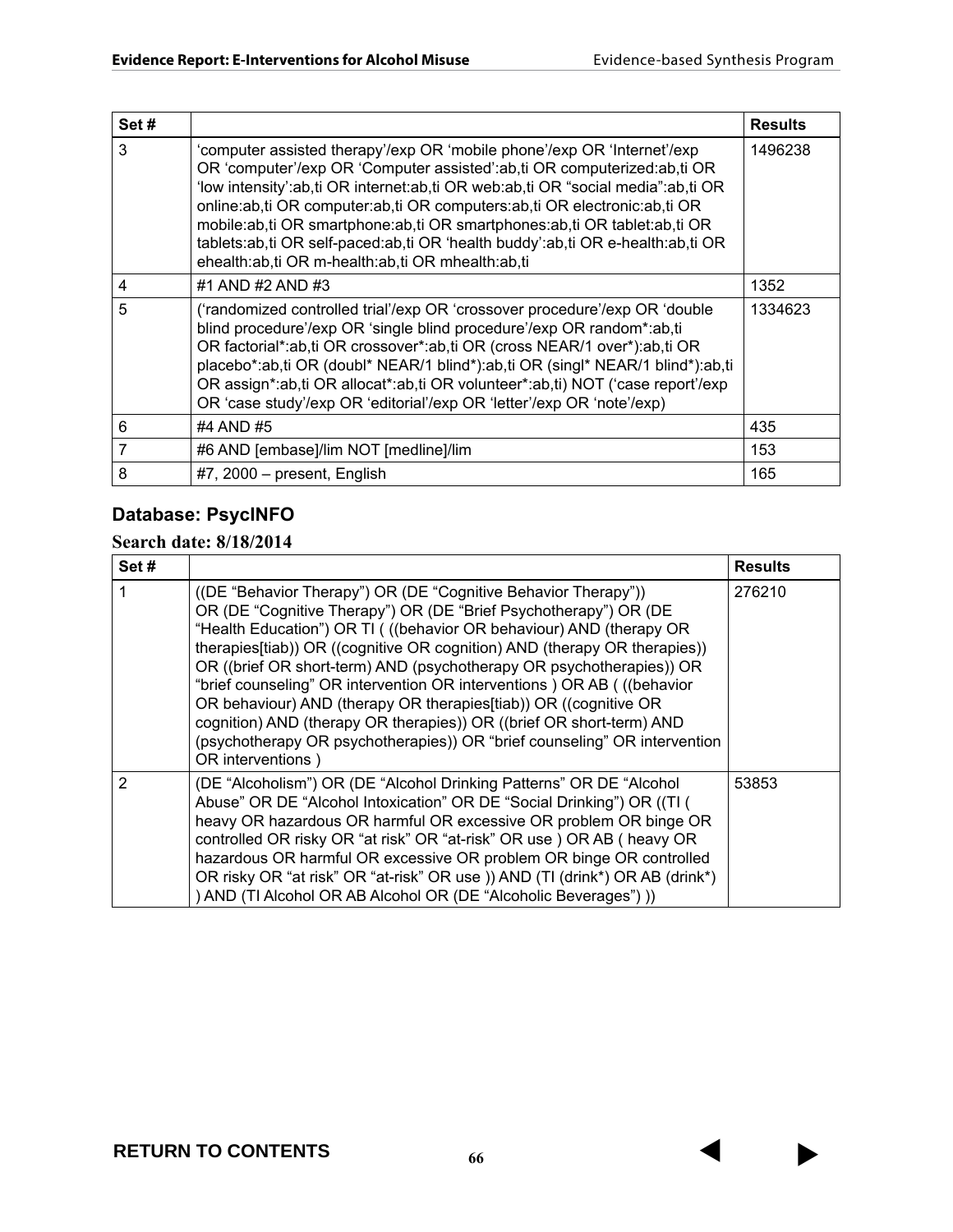| Set# |                                                                                                                                                                                                                                                                                                                                                                                                                                                                                                                                                                                                                                                                                                                                                                                                                                        | <b>Results</b> |
|------|----------------------------------------------------------------------------------------------------------------------------------------------------------------------------------------------------------------------------------------------------------------------------------------------------------------------------------------------------------------------------------------------------------------------------------------------------------------------------------------------------------------------------------------------------------------------------------------------------------------------------------------------------------------------------------------------------------------------------------------------------------------------------------------------------------------------------------------|----------------|
| 3    | (((DE "Computer Assisted Therapy") OR (DE "Internet")) OR (DE "Cellular<br>Phones")) OR (DE "Computers" OR DE "Analog Computers" OR DE<br>"Computer Games" OR DE "Digital Computers" OR DE "Microcomputers")<br>OR TI ("Computer-assisted" OR computerized OR "low intensity" OR<br>internet OR web OR "social media" OR online OR computer OR computers<br>OR electronic OR mobile OR smartphone OR smartphones OR tablet OR<br>tablets OR self-paced OR "health buddy" OR e-health OR ehealth OR<br>m-health OR mhealth ) OR AB ("Computer-assisted" OR computerized<br>OR "low intensity" OR internet OR web OR "social media" OR online OR<br>computer OR computers OR electronic OR mobile OR smartphone OR<br>smartphones OR tablet OR tablets OR self-paced OR "health buddy" OR<br>e-health OR ehealth OR m-health OR mhealth) | 140406         |
| 4    | S1 AND S2 AND S3                                                                                                                                                                                                                                                                                                                                                                                                                                                                                                                                                                                                                                                                                                                                                                                                                       | 561            |
| 5    | #4 AND #5; Limiters - Publication Year: 2000-; English; Methodology:<br>TREATMENT OUTCOME/CLINICAL TRIAL                                                                                                                                                                                                                                                                                                                                                                                                                                                                                                                                                                                                                                                                                                                               | 58             |

# **Database: The Cochrane Library**

## **Search date: 8/18/2014**

| Set#           |                                                                                                                                                                                                                                                                                                                                                                                                                                                                                                                                                                                                                                                                            | <b>Results</b> |
|----------------|----------------------------------------------------------------------------------------------------------------------------------------------------------------------------------------------------------------------------------------------------------------------------------------------------------------------------------------------------------------------------------------------------------------------------------------------------------------------------------------------------------------------------------------------------------------------------------------------------------------------------------------------------------------------------|----------------|
| 1              | MeSH descriptor: [Behavior Therapy] explode all trees OR MeSH descriptor:<br>[Cognitive Therapy] explode all trees OR MeSH descriptor: [Psychotherapy,<br>Brief] explode all trees OR MeSH descriptor: [Health Education]<br>explode all trees OR ((behavior:ab,ti OR behaviour:ab,ti) AND (therapy<br>:ab,ti OR therapies:ab,ti)) OR ((cognitive:ab,ti OR cognition:ab,ti) AND<br>(therapy:ab,ti OR therapies:ab,ti)) OR ((brief:ab,ti OR short-term:ab,ti) AND<br>(psychotherapy:ab,ti OR psychotherapies:ab,ti)) OR "brief counseling":ab,ti<br>OR intervention: ab, ti OR interventions: ab, ti                                                                        | 83540          |
| $\overline{2}$ | MeSH descriptor: [Alcoholism] explode all trees OR MeSH descriptor:<br>[Alcohol Drinking] explode all trees OR ((heavy:ab,ti OR hazardous:ab,ti<br>OR harmful:ab,ti OR excessive:ab,ti OR problem:ab,ti OR binge:ab,ti<br>OR controlled:ab,ti OR risky:ab,ti OR "at risk":ab,ti OR "at-risk":ab,ti<br>OR use:ab,ti) AND drink*:ab,ti AND (Alcohol:ab,ti OR MeSH descriptor:<br>[Alcoholic Beverages] explode all trees                                                                                                                                                                                                                                                     | 4523           |
| 3              | MeSH descriptor: [Therapy, Computer-Assisted] explode all trees OR MeSH<br>descriptor: [Internet] explode all trees OR MeSH descriptor: [Cellular Phone]<br>explode all trees OR MeSH descriptor: [Computers] explode all trees OR<br>"Computer-assisted":ab,ti OR computerized:ab,ti OR "low intensity":ab,ti<br>OR internet:ab,ti OR web:ab,ti OR "social media":ab,ti OR online:ab,ti OR<br>computer:ab,ti OR computers:ab,ti OR electronic:ab,ti OR mobile:ab,ti OR<br>smartphone:ab,ti OR smartphones:ab,ti OR tablet:ab,ti OR tablets:ab,ti OR<br>self-paced:ab,ti OR "health buddy":ab,ti OR e-health:ab,ti OR ehealth:ab,ti<br>OR m-health :ab,ti OR mhealth:ab,ti | 31584          |
| 4              | #1 AND #2 AND #3 (not limited by date)                                                                                                                                                                                                                                                                                                                                                                                                                                                                                                                                                                                                                                     | 197            |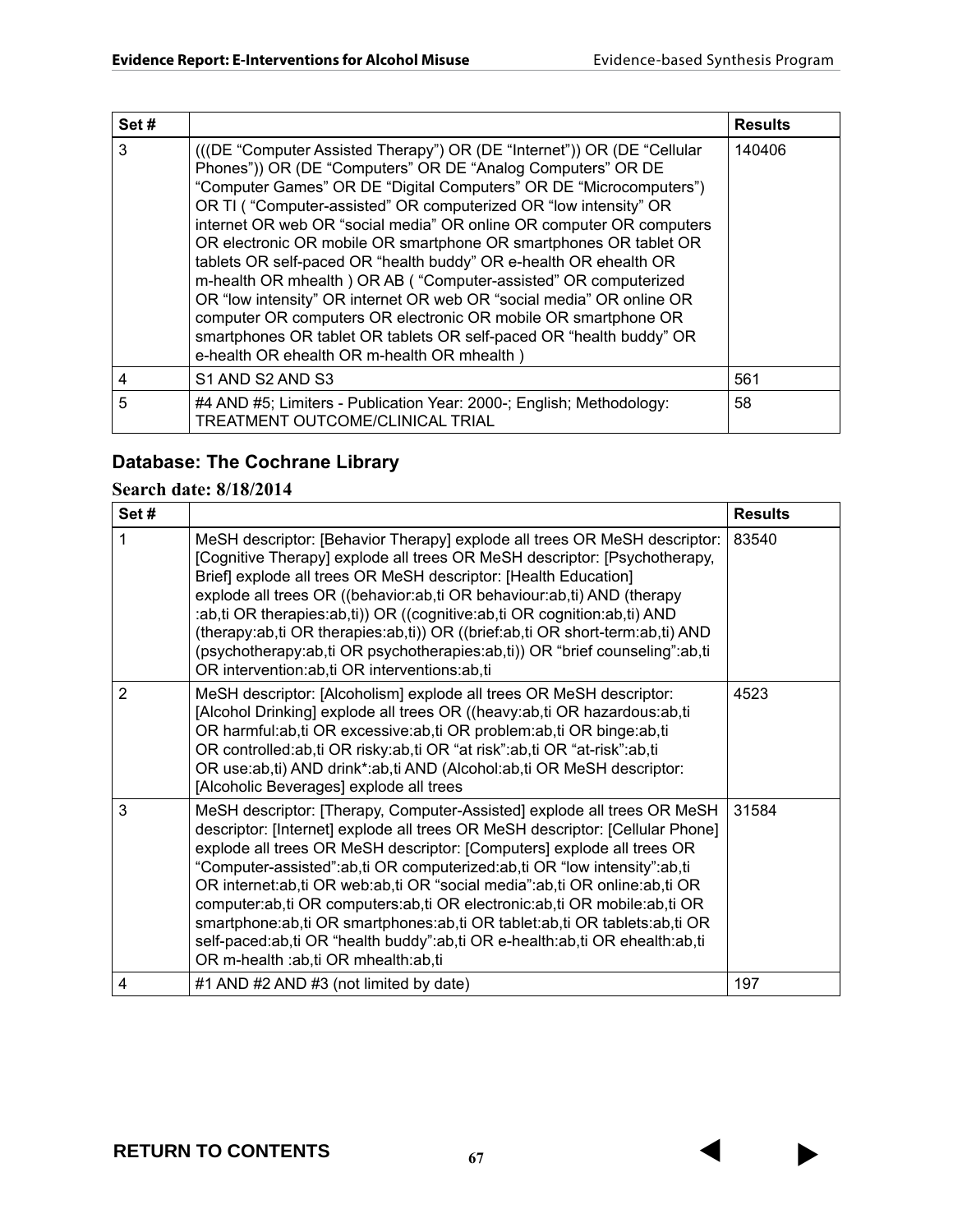# **APPENDIX B. CRITERIA USED IN QUALITY (RISK OF BIAS) ASSESSMENT OF RCTS**

**General Instructions:** Rate each risk of bias item listed below as **Low risk/High risk/Unclear risk** (see Cochrane guidance to inform judgements). Add comments to justify ratings. After considering each of the quality items, give the study an overall rating of "**Low risk**," "**Moderate risk**," or "**High risk**" (see below).

### **Rating of individual items:**

#### **1. Selection bias:**

- *a. \*Randomization adequate* (Adequate methods include: random number table, computergenerated randomization, minimization w/o a random element) **Low risk/High risk/ Unclear risk**
- *b. \*Allocation concealment* (Adequate methods include: pharmacy-controlled randomization, numbered sealed envelopes, central allocation) **Low risk/High risk/Unclear risk**
- *c. Baseline characteristics* (Consider whether there were systematic differences observed in baseline characteristics and prognostic factors between groups, and if important differences were observed, if the analyses controlled for these differences) **Low risk/ High risk/Unclear risk**

#### **2. Performance bias:**

- *a. \*Concurrent interventions or unintended exposures:* (Consider concurrent intervention or an unintended exposure [*eg*, crossovers; contamination – some control group gets the intervention] that might bias results) **Low risk/High risk/Unclear risk**
- *b. Protocol variation:* (Consider whether variation from the protocol compromised the conclusions of the study) **Low risk/High risk/Unclear risk**

#### **3. Detection bias:**

- *a. \*Subjects Blinded?:* (Consider measures used to blind subjects to treatment assignment and any data presented on effectiveness of these measures) **Low risk/High risk/Unclear risk**
- *b. \*Outcome assessors blinded (hard outcomes):* (Outcome assessors blind to treatment assignment for "hard outcomes" such as mortality) **Low risk/High risk/Unclear risk**
- *c. \*Outcome assessors blinded (soft outcomes):* (Outcome assessors blind to treatment assignment for "soft outcomes" such as symptoms) **Low risk/High risk/Unclear risk**
- *d. Measurement bias:* (Reliability and validity of measures used) **Low risk/High risk/ Unclear risk**

#### **4. Attrition bias:**

*a. \*Incomplete outcome data:* (Consider whether incomplete outcome data were adequately addressed, including: systematic differences in attrition between groups [differential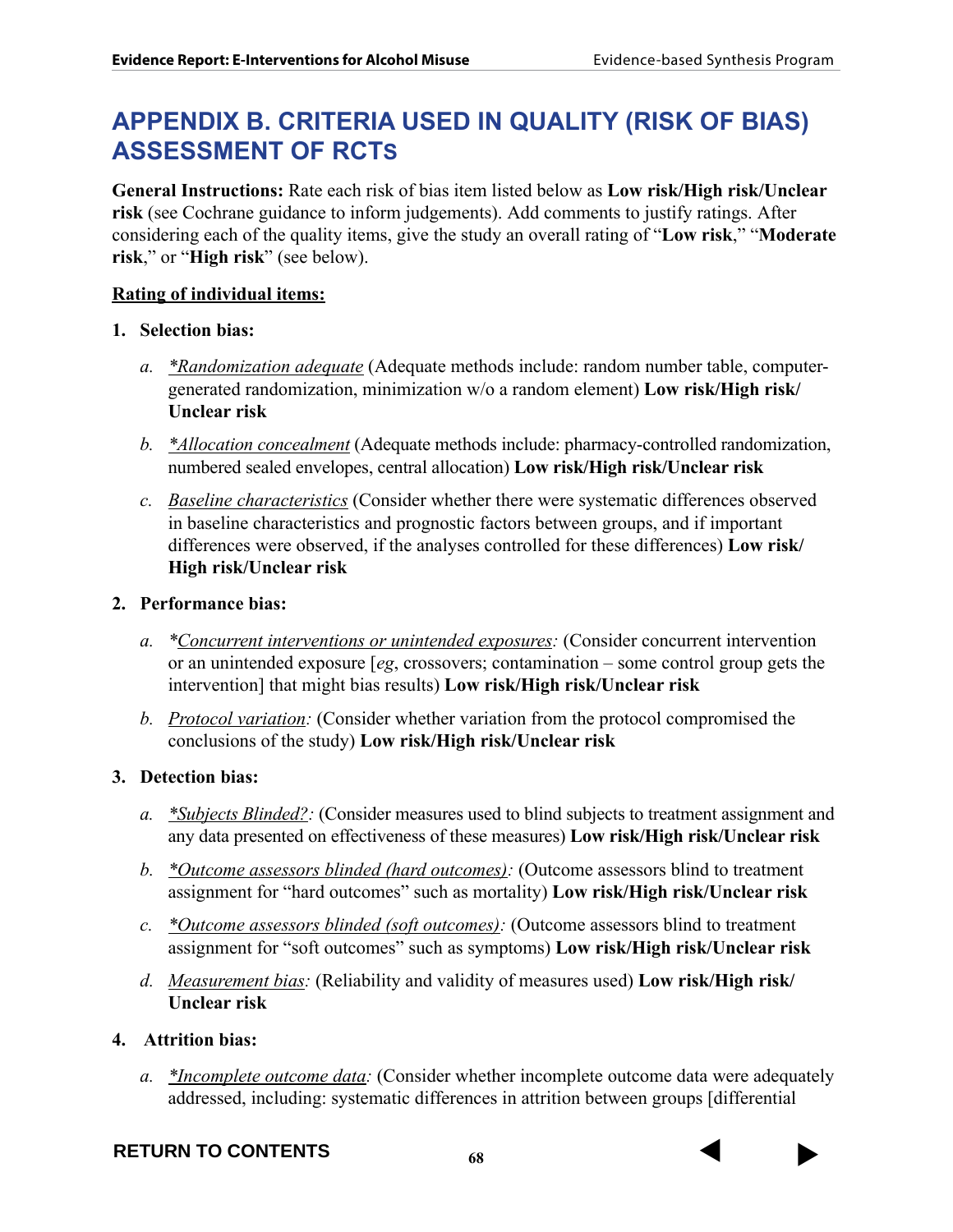attrition]; overall loss to follow-up [overall attrition]; and whether an "intention-to-treat" [ITT; all eligible patients that were randomized are included in analysis] analysis was performed) (Note – mixed models and survival analyses are in general ITT) **Low risk/ High risk/Unclear risk**

#### **5. Reporting bias:**

*a. \*Selective outcomes reporting:* (Consider whether there is any suggestion of selective outcome reporting (*eg*, systematic differences between planned and reported findings)? **Low risk/High risk/Unclear risk**

\*Items contained in Cochrane Risk of Bias Tool

#### **Overall study rating:**

Please assign each study an overall quality rating of "Low risk," "High risk," or "Unclear risk" based on the following definitions:

A "**Low risk**" study has the least bias, and results are considered valid. A low risk study uses a valid approach to allocate patients to alternative treatments; has a low dropout rate; and uses appropriate means to prevent bias, measure outcomes, and analyze and report results. [Items 1a and 1c; 2a; 3b and 3c; and 4a are all rated low risk]

A "**Moderate risk**" study is susceptible to some bias but probably not enough to invalidate the results. The study may be missing information, making it difficult to assess limitations and potential problems (unclear risk). As the moderate risk category is broad, studies with this rating vary in their strengths and weaknesses. [Most, but not all of the following items are rated low risk: Items 1a and 1c; 2a; 3b and 3c; and 4a]

A "**High risk**" rating indicates significant bias that may invalidate the results. These studies have serious errors in design, analysis, or reporting; have large amounts of missing information; or have discrepancies in reporting. The results of a high risk study are at least as likely to reflect flaws in the study design as to indicate true differences between the compared interventions. [At least one-half of the individual quality items are rated high risk or unclear risk]

#### **Conflict of interest: (Record but not used as part of Risk of Bias Assessment)**

*a. Was there the absence of potential important conflict of interest?:* The focus here is financial conflict of interest. If no financial conflict of interest (*eg*, if funded by government or foundation and authors do not have financial relationships with drug/ device manufacturer), then answer "Yes." **Yes/No/Unclear**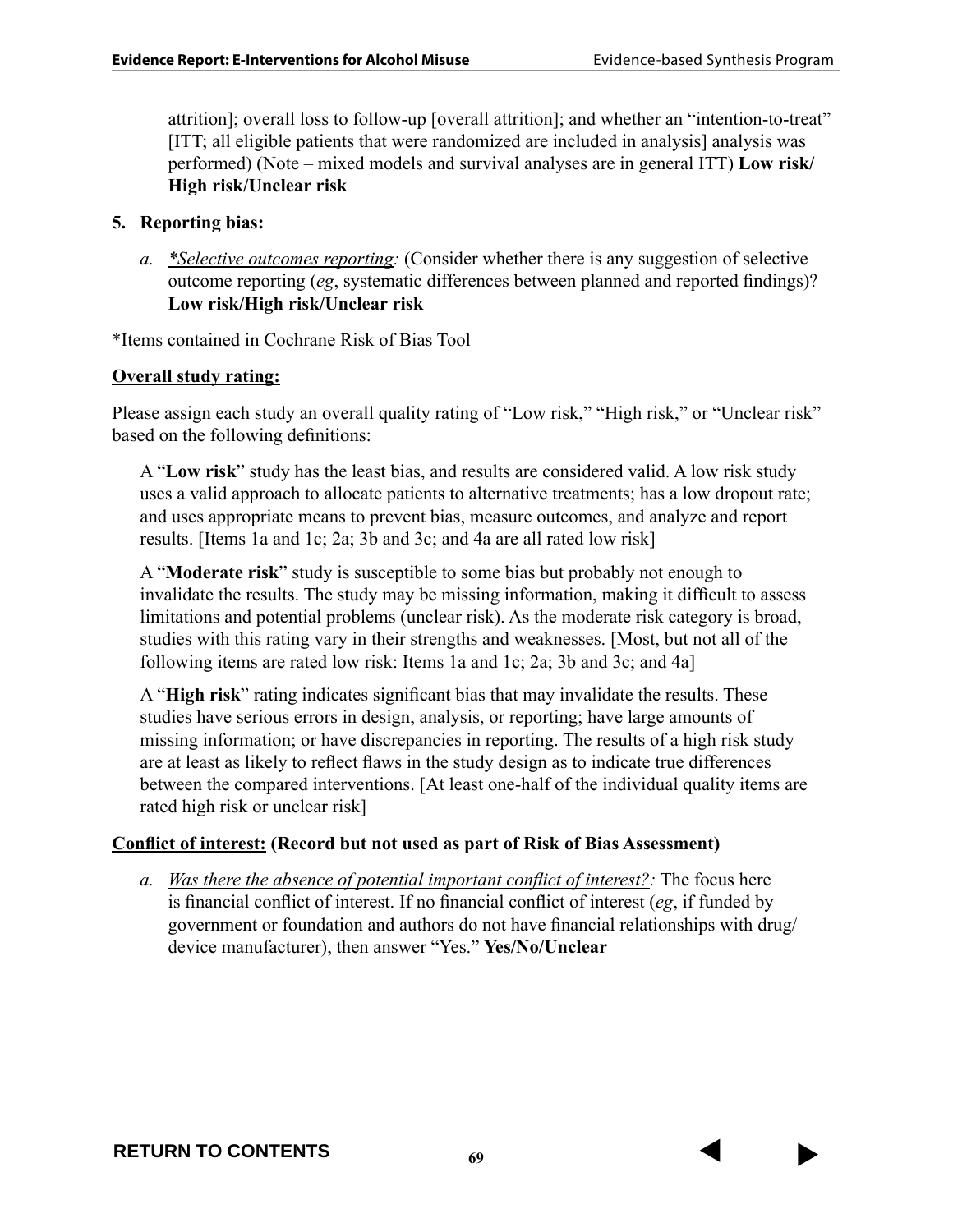# **APPENDIX C. QUALITY OF INCLUDED STUDIES**

| <b>Study</b>                    | <b>Individual Quality Assessment Criteria Ratings</b> |                |                |             | <b>Overall</b> | COI         |                |                |             |             |             |                 |         |
|---------------------------------|-------------------------------------------------------|----------------|----------------|-------------|----------------|-------------|----------------|----------------|-------------|-------------|-------------|-----------------|---------|
|                                 | 1a                                                    | 1 <sub>b</sub> | 1 <sub>c</sub> | 2a          | 2 <sub>b</sub> | 3a          | 3 <sub>b</sub> | 3 <sub>c</sub> | 3d          | 4           | 5           | Rating          | Absent? |
| Barnett, 2007 <sup>1</sup>      | Low                                                   | Low            | Low            | Low         | Low            | High        | Low            | Low            | Low         | Low         | Low         | Low             | Yes     |
| Bischof, 2008 <sup>2</sup>      | <b>UNCL</b>                                           | Low            | Low            | Low         | Low            | High        | <b>UNCL</b>    | <b>UNCL</b>    | Low         | Low         | Low         | <b>Moderate</b> | Yes     |
| Boon, 2011 <sup>3</sup>         | Low                                                   | Low            | Low            | Low         | Low            | Low         | Low            | Low            | Low         | Low         | <b>UNCL</b> | Low             | Yes     |
| Cucciare, 2013 <sup>4</sup>     | Low                                                   | <b>UNCL</b>    | Low            | Low         | Low            | <b>UNCL</b> | Low            | Low            | Low         | Low         | Low         | Low             | No      |
| Cunningham, 2009 <sup>5</sup>   | Low                                                   | <b>UNCL</b>    | Low            | Low         | Low            | <b>UNCL</b> | <b>UNCL</b>    | <b>UNCL</b>    | Low         | Low         | Low         | <b>Moderate</b> | Yes     |
| Gustafson, 2014 <sup>6</sup>    | Low                                                   | <b>UNCL</b>    | Low            | <b>UNCL</b> | Low            | High        | <b>NA</b>      | High           | Low         | Low         | Low         | <b>Moderate</b> | Yes     |
| Hansen, 20127                   | Low                                                   | Low            | Low            | Low         | Low            | <b>UNCL</b> | <b>UNCL</b>    | <b>UNCL</b>    | <b>UNCL</b> | <b>UNCL</b> | Low         | <b>Moderate</b> | Yes     |
| Hasin, 2013 <sup>8</sup>        | Low                                                   | Low            | Low            | Low         | Low            | High        | Low            | Low            | Low         | Low         | Low         | Low             | Yes     |
| Helzer, 2008 <sup>9</sup>       | <b>UNCL</b>                                           | <b>UNCL</b>    | High           | Low         | Low            | High        | Low            | Low            | <b>UNCL</b> | Low         | Low         | <b>Moderate</b> | Yes     |
| Hester, 2012 <sup>10</sup>      | <b>UNCL</b>                                           | <b>UNCL</b>    | Low            | Low         | Low            | High        | <b>UNCL</b>    | <b>UNCL</b>    | Low         | <b>UNCL</b> | Low         | High            | Yes     |
| Kypri, 2009 <sup>11</sup>       | Low                                                   | Low            | <b>UNCL</b>    | Low         | Low            | <b>UNCL</b> | Low            | Low            | Low         | Low         | Low         | Low             | Yes     |
| Kypri, 2008 <sup>12</sup>       | Low                                                   | Low            | Low            | Low         | Low            | Low         | Low            | Low            | Low         | Low         | Low         | Low             | Yes     |
| Kypri, 2004 <sup>13</sup>       | Low                                                   | Low            | Low            | Low         | Low            | Low         | Low            | Low            | Low         | Low         | Low         | Low             | Yes     |
| Monahan, 2013a <sup>14</sup>    | Low                                                   | <b>UNCL</b>    | Low            | Low         | Low            | High        | Low            | Low            | Low         | <b>UNCL</b> | <b>UNCL</b> | <b>Moderate</b> | Yes     |
| Monahan, 2013b <sup>14</sup>    | Low                                                   | <b>UNCL</b>    | Low            | Low         | Low            | High        | Low            | Low            | Low         | <b>UNCL</b> | <b>UNCL</b> | <b>Moderate</b> | Yes     |
| Moreira, 2012 <sup>15</sup>     | Low                                                   | Low            | Low            | Low         | Low            | Low         | Low            | Low            | Low         | High        | Low         | <b>Moderate</b> | Yes     |
| Mundt, 2006 <sup>16</sup>       | <b>UNCL</b>                                           | <b>UNCL</b>    | Low            | Low         | Low            | High        | <b>UNCL</b>    | High           | Low         | <b>UNCL</b> | <b>UNCL</b> | High            | No      |
| Neighbors, 2010 <sup>17</sup>   | Low                                                   | Low            | <b>UNCL</b>    | <b>UNCL</b> | Low            | <b>UNCL</b> | Low            | Low            | Low         | Low         | Low         | <b>Moderate</b> | Yes     |
| Neighbors, 2004 <sup>18</sup>   | <b>UNCL</b>                                           | High           | <b>UNCL</b>    | Low         | Low            | <b>UNCL</b> | Low            | Low            | Low         | Low         | Low         | <b>Moderate</b> | Yes     |
| Neumann, 2006 <sup>19</sup>     | <b>UNCL</b>                                           | <b>UNCL</b>    | Low            | <b>UNCL</b> | Low            | High        | <b>UNCL</b>    | <b>UNCL</b>    | Low         | High        | <b>UNCL</b> | High            | Yes     |
| Riper, 2008 <sup>20</sup>       | <b>UNCL</b>                                           | <b>UNCL</b>    | Low            | <b>UNCL</b> | High           | High        | <b>UNCL</b>    | <b>UNCL</b>    | Low         | High        | Low         | High            | Yes     |
| Schulz, 2013 <sup>21</sup>      | Low                                                   | <b>UNCL</b>    | Low            | Low         | Low            | High        | <b>NA</b>      | Low            | Low         | Low         | Low         | <b>Moderate</b> | Yes     |
| Sinadinovic, 2012 <sup>22</sup> | <b>UNCL</b>                                           | <b>UNCL</b>    | High           | <b>UNCL</b> | High           | High        | <b>UNCL</b>    | <b>UNCL</b>    | Low         | High        | Low         | High            | Yes     |
| Voogt, 2013 <sup>23</sup>       | Low                                                   | <b>UNCL</b>    | Low            | <b>UNCL</b> | Low            | Low         | <b>UNCL</b>    | <b>UNCL</b>    | Low         | Low         | Low         | <b>Moderate</b> | Yes     |
| Wallace, 2011 <sup>24</sup>     | Low                                                   | Low            | Low            | Low         | Low            | Low         | Low            | Low            | Low         | High        | Low         | <b>Moderate</b> | Yes     |
| Walters, 2009 <sup>25</sup>     | <b>UNCL</b>                                           | <b>UNCL</b>    | Low            | Low         | Low            | High        | Low            | High           | Low         | Low         | Low         | <b>Moderate</b> | Yes     |

Abbreviations: COI=(financial) conflict of interest; NA=not applicable; UNCL=unclear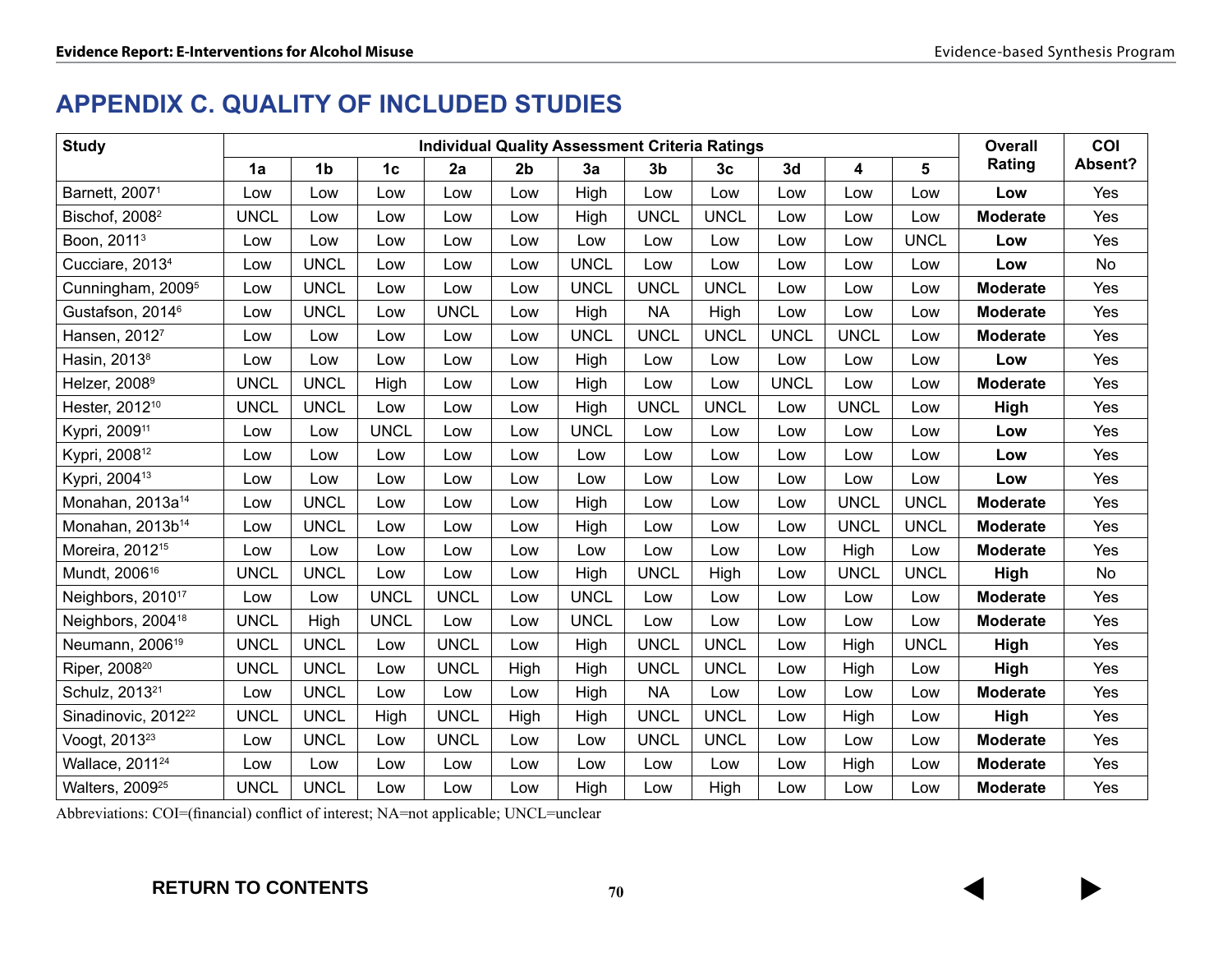## **References to Appendix C:**

- **1.** Barnett NP, Murphy JG, Colby SM, Monti PM. Efficacy of counselor vs. computer-delivered intervention with mandated college students. *Addict Behav.* 2007;32(11):2529-2548.
- **2.** Bischof G, Grothues JM, Reinhardt S, Meyer C, John U, Rumpf HJ. Evaluation of a telephone-based stepped care intervention for alcohol-related disorders: a randomized controlled trial. *Drug Alcohol Depend.* 2008;93(3):244-251.
- **3.** Boon B, Risselada A, Huiberts A, Riper H, Smit F. Curbing alcohol use in male adults through computer generated personalized advice: randomized controlled trial. *J Med Internet Res.* 2011;13(2):e43.
- **4.** Cucciare MA, Weingardt KR, Ghaus S, Boden MT, Frayne SM. A randomized controlled trial of a web-delivered brief alcohol intervention in Veterans Affairs primary care. *J Stud Alcohol Drugs.* 2013;74(3):428-436.
- **5.** Cunningham JA, Wild TC, Cordingley J, van Mierlo T, Humphreys K. A randomized controlled trial of an internet-based intervention for alcohol abusers. *Addiction.*  2009;104(12):2023-2032.
- **6.** Gustafson DH, McTavish FM, Chih MY, et al. A smartphone application to support recovery from alcoholism: a randomized clinical trial. *JAMA Psychiatry.* 2014;71(5):566-572.
- **7.** Hansen AB, Becker U, Nielsen AS, Gronbaek M, Tolstrup JS, Thygesen LC. Internetbased brief personalized feedback intervention in a non-treatment-seeking population of adult heavy drinkers: a randomized controlled trial. *J Med Internet Res.* 2012;14(4):e98.
- **8.** Hasin DS, Aharonovich E, O'Leary A, et al. Reducing heavy drinking in HIV primary care: a randomized trial of brief intervention, with and without technological enhancement. *Addiction.* 2013;108(7):1230-1240.
- **9.** Helzer JE, Rose GL, Badger GJ, et al. Using interactive voice response to enhance brief alcohol intervention in primary care settings. *J Stud Alcohol Drugs.* 2008;69(2):251-258.
- **10.** Hester RK, Delaney HD, Campbell W. The college drinker's check-up: outcomes of two randomized clinical trials of a computer-delivered intervention. *Psychol Addict Behav.*  2012;26(1):1-12.
- **11.** Kypri K, Hallett J, Howat P, et al. Randomized controlled trial of proactive web-based alcohol screening and brief intervention for university students. *Arch Intern Med.*  2009;169(16):1508-1514.
- **12.** Kypri K, Langley JD, Saunders JB, Cashell-Smith ML, Herbison P. Randomized controlled trial of web-based alcohol screening and brief intervention in primary care. *Arch Intern Med.* 2008;168(5):530-536.
- **13.** Kypri K, Saunders JB, Williams SM, et al. Web-based screening and brief intervention for hazardous drinking: a double-blind randomized controlled trial. *Addiction.*  2004;99(11):1410-1417.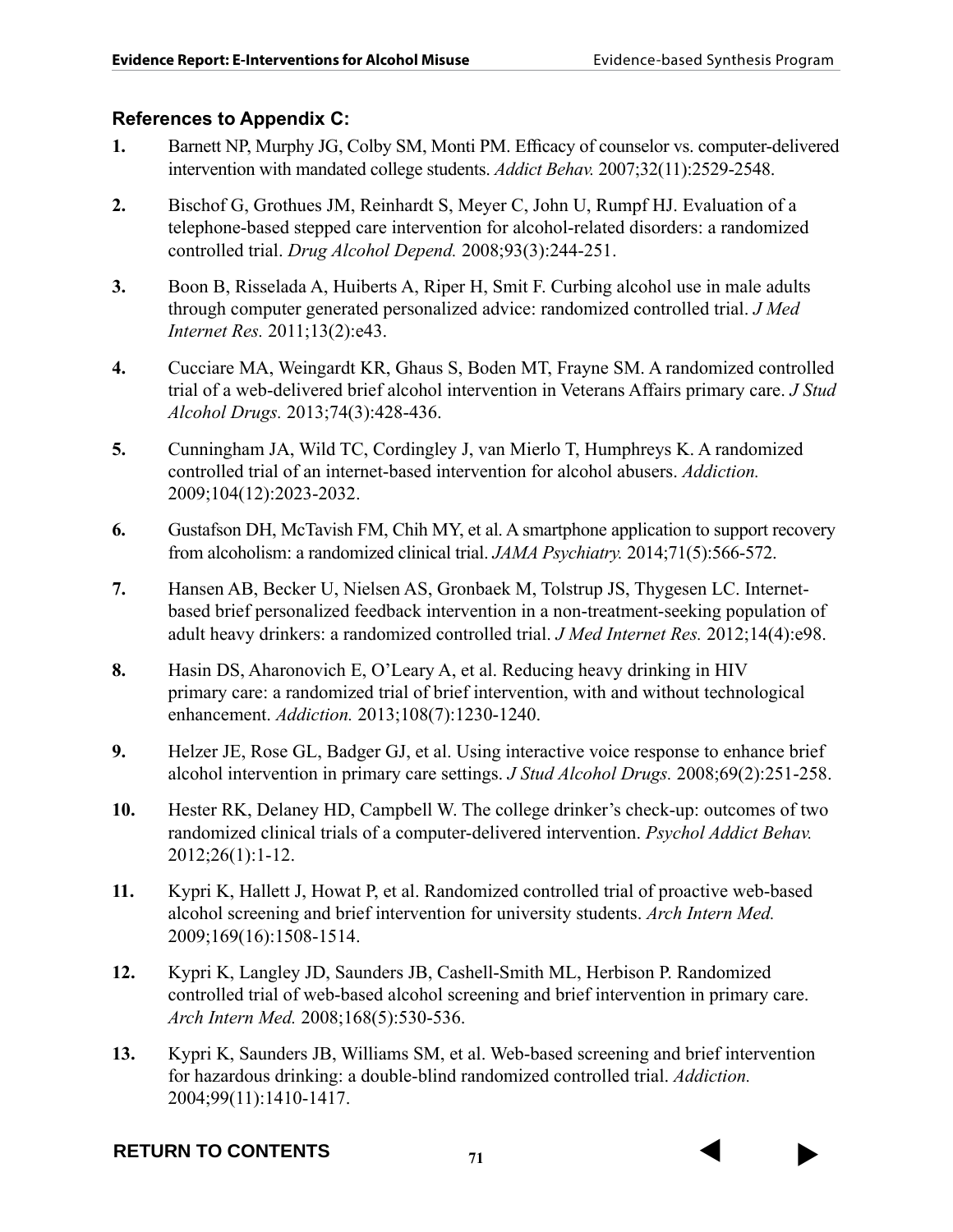- **14.** Monahan CJ, McDevitt-Murphy ME, Dennhardt AA, Skidmore JR, Martens MP, Murphy JG. The impact of elevated posttraumatic stress on the efficacy of brief alcohol interventions for heavy drinking college students. *Addict Behav.* 2013;38(3):1719-1725.
- **15.** Moreira MT, Oskrochi R, Foxcroft DR. Personalised normative feedback for preventing alcohol misuse in university students: Solomon three-group randomised controlled trial. *PLoS One.* 2012;7(9):e44120.
- **16.** Mundt JC, Moore HK, Bean P. An interactive voice response program to reduce drinking relapse: a feasibility study. *J Subst Abuse Treat.* 2006;30(1):21-29.
- **17.** Neighbors C, Lewis MA, Atkins DC, et al. Efficacy of web-based personalized normative feedback: a two-year randomized controlled trial. *J Consult Clin Psychol.*  2010;78(6):898-911.
- **18.** Neighbors C, Larimer ME, Lewis MA. Targeting misperceptions of descriptive drinking norms: efficacy of a computer-delivered personalized normative feedback intervention. *J Consult Clin Psychol.* 2004;72(3):434-447.
- **19.** Neumann T, Neuner B, Weiss-Gerlach E, et al. The effect of computerized tailored brief advice on at-risk drinking in subcritically injured trauma patients. *J Trauma.*  2006;61(4):805-814.
- **20.** Riper H, Kramer J, Smit F, Conijn B, Schippers G, Cuijpers P. Web-based self-help for problem drinkers: a pragmatic randomized trial. *Addiction.* 2008;103(2):218-227.
- **21.** Schulz DN, Candel MJ, Kremers SP, Reinwand DA, Jander A, de Vries H. Effects of a Web-based tailored intervention to reduce alcohol consumption in adults: randomized controlled trial. *J Med Internet Res.* 2013;15(9):e206.
- **22.** Sinadinovic K, Wennberg P, Berman AH. Targeting problematic users of illicit drugs with Internet-based screening and brief intervention: a randomized controlled trial. *Drug Alcohol Depend.* 2012;126(1-2):42-50.
- **23.** Voogt CV, Poelen EA, Kleinjan M, Lemmers LA, Engels RC. The effectiveness of the 'what do you drink' web-based brief alcohol intervention in reducing heavy drinking among students: a two-arm parallel group randomized controlled trial. *Alcohol Alcohol.*  2013;48(3):312-321.
- **24.** Wallace P, Murray E, McCambridge J, et al. On-line randomized controlled trial of an internet based psychologically enhanced intervention for people with hazardous alcohol consumption. *PLoS One.* 2011;6(3):e14740.
- **25.** Walters ST, Vader AM, Harris TR, Field CA, Jouriles EN. Dismantling motivational interviewing and feedback for college drinkers: a randomized clinical trial. *J Consult Clin Psychol.* 2009;77(1):64-73.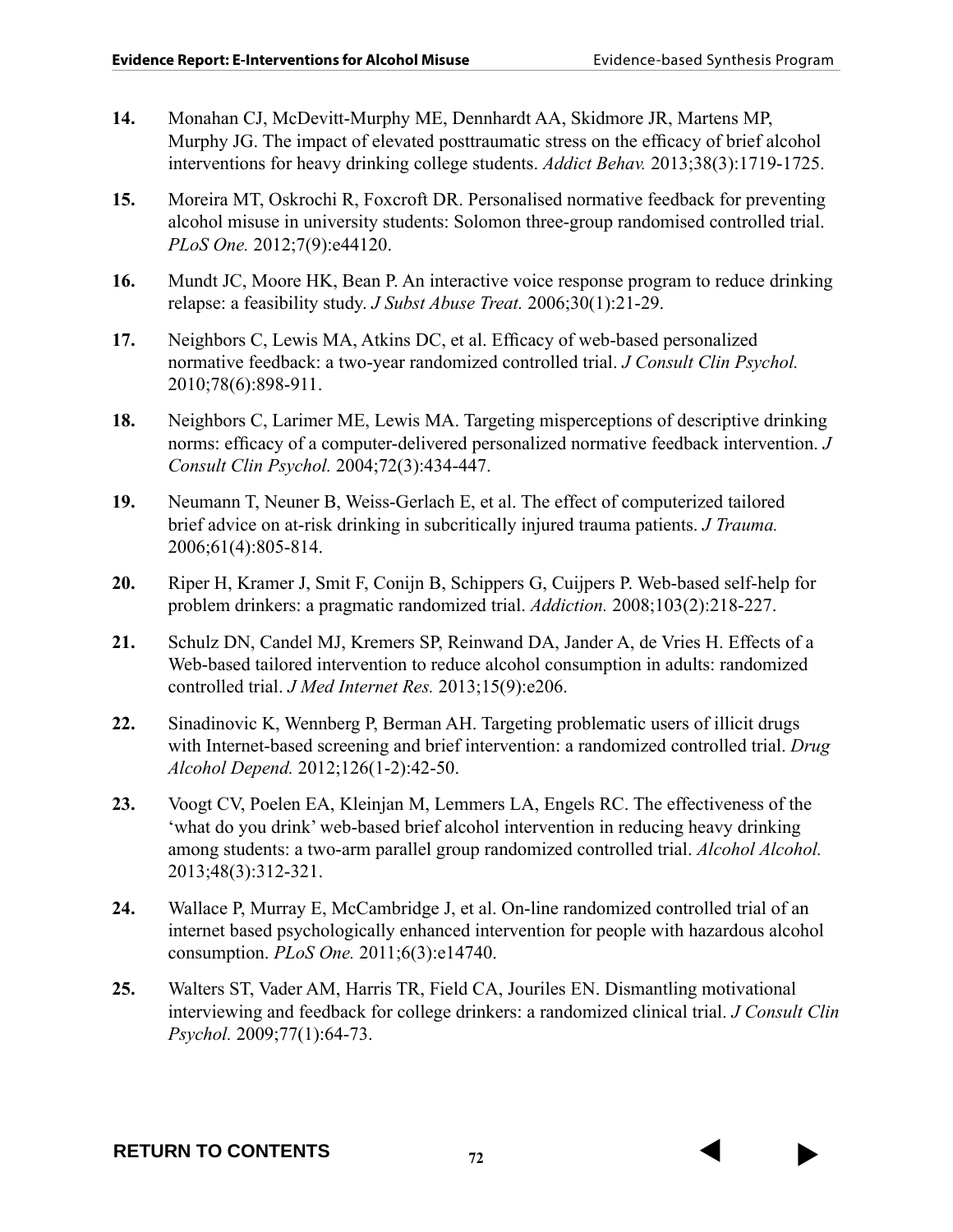# **APPENDIX D. PEER REVIEW COMMENTS/AUTHOR RESPONSES**

| <b>Reviewer</b> | <b>Comment</b>                                                                                                                                                                                                                                                                                                                                                                                         | <b>Response</b>                                                                                                                                                                                                                                                                                                                                                                                                                                                                                                                                                                                                                                       |
|-----------------|--------------------------------------------------------------------------------------------------------------------------------------------------------------------------------------------------------------------------------------------------------------------------------------------------------------------------------------------------------------------------------------------------------|-------------------------------------------------------------------------------------------------------------------------------------------------------------------------------------------------------------------------------------------------------------------------------------------------------------------------------------------------------------------------------------------------------------------------------------------------------------------------------------------------------------------------------------------------------------------------------------------------------------------------------------------------------|
|                 | Question 1: Are the objectives, scope, and methods for this review clearly described?                                                                                                                                                                                                                                                                                                                  |                                                                                                                                                                                                                                                                                                                                                                                                                                                                                                                                                                                                                                                       |
| 1               | Yes. No comments                                                                                                                                                                                                                                                                                                                                                                                       | Acknowledged                                                                                                                                                                                                                                                                                                                                                                                                                                                                                                                                                                                                                                          |
| $\overline{2}$  | Yes. Very well done. A few suggestions below related to the methods.                                                                                                                                                                                                                                                                                                                                   | Acknowledged                                                                                                                                                                                                                                                                                                                                                                                                                                                                                                                                                                                                                                          |
| 3               | Yes. Excellent description of objectives, scope and methods. I would welcome<br>the chance to have this experienced team involved in SR's for the revision of<br>the VA/DoD CPG on SUD that is scheduled to begin in FY15. No scoping has<br>been initiated and there are existing contracts with Lewin and ECRI that are<br>involved with other CPGs, but perhaps there are opportunities to explore? | Thank you. We will forward this request to the VA ESP<br>Coordinating Center to explore participation in the CPG.                                                                                                                                                                                                                                                                                                                                                                                                                                                                                                                                     |
| 4               | Yes. More information could be provided early on about the specific studies<br>selected for review. The report is difficult to read and follow as written. I realize<br>there is probably a format for these reviews, but given there is only a relatively<br>limited number of studies, I would rather see a brief synopsis of the studies first.                                                     | The report adheres to the VA ESP standard template. We agree<br>that the length and format of the report draft can make it difficult<br>to follow. In the version of the report that will be disseminated,<br>the main report will be preceded by a brief executive summary<br>that serves as a synopsis for the report.                                                                                                                                                                                                                                                                                                                              |
| 5               | Yes. The objectives, scope, and methods for this review are clearly described.<br>This is a thorough and robust report on the use of e-interventions for alcohol<br>misuse.                                                                                                                                                                                                                            | Thank you.                                                                                                                                                                                                                                                                                                                                                                                                                                                                                                                                                                                                                                            |
| 5               | Table 2. I don't quite understand why pregnant women would have been<br>excluded from the studies you examined. It is a group with potential for<br>alcohol abuse and there are increasingly more women veterans. I'm sure<br>there is a reason, but a rationale would be useful.                                                                                                                      | E-interventions for alcohol misuse in pregnant women are a<br>worthy topic of research, but we reasoned that the processes<br>and outcomes for pregnant women would be too different from<br>the general population. Nevertheless, we retained information<br>on how many studies were available so additional work could be<br>completed on this topic. We found 16 studies whose abstracts<br>suggested they could be trials focused on pregnant women, but<br>did not conduct full-text reviews to evaluate their inclusion. We<br>revised the discussion to note this limitation of the literature and<br>highlight the need for future research. |
| $6\phantom{a}$  | Yes. The objectives and scope of this review are clearly and concisely<br>described. Detailed description of methods including data abstraction and<br>quality assessment, as well as data synthesis makes process completely<br>transparent.                                                                                                                                                          | Acknowledged                                                                                                                                                                                                                                                                                                                                                                                                                                                                                                                                                                                                                                          |
|                 | Question 2: Is there any indication of bias in our synthesis of the evidence?                                                                                                                                                                                                                                                                                                                          |                                                                                                                                                                                                                                                                                                                                                                                                                                                                                                                                                                                                                                                       |
| 1               | No. No comments.                                                                                                                                                                                                                                                                                                                                                                                       | Acknowledged                                                                                                                                                                                                                                                                                                                                                                                                                                                                                                                                                                                                                                          |
| $\overline{2}$  | No. No comments.                                                                                                                                                                                                                                                                                                                                                                                       | Acknowledged                                                                                                                                                                                                                                                                                                                                                                                                                                                                                                                                                                                                                                          |
| 3               | No. No comments.                                                                                                                                                                                                                                                                                                                                                                                       | Acknowledged                                                                                                                                                                                                                                                                                                                                                                                                                                                                                                                                                                                                                                          |
| 4               | No. The report does not appear biased.                                                                                                                                                                                                                                                                                                                                                                 | Acknowledged                                                                                                                                                                                                                                                                                                                                                                                                                                                                                                                                                                                                                                          |
| 5               | No. No comments.                                                                                                                                                                                                                                                                                                                                                                                       | Acknowledged                                                                                                                                                                                                                                                                                                                                                                                                                                                                                                                                                                                                                                          |
|                 | <b>RETURN TO CONTENTS</b><br>73                                                                                                                                                                                                                                                                                                                                                                        |                                                                                                                                                                                                                                                                                                                                                                                                                                                                                                                                                                                                                                                       |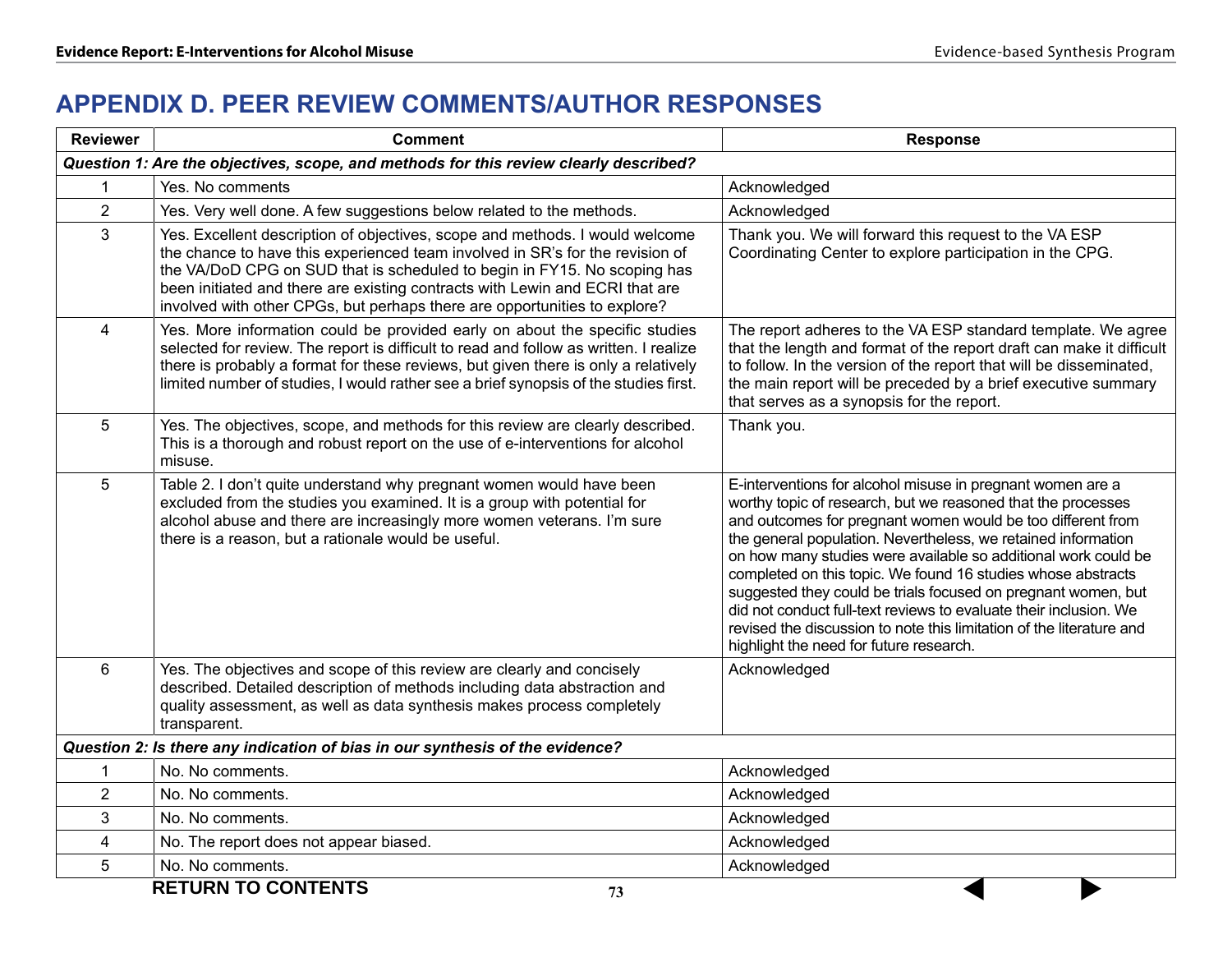| <b>Reviewer</b> | <b>Comment</b>                                                                                                                                                                                                                                                                                                                                                                                                                                                                                                                                                                                                                                                                                                                                                                                                                                                                                                                                                                                                                                                                                                                                                | <b>Response</b>                                                                                                                                                                                                                                                                                                             |  |  |  |  |  |
|-----------------|---------------------------------------------------------------------------------------------------------------------------------------------------------------------------------------------------------------------------------------------------------------------------------------------------------------------------------------------------------------------------------------------------------------------------------------------------------------------------------------------------------------------------------------------------------------------------------------------------------------------------------------------------------------------------------------------------------------------------------------------------------------------------------------------------------------------------------------------------------------------------------------------------------------------------------------------------------------------------------------------------------------------------------------------------------------------------------------------------------------------------------------------------------------|-----------------------------------------------------------------------------------------------------------------------------------------------------------------------------------------------------------------------------------------------------------------------------------------------------------------------------|--|--|--|--|--|
| 6               | No. None whatsoever.                                                                                                                                                                                                                                                                                                                                                                                                                                                                                                                                                                                                                                                                                                                                                                                                                                                                                                                                                                                                                                                                                                                                          | Acknowledged                                                                                                                                                                                                                                                                                                                |  |  |  |  |  |
|                 | Question 3: Are there any published or unpublished studies that we may have overlooked?                                                                                                                                                                                                                                                                                                                                                                                                                                                                                                                                                                                                                                                                                                                                                                                                                                                                                                                                                                                                                                                                       |                                                                                                                                                                                                                                                                                                                             |  |  |  |  |  |
| 1               | Yes.<br>1. Screening and Behavioral Counseling Interventions in Primary Care to<br>Reduce Alcohol Misuse: USPSTF Recommendation Statement. Ann Intern<br>Med. 2013; 159(3):210-218. Link: http://www.uspreventiveservicestaskforce.org/<br>uspstf12/alcmisuse/alcmisusefinalrs.htm<br>. Jonas et al Comparative Effectiveness Review: Screening, Behavioral<br>2.<br>Counseling, and Referral in Primary Care to Reduce Alcohol Misuse. AHRQ.<br>July 2012. Link: http://www.ncbi.nlm.nih.gov/books/NBK99199/                                                                                                                                                                                                                                                                                                                                                                                                                                                                                                                                                                                                                                                 | The cited publications were reviewed and are not trials<br>evaluating e-interventions for alcohol misuse. However, these<br>are relevant publications that have been integrated into the<br>background literature review and discussion.                                                                                    |  |  |  |  |  |
| 2               | No. Not that I am aware of.                                                                                                                                                                                                                                                                                                                                                                                                                                                                                                                                                                                                                                                                                                                                                                                                                                                                                                                                                                                                                                                                                                                                   | Acknowledged                                                                                                                                                                                                                                                                                                                |  |  |  |  |  |
| 3               | Yes. There should be some explicit attention to the omission of the Brief et al<br>trial from the review. Also note that p 20 indicates there would be an update<br>beyond 11/19/13 that should include this study? It was published very close<br>to the search deadline, and perhaps that's why it got missed? I don't find it<br>at clinicaltrials.gov. At least some discussion of the findings is warranted,<br>especially given the sample.<br>Web intervention for OEF/OIF veterans with problem drinking and PTSD<br>symptoms: a randomized clinical trial.<br>Brief DJ, Rubin A, Keane TM, Enggasser JL, Roy M, Helmuth E, Hermos J,<br>Lachowicz M, Rybin D, Rosenbloom D.<br>J Consult Clin Psychol. 2013 Oct;81(5):890-900                                                                                                                                                                                                                                                                                                                                                                                                                        | The study by Brief et al was identified in our updated literature<br>search but was excluded because outcomes were not<br>reported at ≥6 weeks. However, because this study uses<br>a more robust intervention than included studies and was<br>conducted in Veterans, we discuss it briefly in the report's<br>discussion. |  |  |  |  |  |
| 3               | The SR found no rcts of smartphone applications, but the following was in<br>progress and listed in clinicaltrials.gov at<br>http://www.clinicaltrials.gov/ct2/show/NCT01003119?term=gustafson&rank=9<br>This is an important study that warrants discussion (e.g., p 53) and perhaps<br>even acknowledgement in the ES that addresses smartphone apps in para<br>2 p 8. The intervention incorporates many of the features identified in the<br>Discussion (p 53) for future evaluation. Might also add specifically to Table<br>10 (or use as e.g. for multi-component interventions - p 56 row 1). The<br>smartphone app is under active consideration by the Connected Health Office<br>in VHA and perhaps Kathy Frisbee should be contacted for her input on the<br>status (very preliminary from what I understand)<br>A smartphone application to support recovery from alcoholism: a<br>randomized clinical trial.<br>Gustafson DH, McTavish FM, Chih MY, Atwood AK, Johnson RA, Boyle MG,<br>Levy MS, Driscoll H, Chisholm SM, Dillenburg L, Isham A, Shah D.<br>JAMA Psychiatry. 2014 May; 71(5): 566-72. doi: 10.1001/<br>jamapsychiatry.2013.4642 | The study identified from ClinicalTrials.gov has been<br>completed and published (Gustafson, 2014; cited by the<br>reviewer). This study was identified in our updated literature<br>search and is included in the final report.                                                                                            |  |  |  |  |  |
| 4               | Not to my knowledge as relates specifically to alcohol.                                                                                                                                                                                                                                                                                                                                                                                                                                                                                                                                                                                                                                                                                                                                                                                                                                                                                                                                                                                                                                                                                                       | Acknowledged                                                                                                                                                                                                                                                                                                                |  |  |  |  |  |
|                 | <b>RETURN TO CONTENTS</b><br>74                                                                                                                                                                                                                                                                                                                                                                                                                                                                                                                                                                                                                                                                                                                                                                                                                                                                                                                                                                                                                                                                                                                               |                                                                                                                                                                                                                                                                                                                             |  |  |  |  |  |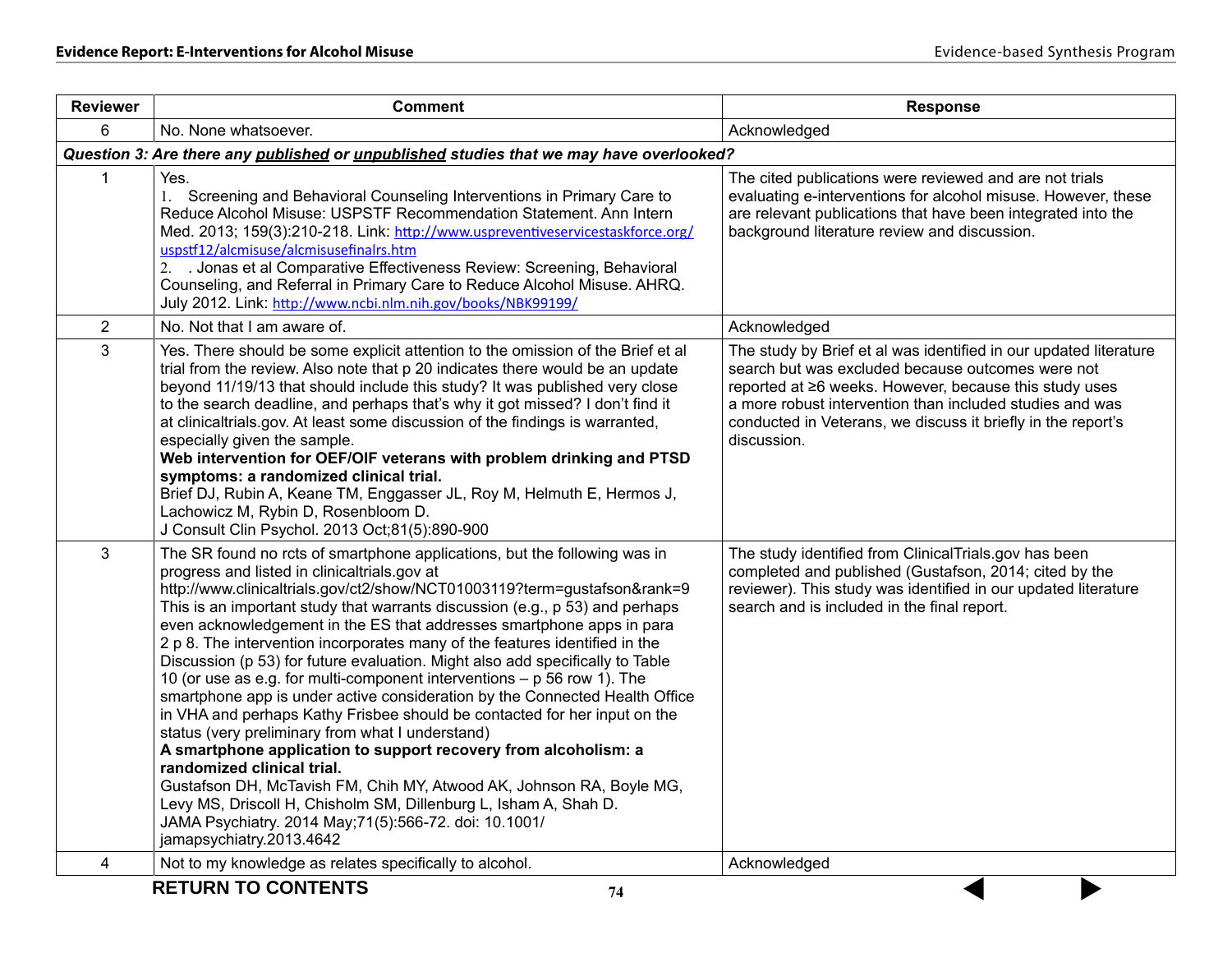| <b>Reviewer</b> | <b>Comment</b>                                                                                                                                                                                                                                                                                                                                                                                                                                                                                                                                                                                                                                                                                                                                                                                                           | <b>Response</b>                                                                                                                                                                                                                         |
|-----------------|--------------------------------------------------------------------------------------------------------------------------------------------------------------------------------------------------------------------------------------------------------------------------------------------------------------------------------------------------------------------------------------------------------------------------------------------------------------------------------------------------------------------------------------------------------------------------------------------------------------------------------------------------------------------------------------------------------------------------------------------------------------------------------------------------------------------------|-----------------------------------------------------------------------------------------------------------------------------------------------------------------------------------------------------------------------------------------|
| 5               | No. No comments.                                                                                                                                                                                                                                                                                                                                                                                                                                                                                                                                                                                                                                                                                                                                                                                                         | Acknowledged                                                                                                                                                                                                                            |
| 6               | Randomized controlled trial of two brief alcohol interventions for OEF/OIF<br>veterans.<br>McDevitt-Murphy, Meghan E.; Murphy, James G.; Williams, Joah L.; Monahan,<br>Christopher J.; Bracken-Minor, Katherine L.; Fields, Jordan A.<br>Journal of Consulting and Clinical Psychology, Vol 82(4), Aug 2014,                                                                                                                                                                                                                                                                                                                                                                                                                                                                                                            | The McDevitt-Murphy et al trial is relevant to alcohol research in<br>Veterans, but was excluded because the intervention was face-<br>to-face, as opposed to including an e-intervention, which is the<br>focus of the current review. |
| 6               | A Smartphone Application to Support Recovery From Alcoholism: A<br><b>Randomized Clinical Trial</b><br>David H. Gustafson, PhD1; Fiona M. McTavish, MS1; Ming-Yuan Chih, PhD1;<br>Amy K. Atwood, PhD1; Roberta A. Johnson, MA, MEd1; Michael G. Boyle,<br>MA1; Michael S. Levy, PhD2; Hilary Driscoll, MA3; Steven M. Chisholm, MA4;<br>Lisa Dillenburg, MSW1; Andrew Isham, MS1; Dhavan Shah, PhD5<br>JAMA Psychiatry. 2014;71(5):566-572. doi:10.1001/jamapsychiatry.2013.4642                                                                                                                                                                                                                                                                                                                                         | Thank you for noting the trial by Gustafson et al. As indicated<br>above, this was identified in our updated literature search and is<br>included in the final report.                                                                  |
|                 | Question 4: Please write additional suggestions or comments below. If applicable, please indicate the page and line numbers from the draft report.                                                                                                                                                                                                                                                                                                                                                                                                                                                                                                                                                                                                                                                                       |                                                                                                                                                                                                                                         |
|                 | No comments                                                                                                                                                                                                                                                                                                                                                                                                                                                                                                                                                                                                                                                                                                                                                                                                              | Acknowledged                                                                                                                                                                                                                            |
| $\overline{2}$  | Thank you for the opportunity to review this report. Drs. Williams and Dedert and<br>their team have done an excellent job synthesizing this literature. I hope that my<br>suggestions and comments will help to improve what is already an outstanding<br>report.<br><b>Main comments:</b><br>1. Methods. The authors should provide justification for using odds ratios for<br>dichotomous outcomes, or they should consider using RRs or RDs. Most<br>methodological guidance documents provide rationale that suggests using<br>RRs for most situations similar to what is synthesized in this report. For some<br>situations, risk differences might be appropriate (but rationale for choosing them<br>should be provided). Most methodologists do not think that ORs should be used<br>for this type of analysis. | Thank you for this observation that a RR is a more appropriate<br>summary statistic for a dichotomous outcome. We agree and<br>have substituted a RR in the analyses of the dichotomous<br>outcome "met drinking limits."               |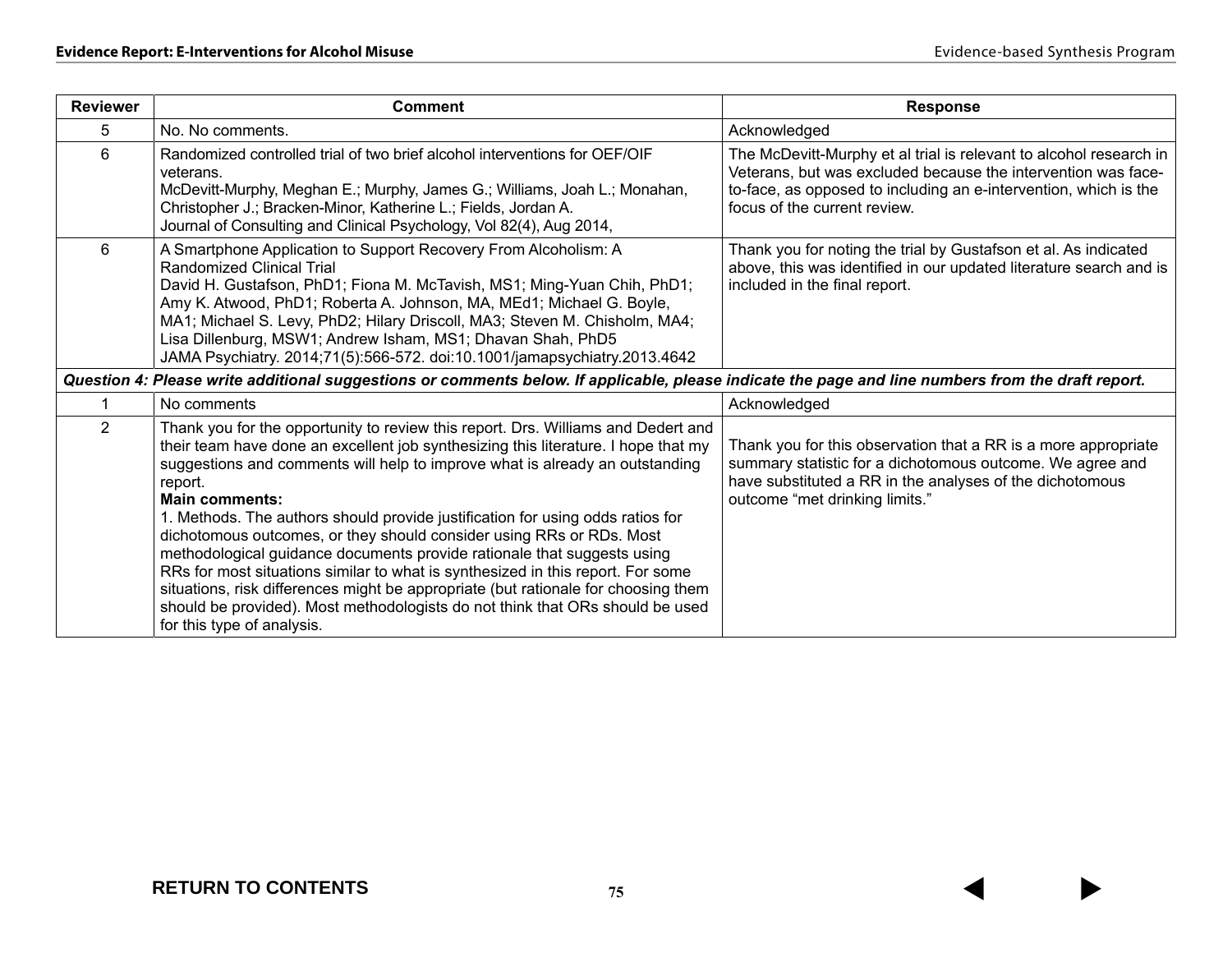| <b>Reviewer</b> | <b>Comment</b>                                                                                                                                                                                                                                                                                                                                                                                                                                                                                                                                                                                                                                                                                                                                                                                                                                                                                                                                                                                                                                                                                                                                                                                                                                                                                                                      | <b>Response</b>                                                                                                                                                                                                                                                                                                                                          |
|-----------------|-------------------------------------------------------------------------------------------------------------------------------------------------------------------------------------------------------------------------------------------------------------------------------------------------------------------------------------------------------------------------------------------------------------------------------------------------------------------------------------------------------------------------------------------------------------------------------------------------------------------------------------------------------------------------------------------------------------------------------------------------------------------------------------------------------------------------------------------------------------------------------------------------------------------------------------------------------------------------------------------------------------------------------------------------------------------------------------------------------------------------------------------------------------------------------------------------------------------------------------------------------------------------------------------------------------------------------------|----------------------------------------------------------------------------------------------------------------------------------------------------------------------------------------------------------------------------------------------------------------------------------------------------------------------------------------------------------|
| $\overline{2}$  | 2. Results. Exec Sum pg 4, lines 32-35, and ES pg 5, lines 1-3 (and many other<br>locations in tables and text throughout the report). This comment is about how<br>to describe results of the meta-analyses that were not statistically significant.<br>This issue comes up in several places in the Exec Sum and in the full report.<br>For example, for the MD -29.9 (95% CI, -78.2 to 18.3), many would describe<br>that data simply as finding "no statistically significant difference" or even just<br>"no significant difference". The authors have described it as finding "a small<br>reduction in alcohol consumption, but the 95% CI was wide and included no<br>effect". I think wording it this way is confusing and makes it sound like the<br>authors are more confident that there is truly an effect (and it makes readers<br>wonder why some results are described in this manner, but others were not).<br>I would argue that that data show that there is no significant effect or that the<br>existing data don't provide the power to find anything less than a moderate<br>to large effect. The SOE for that finding was low, indicating that we have low<br>confidence in the effect estimate (i.e., the effect might be anywhere in that very<br>wide CI, and we're not at all confident that it's 29.9). | We have edited the report to provide consistency in how<br>statistically insignificant results are described. We were aiming<br>for a non-technical way to express the results, but have<br>modified the text to use more traditional language and be<br>more consistent in our description of the findings.                                             |
| $\overline{2}$  | 2. Results (continued). Also, a reduction of 29.9 grams/week is a little more than<br>2 drinks/week, and many clinicians would not consider that to be a clinically<br>significant reduction, especially considering the average drinks/week that the<br>subjects were consuming at baseline.                                                                                                                                                                                                                                                                                                                                                                                                                                                                                                                                                                                                                                                                                                                                                                                                                                                                                                                                                                                                                                       | Thank you. We agree. In the final report, we have stated:<br>"When evaluating the overall SOE, we considered a difference<br>of 3 standard U.S. drinks/week or an SMD ≥0.4 as clinically<br>significant and defined precise effects as those with 95%<br>confidence intervals (CIs) that excluded smaller effects."                                      |
| $\overline{2}$  | 2. Results (continued). Further, I have some concern that the estimates of effect<br>are overestimates because they include the studies rated as high risk of bias<br>(and it appears that those studies often found larger estimates of effect)—see<br>my comment #4, and others, below.                                                                                                                                                                                                                                                                                                                                                                                                                                                                                                                                                                                                                                                                                                                                                                                                                                                                                                                                                                                                                                           | Although the value of subgroup analyses by risk of bias<br>ratings is controversial, we conducted sensitivity analyses in<br>the limited instances where there were sufficient studies to<br>support these analyses. These results have been added to the<br>report, but were similar to the original analyses and so did not<br>change the conclusions. |
| $\overline{2}$  | 2. Results (continued). In other places, the authors have described results of<br>meta-analyses that were not statistically significant simply as "no difference" or<br>similar (which seems more appropriate, given the data). It's not clear why certain<br>instances took the other approach (of describing the finding as a small or modest<br>effect, but with the follow-up line that the CI included no effect).                                                                                                                                                                                                                                                                                                                                                                                                                                                                                                                                                                                                                                                                                                                                                                                                                                                                                                             | As indicated above, we have edited the report to provide<br>consistency in how statistically insignificant results are<br>described.                                                                                                                                                                                                                     |
| $\overline{2}$  | 3. Methods and Results. This applies to several places, related to interpretation<br>of the data. Many readers will not be familiar with grams/week of alcohol. Since<br>most of the data was for that outcome, it would be helpful to provide readers with<br>some interpretation that allows them to understand the findings in terms of drinks<br>per week—either just giving the conversion in 1 or 2 places (usually it's 13.7<br>grams = 1 standard drink) or else explaining how many drinks per week it is for<br>the various main findings.                                                                                                                                                                                                                                                                                                                                                                                                                                                                                                                                                                                                                                                                                                                                                                                | To provide the reader with a more accessible way of<br>interpreting the results, we have added the definition for a<br>U.S. standard drink (including grams of alcohol) to an inset<br>box in the Executive Summary.                                                                                                                                     |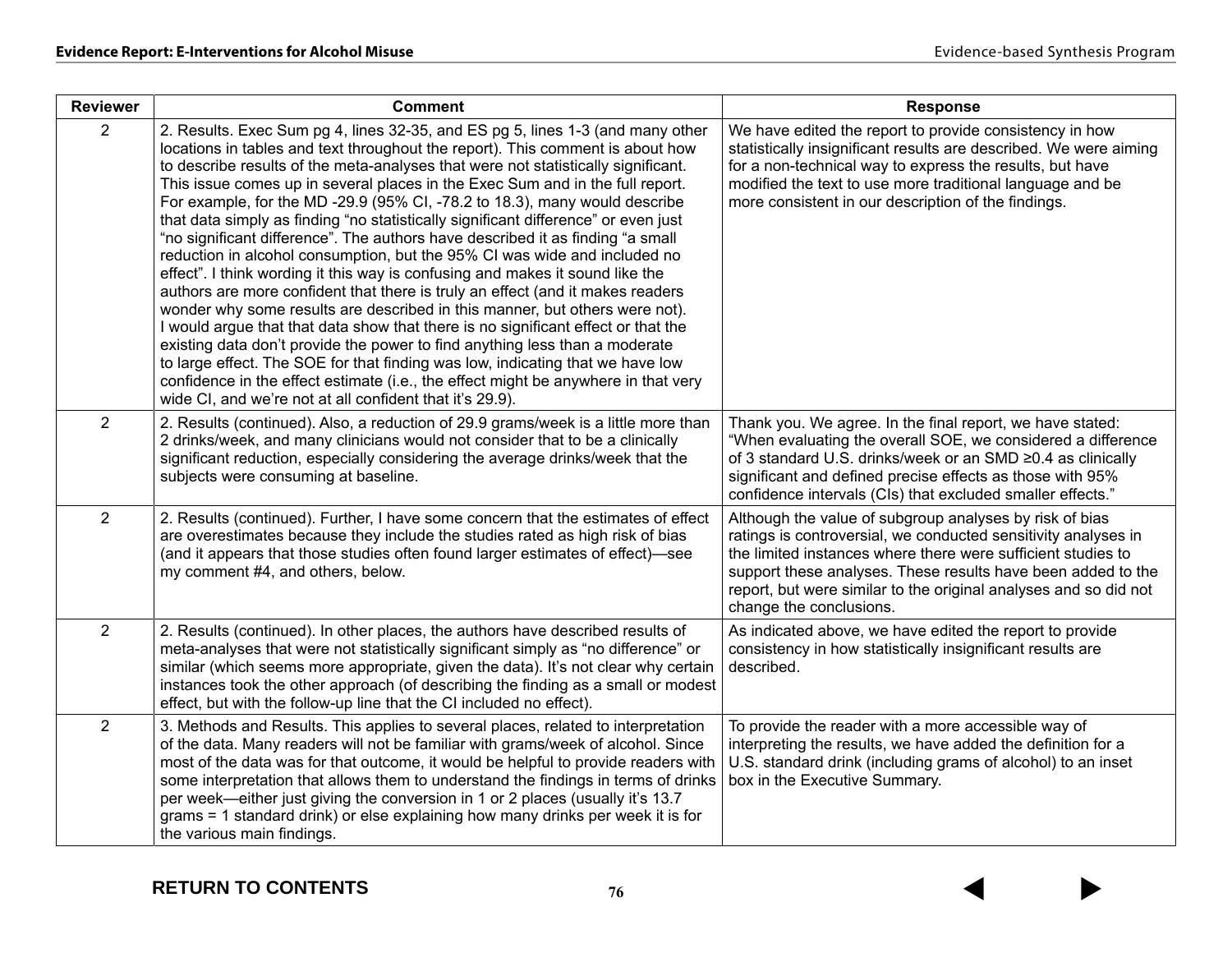| <b>Reviewer</b> | <b>Comment</b>                                                                                                                                                                                                                                                                                                                                                                                                                                                                                                                                                                                                                                                                                                                                                                                                                                                                                                                                                                                                                                                                                         | <b>Response</b>                                                                                                                                                                                                                                                                                                                                                                                                                                                                                                                                                                                                                                                                                                                                                   |
|-----------------|--------------------------------------------------------------------------------------------------------------------------------------------------------------------------------------------------------------------------------------------------------------------------------------------------------------------------------------------------------------------------------------------------------------------------------------------------------------------------------------------------------------------------------------------------------------------------------------------------------------------------------------------------------------------------------------------------------------------------------------------------------------------------------------------------------------------------------------------------------------------------------------------------------------------------------------------------------------------------------------------------------------------------------------------------------------------------------------------------------|-------------------------------------------------------------------------------------------------------------------------------------------------------------------------------------------------------------------------------------------------------------------------------------------------------------------------------------------------------------------------------------------------------------------------------------------------------------------------------------------------------------------------------------------------------------------------------------------------------------------------------------------------------------------------------------------------------------------------------------------------------------------|
| $\overline{2}$  | 4. Methods and Results. The risk of bias ratings seem to be ignored when<br>conducting the quantitative syntheses. The ROB ratings were used to prioritize<br>and interpret findings when conducting qualitative syntheses, appropriately. But,<br>why were they ignored in the quantitative synthesis? I would suggest that more<br>attention should be given to them in the quantitative syntheses. It seems that<br>there are 2 approaches commonly used to do this in the most rigorous meta-<br>analyses—either include all the studies in the main analysis and remove the high<br>ROB studies as a sensitivity analysis (or this can be shown in a single plot that<br>includes an overall pooled estimate and stratifies by high vs. low/mod ROB), or<br>include only low/mod ROB studies in the main analysis and add the high ROB<br>studies as a sensitivity analysis.                                                                                                                                                                                                                      | Although the value of subgroup analyses by risk of bias ratings<br>is controversial, we conducted sensitivity analyses in the limited<br>instances where there were sufficient studies to support these<br>analyses. These results have been added to the report, but<br>were similar to the original analyses and so did not change the<br>conclusions.                                                                                                                                                                                                                                                                                                                                                                                                          |
| $\overline{2}$  | 5. Discussion. ES pg 8 under Clinical and Policy Implications, Lines 4-5. And pg<br>9 under Conclusions (and similar material in several places in the full report).<br>Regarding claims about small positive effects and short-term benefits. I'm not<br>convinced that the review found "positive effects of e-interventions on alcohol<br>consumption over the short-term". This is perhaps related to my comment #2<br>above, and how to interpret the data. Looking at the meta-analyses, there were<br>no statistically significant findings for consumption outcomes. Further, those<br>estimates include the studies rated as high risk of bias that appear to have<br>higher estimates of effect than studies with low/mod ROB.                                                                                                                                                                                                                                                                                                                                                               | Thank you for identifying this point of confusion. Our review<br>did not examine short-term outcomes, and the places in<br>the report in which we discuss short-term outcomes are<br>references to prior work. We have rephrased these statements<br>to prevent confusion about our findings. The revised report<br>more clearly indicates our findings of absent or modest<br>effects, which are contrasted with some previous evidence of<br>small benefits of brief alcohol interventions.                                                                                                                                                                                                                                                                     |
| $\overline{2}$  | 6. Discussion. ES pg 8 under Clinical and Policy Implications. Lines 7-8. (and<br>similar material in the full report). It is great to see this part about more intensive<br>interventions, and the possibility that more intense e-interventions might be<br>effective. I think this is a key issue, and maybe it deserves even more attention.<br>It has been shown that very brief single contact face-to-face interventions<br>are typically not effective. So, it is not surprising that single session, brief<br>e-interventions are not effective. It's nice to have some qualitative approach for<br>assessing differences in effect by intensity, but it seems possible to also conduct<br>quantitative analyses to address this issue—at a minimum, the authors could<br>stratify meta-analyses by intensity or just add columns to the forest plots so that<br>readers can quickly align/see various intensities and the associated effects (right<br>now, the report requires readers to look back and forth at many places to piece it<br>all together when looking at the forest plots). | While the limited number of trials on the topic of<br>e-interventions for alcohol prevented us from conducting<br>more quantitative analyses, we agree that the qualitative<br>relationships are difficult to follow in this extensive report.<br>To facilitate comprehension of this important issue, we have<br>inserted information on the risk of bias, level of supplemental<br>human support, and intervention dose (single vs multiple<br>sessions) into the figures.<br>We have also added a brief discussion of a study (Brief, 2013)<br>of a more intensive intervention in Veterans with alcohol<br>misuse to the report's Discussion. This study was not included<br>in the Results section because outcomes were not reported at<br>$\geq 6$ months. |
| $\overline{2}$  | 7. Forest plots. Related to issues raised in my previous comments: throughout<br>the report, it would help to have a few more columns added to the plots.<br>Specifically, showing the following for each study: risk of bias, level (1, 2, or 3),<br>and whether the intervention was a single contact or multiple contacts.                                                                                                                                                                                                                                                                                                                                                                                                                                                                                                                                                                                                                                                                                                                                                                          | See response to immediately preceding comment.                                                                                                                                                                                                                                                                                                                                                                                                                                                                                                                                                                                                                                                                                                                    |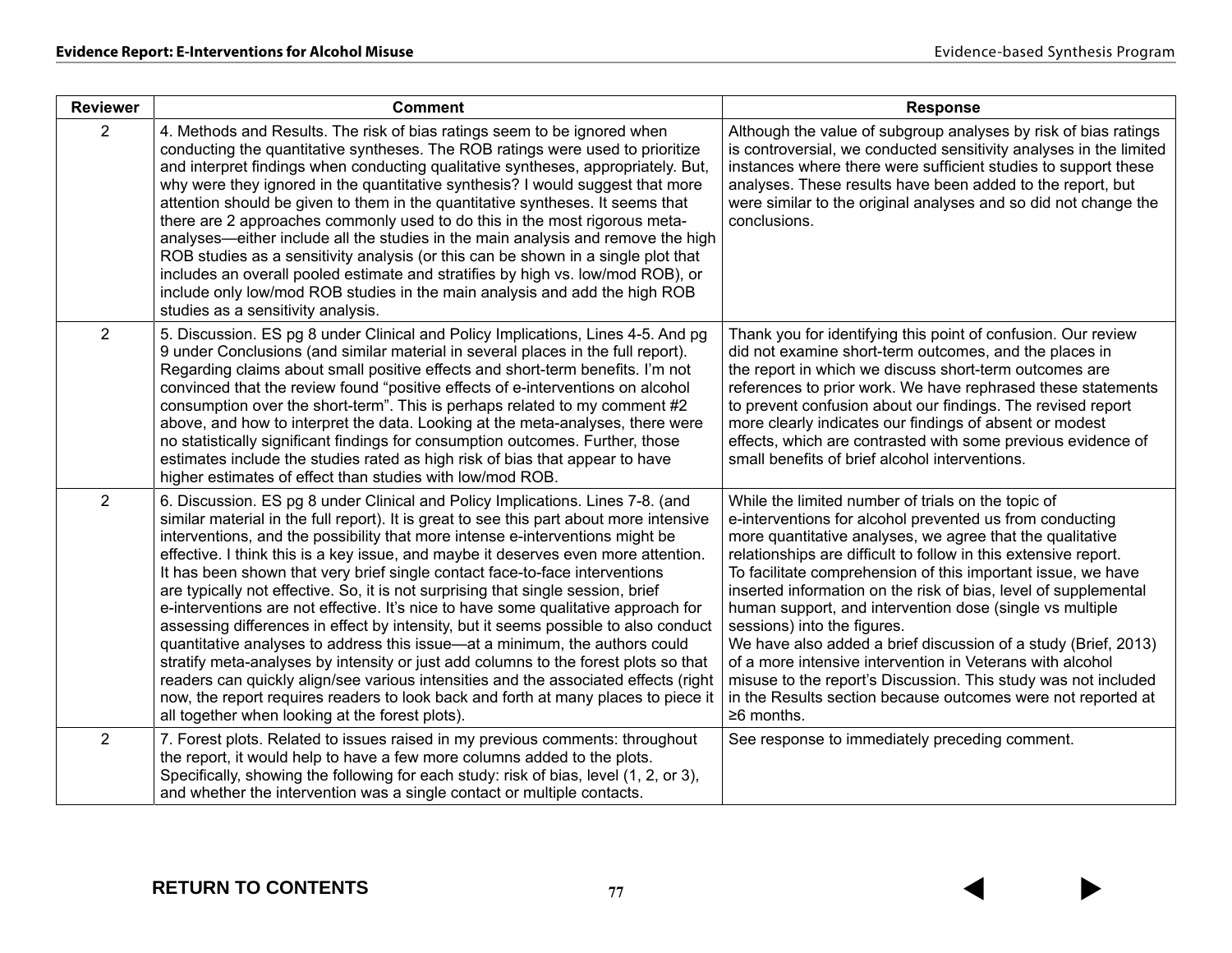| <b>Reviewer</b> | <b>Comment</b>                                                                                                                                                                                                                                                                                                                                                                                                                                                                                                                                                                                                                                                                                                                                                                                                                                                                                                                                                                                                  | <b>Response</b>                                                                                                                                                                                                               |
|-----------------|-----------------------------------------------------------------------------------------------------------------------------------------------------------------------------------------------------------------------------------------------------------------------------------------------------------------------------------------------------------------------------------------------------------------------------------------------------------------------------------------------------------------------------------------------------------------------------------------------------------------------------------------------------------------------------------------------------------------------------------------------------------------------------------------------------------------------------------------------------------------------------------------------------------------------------------------------------------------------------------------------------------------|-------------------------------------------------------------------------------------------------------------------------------------------------------------------------------------------------------------------------------|
| $\overline{2}$  | 8. Table 1. Pg 11.<br>a. Suggest indicating somehow that "unhealthy alcohol use" is synonymous with<br>alcohol misuse because it shows up in the literature a lot and sometimes people<br>are confused about how those terms compare.<br>b. Suggest adding "alcohol use disorder" to the Table and perhaps adding some<br>information to the left column to indicate DSM IV (alcohol abuse and alcohol<br>dependence) or DSM-5 (AUD) under the terms associated with the different<br>versions of DSM.<br>c. For risky or hazardous use, there are also per occasion amounts (as well as<br>weekly) – they are typically 4 or more per occasion for adult women and anyone<br>older than 65 years, and 5 or for younger men.<br>d. Table 1 footnote. Related to the DSM-IV part of the footnote. Only alcohol<br>abuse and alcohol dependence are DSM-IV terms. Risky or hazardous use<br>terms were developed from other sources (mainly through the prevention<br>literature). Harmful use is an ICD-10 term. | This table has been modified in several places to add the<br>suggested information.                                                                                                                                           |
| $\overline{2}$  | 9. Heterogeneity. The authors could perhaps do more to explore and explain<br>heterogeneity. Stratifying forest plots by risk of bias might provide/show an<br>explanation for it in some of the plots. For example, when looking at Figure 3<br>(I squared was 62%), I would bet that the heterogeneity among the low/mod<br>ROB studies was 0% and that the high ROB studies (really it's just 1 of them,<br>Riper) account for the statistical heterogeneity. I didn't try to look into this level of<br>detail for all of the meta-analyses, but I wonder if the issue is similar in the other<br>analyses with moderate or high statistical heterogeneity.                                                                                                                                                                                                                                                                                                                                                 | Thank you for the suggestion. We have reformatted the forest<br>plots to show risk of bias. Where feasible, we have conducted<br>and reported results from sensitivity analyses that exclude<br>studies at high risk of bias. |
| $\overline{2}$  | 10. pg 31. Figure 3. It is interesting that only the 2 studies rated high ROB<br>(Neumann and Riper) found a statistically significant effect (within the study).<br>Reading the report, it was not so easy to piece that information together, as I<br>had to look back and forth between the Appendices and the Figure. Those were<br>also the only 2 "level 2" studies in that forest plot. So, it may not be so simple as<br>to say that we have the (common) situation of high ROB studies overestimating<br>effects, because the levels (and maybe other things) also differ. Regardless, it<br>would be helpful to show more columns within the plot so that readers don't have<br>to look back and forth at so many places, by indicating the ROB, the Level, and<br>whether they were a single or multi-contact intervention within the Figure.                                                                                                                                                        | We have added information to the figures to draw attention<br>to key variables and allow readers to more easily examine<br>qualitative patterns in the data.                                                                  |
| $\overline{2}$  | 11. pg 41. Line 37. Says that evidence is insufficient There seems to be<br>a discrepancy with the SOE table (Table 7) – it has low SOE for alcohol<br>consumption outcomes. I didn't cross-check other places in the report to see<br>whether they matched the text here or the SOE table.                                                                                                                                                                                                                                                                                                                                                                                                                                                                                                                                                                                                                                                                                                                     | We have verified that the "insufficient" rating was correct and<br>have updated the SOE table to match the table.                                                                                                             |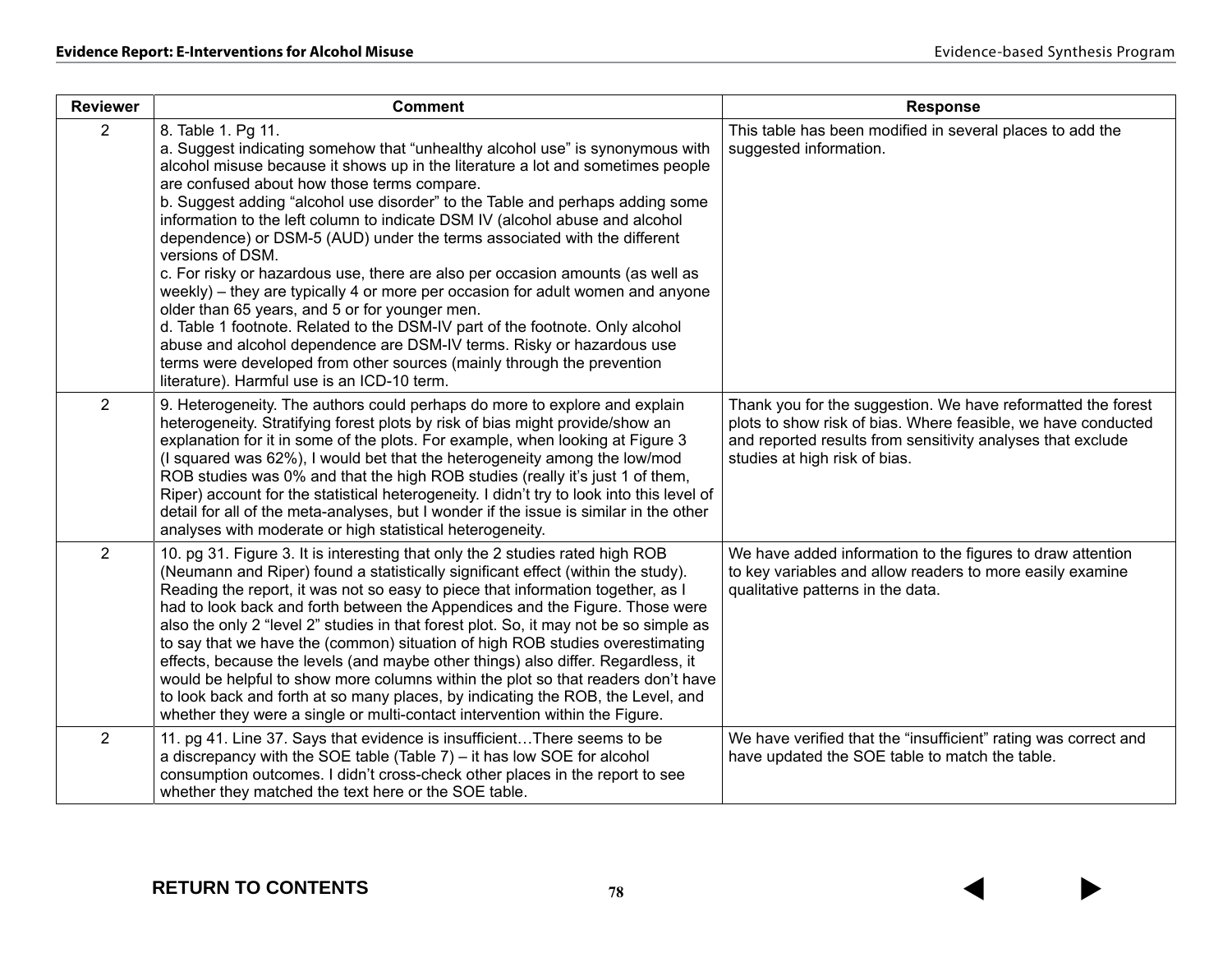| <b>Reviewer</b> | <b>Comment</b>                                                                                                                                                                                                                                                                                                                                                                                                                                                                                                                                                                                                                                                                                                                                                                                                                                                                                                                                                                                                                                                                                                                                                                                                                                                                                                                             | <b>Response</b>                                                                                                                                                                                                                                                                                                                                                                                                                                                                                                                                                                                                                                                             |
|-----------------|--------------------------------------------------------------------------------------------------------------------------------------------------------------------------------------------------------------------------------------------------------------------------------------------------------------------------------------------------------------------------------------------------------------------------------------------------------------------------------------------------------------------------------------------------------------------------------------------------------------------------------------------------------------------------------------------------------------------------------------------------------------------------------------------------------------------------------------------------------------------------------------------------------------------------------------------------------------------------------------------------------------------------------------------------------------------------------------------------------------------------------------------------------------------------------------------------------------------------------------------------------------------------------------------------------------------------------------------|-----------------------------------------------------------------------------------------------------------------------------------------------------------------------------------------------------------------------------------------------------------------------------------------------------------------------------------------------------------------------------------------------------------------------------------------------------------------------------------------------------------------------------------------------------------------------------------------------------------------------------------------------------------------------------|
| 2               | 12. pg 46. Lines 36-37. I think this is the first mention of the thresholds used to<br>determine precision, and they're only mentioned here for KQ 4. Suggest that<br>these should be in the Methods section also (especially if they also apply to<br>other KQs). The thresholds used for other outcomes should also be reported.                                                                                                                                                                                                                                                                                                                                                                                                                                                                                                                                                                                                                                                                                                                                                                                                                                                                                                                                                                                                         | We have added this information to the "Data Synthesis"<br>section so that readers could consider the threshold for<br>precision while reading the results.                                                                                                                                                                                                                                                                                                                                                                                                                                                                                                                  |
| $\overline{2}$  | 13. Table 9. The SOE table.<br>a. Suggest separating the SOE grades for adults and students. It doesn't seem<br>to make sense to combine the SOE grades for those 2 groups when all of the<br>evidence was separated for those populations throughout the report. Further, I<br>see some rows where it seems that some domain ratings should perhaps differ<br>for the adult data and the student data -- e.g., I wonder if the authors would keep<br>the same ratings for aggregate risk of bias and for precision in some of these<br>rows if they separated SOE grades for adults and students.<br>b. Transparency of the SOE grades could be improved. GRADE recommends<br>providing footnotes to make the rationale clear, when needed. For example, for<br>adults, for meeting limits, there were 3 RCTs, and 2 of those 3 were rated high<br>ROB. Yet, aggregate ROB was rated as low in the SOE table. I would suggest<br>that the authors provide some rationale for this rating. Another example, for<br>many of the rows the thresholds for when the evidence was precise or imprecise<br>is unclear. Another example, the entry "some indirectness" is used in a couple of<br>places, and some rationale for what that means and how it was factored into the<br>overall grade would help with transparency of the SOE grades. | We understand the concern and have given separate SOE<br>ratings when ratings diverged importantly for adult and student<br>populations.<br>We kept detailed records of the SOE ratings but do not think<br>most readers will want this detail. Cochrane readers have<br>specifically described excessive footnotes as a barrier to<br>understanding. Our overall judgment about the risk of bias<br>is not based on a simple count of studies but is informed<br>by contribution of low risk of bias studies to the summary<br>estimate (study weights). In the example cited, low risk of bias<br>studies contributed 64% of the study weight to the summary<br>estimate. |
| $\overline{2}$  | 14. pg 54. Limitations. Lines 17-19. Regarding judgment not to conduct<br>subgroup analyses, and specifying the need for 4 studies per group. I think<br>this is the first time this shows up in the report. If this was an a priori decision,<br>it should be described in the Methods section. More importantly, the authors<br>should provide rationale for this decision, with references supporting its validity.                                                                                                                                                                                                                                                                                                                                                                                                                                                                                                                                                                                                                                                                                                                                                                                                                                                                                                                     | We have added this criterion to the Methods section under<br>"Data Synthesis and Analysis," along with a reference to:<br>Fu R, Gartlehner G, Grant M, et al. Conducting Quantitative<br>Synthesis When Comparing Medical Interventions: AHRQ and<br>the Effective Health Care Program. In: Agency for Healthcare<br>Research and Quality. Methods Guide for Comparative<br>Effectiveness Reviews [posted October 2010]. Rockville, MD.<br>Available at: http://effectivehealthcare.ahrg.gov/.                                                                                                                                                                              |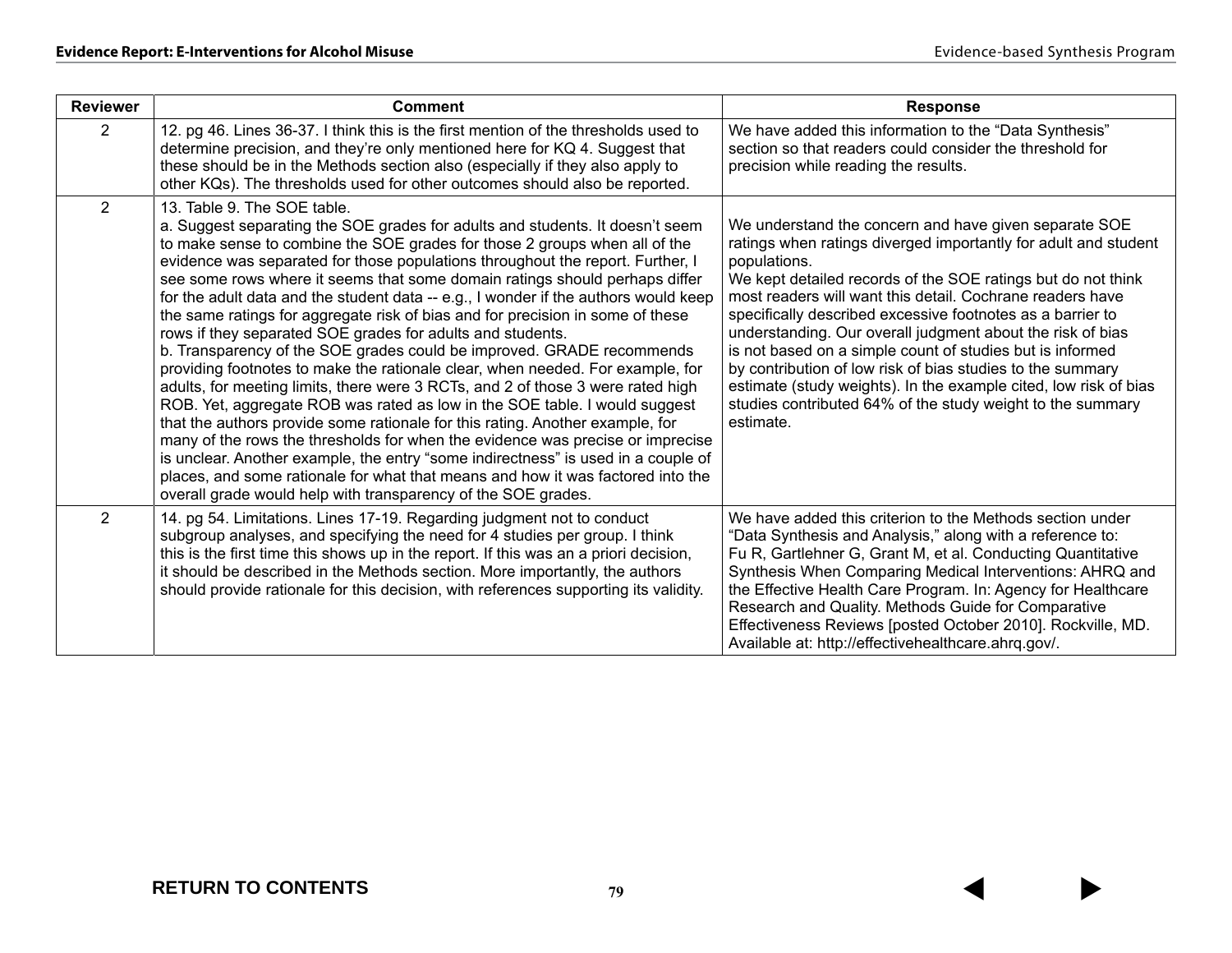| <b>Reviewer</b> | <b>Comment</b>                                                                                                                                                                                                                                                                                                                                                                                                                                                                                                                                                                                                                                                                                                                                                                                                                                                                                                                                                                                                                                                                                                                                                                                                                                                                                                                                           | <b>Response</b>                                                                                                                                                                                                                                                      |
|-----------------|----------------------------------------------------------------------------------------------------------------------------------------------------------------------------------------------------------------------------------------------------------------------------------------------------------------------------------------------------------------------------------------------------------------------------------------------------------------------------------------------------------------------------------------------------------------------------------------------------------------------------------------------------------------------------------------------------------------------------------------------------------------------------------------------------------------------------------------------------------------------------------------------------------------------------------------------------------------------------------------------------------------------------------------------------------------------------------------------------------------------------------------------------------------------------------------------------------------------------------------------------------------------------------------------------------------------------------------------------------|----------------------------------------------------------------------------------------------------------------------------------------------------------------------------------------------------------------------------------------------------------------------|
| $\overline{2}$  | <b>Minor comments:</b><br>1. page 2 of Exec Sum. Lines 2-4 (and maybe also in later parts of the report<br>that invoke the PRISMA statement). I think the PRISMA standards are not<br>quite described/invoked appropriately. PRISMA only provides preferred<br>reporting standards (telling us what should be reported in systematic reviews<br>and meta-analyses), it does not provide methodological guidance for how to<br>actually conduct systematic reviews. So, reviews are not actually "conducted"<br>according to PRISMA standards; rather, they are reported according to PRISMA<br>standards—and other methodological manuals or publications guide how<br>reviews are conducted (such as the EPC methods manual that the authors<br>reference in other places).<br>2. pg 4 of Exec Sum. Line 5. Delete only<br>3. pg 4 of Exec Sum. Lines 6, 13, and 19-21. It would help to provide the n after<br>"Most".<br>4. pg 4 of Exec Sum. Line 16. It might help to describe/define PNF here.<br>5. pg 6 of Exec Sum. Line 12. End the sentence after "misuse". Start next<br>sentence with "They varied" (deleting ", but").<br>6. pg 7 of Exec Sum. Line 7. This bullet about SOE for KQ 4 was not included for<br>the earlier KQs. For consistency, either delete it here or include bullets/info about<br>SOE for the other/earlier KQs also. | Most of the suggested edits have been made as suggested.<br>We did not add the "n's" after "most" (comment 3 at left), as<br>the intention for the Executive Summary is to provide a high-<br>level summary without all the details contained in the main<br>report. |
| $\overline{2}$  | 7. pg 7 of ES. Line 14. "midlife" is unclear. Suggest providing mean age that is<br>intended or similar                                                                                                                                                                                                                                                                                                                                                                                                                                                                                                                                                                                                                                                                                                                                                                                                                                                                                                                                                                                                                                                                                                                                                                                                                                                  | We clarified "midlife" by adding the median age.                                                                                                                                                                                                                     |
| $\overline{2}$  | 8. pg 7-8 of ES. Table ES-1. Related to main comment #2. For the first 3 rows,<br>why not just put in "No statistically significant difference" and then the data in<br>parentheses in the "Effect Estimate" column? Same for the 3rd row up from the<br>bottom that has "small, statistically insignificant difference". (The Table seems<br>to be inconsistent across outcomes for how/when to determine that there was<br>"no difference" vs. saying something about a small difference that was not<br>statistically significant)                                                                                                                                                                                                                                                                                                                                                                                                                                                                                                                                                                                                                                                                                                                                                                                                                    | We were attempting to enhance clarity through a less<br>technical presentation. We have modified the presentation to<br>use clearer language when summarizing results qualitatively,<br>and to include 95% CIs for outcomes with summary effect<br>estimates.        |
| $\overline{2}$  | 9. pg 9 of ES. Line 17. It might help to describe what the only VA study found<br>here in the Executive Summary, given the audience                                                                                                                                                                                                                                                                                                                                                                                                                                                                                                                                                                                                                                                                                                                                                                                                                                                                                                                                                                                                                                                                                                                                                                                                                      | We describe that only a single study was conducted in a VA<br>population and that this affects applicability. We did not think                                                                                                                                       |
|                 |                                                                                                                                                                                                                                                                                                                                                                                                                                                                                                                                                                                                                                                                                                                                                                                                                                                                                                                                                                                                                                                                                                                                                                                                                                                                                                                                                          | that emphasizing the results from this one trial (given 26 trials<br>overall) would be informative.                                                                                                                                                                  |
| $\overline{2}$  | 10. page 12. Line 26. Add "s" to adverse effect                                                                                                                                                                                                                                                                                                                                                                                                                                                                                                                                                                                                                                                                                                                                                                                                                                                                                                                                                                                                                                                                                                                                                                                                                                                                                                          | Thank you. We have edited as suggested.                                                                                                                                                                                                                              |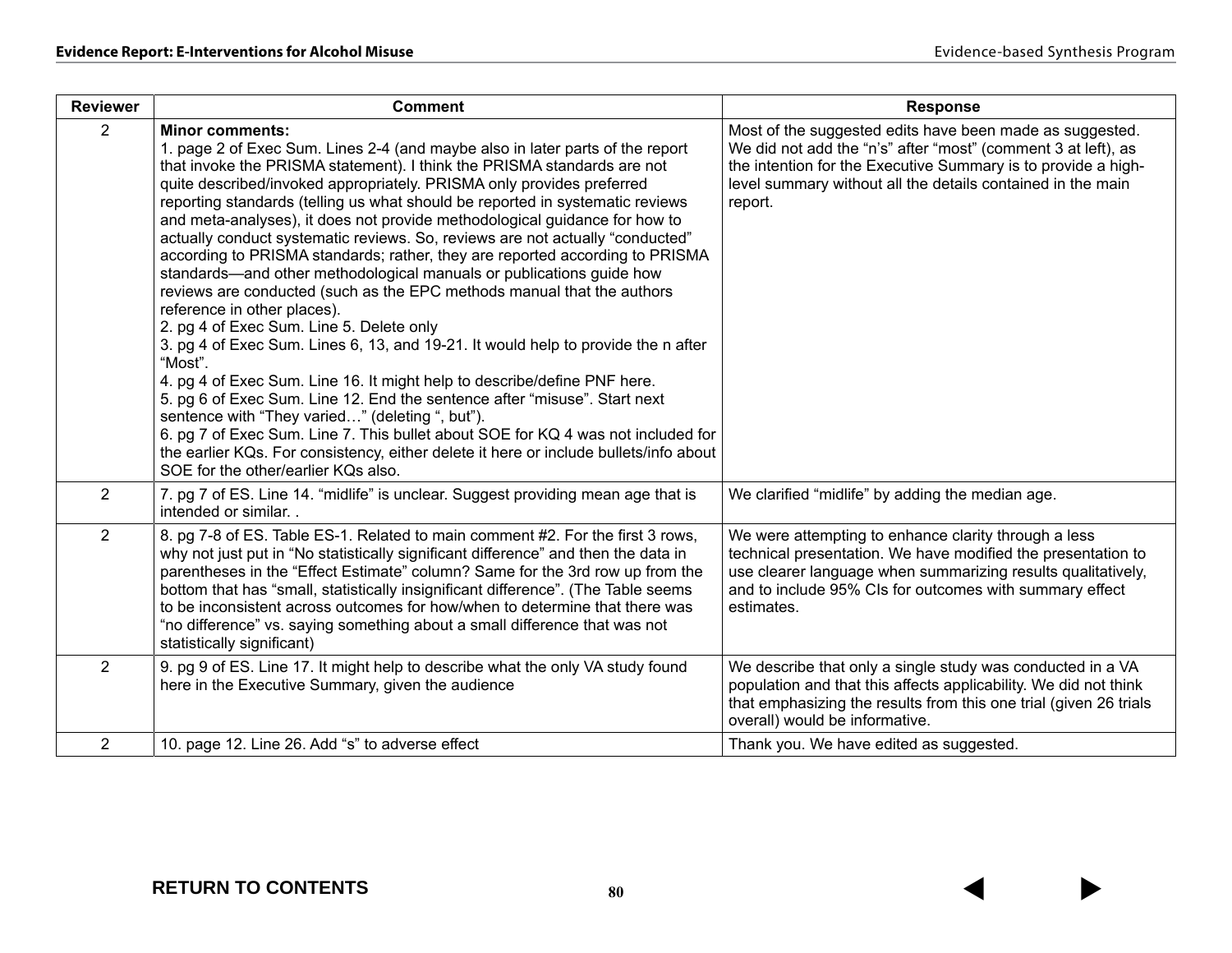| <b>Reviewer</b> | <b>Comment</b>                                                                                                                                                                                                                                                                                                                                                                                                                                                                                                                                                                                                                                                                                                                                                                                                                                                                                                       | <b>Response</b>                                                                                                                                                                                                                                                                                      |
|-----------------|----------------------------------------------------------------------------------------------------------------------------------------------------------------------------------------------------------------------------------------------------------------------------------------------------------------------------------------------------------------------------------------------------------------------------------------------------------------------------------------------------------------------------------------------------------------------------------------------------------------------------------------------------------------------------------------------------------------------------------------------------------------------------------------------------------------------------------------------------------------------------------------------------------------------|------------------------------------------------------------------------------------------------------------------------------------------------------------------------------------------------------------------------------------------------------------------------------------------------------|
| $\overline{2}$  | 11. pg 15. Table 2. Publications, last row. "Western Europe" is an unclear<br>region that has evolved in the fairly recent past. Also, it is unclear if the<br>intention here was to consider Europe as having 4 regions (western, eastern,<br>northern, southern) or as having 2 regions (just eastern and western). Both<br>geographic divisions are used in various places. The former approach would<br>lead to the exclusion of studies from Sweden and Italy, for example. There<br>is not general agreement about which countries to consider as western,<br>eastern, northern, and southern Europe. I'm not disagreeing with limiting the<br>eligibility as the authors have, but the specific eligible countries should be<br>listed. Also, the issue of which country the studies were conducted in seems<br>more appropriately listed in the Setting row, rather than the Publications row<br>of Table 2. | "Western Europe" refers to Countries of the European Union.<br>We have modified the text to clarify this.                                                                                                                                                                                            |
| $\overline{2}$  | 12. pg 21. Figure 1. The typical flow diagram recommended by PRISMA<br>specifies (at the bottom of the figure) both the total number included for any<br>evaluation (which you have) and the number included in quantitative analyses<br>(which is missing)                                                                                                                                                                                                                                                                                                                                                                                                                                                                                                                                                                                                                                                          | Thank you for the suggestion. In general, we agree with this<br>approach, but in this specific instance we have not included<br>the number included in quantitative syntheses, since the<br>number varied widely by outcome and population.                                                          |
| $\overline{2}$  | 13. pg 27. Figure 2. This may show up OK on a computer screen, but I can't<br>tell the difference between the 2 colors used in the bar graph when printing<br>the document in black and white. Consider using a larger contrast between<br>the 2 colors.                                                                                                                                                                                                                                                                                                                                                                                                                                                                                                                                                                                                                                                             | We have changed the color contrast in this figure and also<br>made one category diagonally striped rather than solid.                                                                                                                                                                                |
| $\overline{2}$  | 14. pg 32. Lines 11 and 13. Why did it drop from 4 to 3 studies?                                                                                                                                                                                                                                                                                                                                                                                                                                                                                                                                                                                                                                                                                                                                                                                                                                                     | This inconsistency has been corrected.                                                                                                                                                                                                                                                               |
| $\overline{2}$  | 15. Several of the Figures include Kypri 2008 (as well as a Kypri 2009 study).<br>The ROB appendix has 2 Kypri 2009 studies, but no Kypri 2008 study.                                                                                                                                                                                                                                                                                                                                                                                                                                                                                                                                                                                                                                                                                                                                                                | There are 3 Kypri studies (2004, 2008, and 2009). We have<br>carefully reviewed the report, the risk of bias table, and the<br>appendices. All 3 Kypri studies are referenced correctly.                                                                                                             |
| $\overline{2}$  | 16. p 49. Table 9. The row for Alcohol Social Problems, Effect estimate<br>column. I think a negative sign is missing for the 95% CI for the SMD data.                                                                                                                                                                                                                                                                                                                                                                                                                                                                                                                                                                                                                                                                                                                                                               | Thank you. The negative sign has been added.                                                                                                                                                                                                                                                         |
| $\overline{2}$  | 17. p 50. Table 9. For KQ 4. Effect estimate of 50 to 80g/wk. What was the<br>CI? If not available, a footnote explaining the data more would help                                                                                                                                                                                                                                                                                                                                                                                                                                                                                                                                                                                                                                                                                                                                                                   | There was no summary estimate for this outcome. The range<br>of effects is presented. We have modified the text to clarify<br>that this is a range.                                                                                                                                                  |
| $\overline{2}$  | 18. pg 51. Lines 28-29. The way the 1st and 2nd sentences are worded, it<br>sounds like the 2nd sentence will be about "other" outcomes (i.e., non-alcohol<br>consumption outcomes). But, then the 2nd sentence starts with a point about<br>binge drinking, which is an alcohol consumption outcome.                                                                                                                                                                                                                                                                                                                                                                                                                                                                                                                                                                                                                | This sentence was edited for clarity. The intent was to<br>convey that the most data are available for the volume of<br>alcohol consumed, while other outcomes were reported in<br>comparatively fewer studies, including those outcomes we<br>targeted in the review (eg, binge drinking episodes). |
| $\overline{2}$  | 19. pg 54. Line 34. Delete the underscore after ClinicalTrials.gov                                                                                                                                                                                                                                                                                                                                                                                                                                                                                                                                                                                                                                                                                                                                                                                                                                                   | Thank you. We have edited as suggested.                                                                                                                                                                                                                                                              |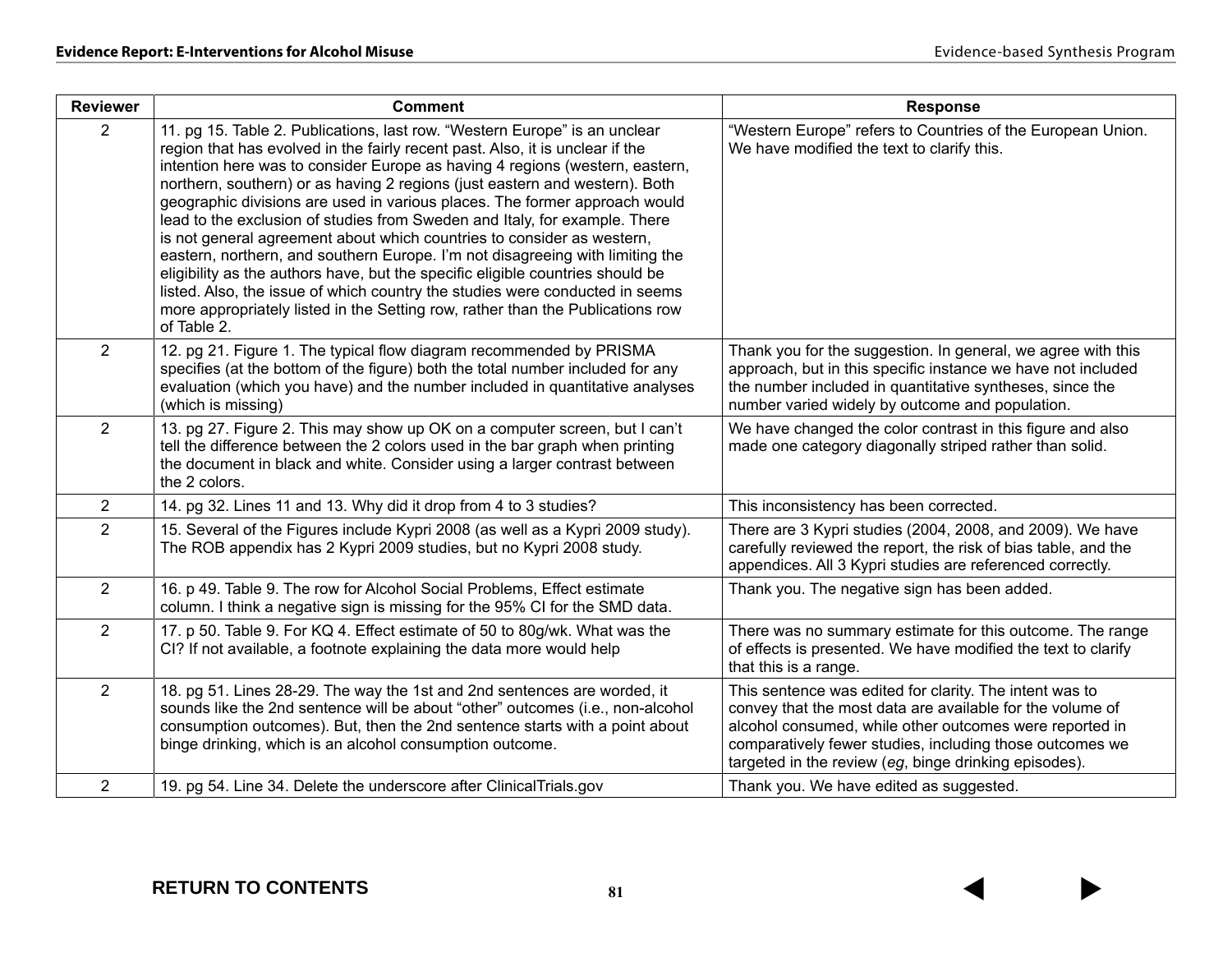| <b>Reviewer</b>         | <b>Comment</b>                                                                                                                                                                                                                                                                                                                                                                                                | <b>Response</b>                                                                                                                                                                                                                                                                                                                                                                        |
|-------------------------|---------------------------------------------------------------------------------------------------------------------------------------------------------------------------------------------------------------------------------------------------------------------------------------------------------------------------------------------------------------------------------------------------------------|----------------------------------------------------------------------------------------------------------------------------------------------------------------------------------------------------------------------------------------------------------------------------------------------------------------------------------------------------------------------------------------|
| $\overline{2}$          | 20. Methods. Risk of bias. The official documents referenced by the authors<br>use low, medium (not moderate), and high ROB ratings. Moderate is used<br>in grading the SOE, but medium is used when rating ROB. I'm not sure why<br>high and low were the same in both systems, but the middle categories<br>differed (and I'm not sure that it really matters enough to change it throughout<br>the report) | Acknowledged                                                                                                                                                                                                                                                                                                                                                                           |
| 3                       | I appreciated attention to clinically meaningful change vs. statistically reliable<br>change elsewhere in the document, but might add a comment to TABLE ES-<br>1. Might also indicate the threshold set for a "precise estimate of effect" from<br>p 46 line 37.                                                                                                                                             | We have added detail to our definition of clinically significant<br>effects and precise effects to the Executive Summary Methods<br>section.                                                                                                                                                                                                                                           |
| 3                       | Throughout the document, assure accurate distinction of AUDIT-C > 8<br>from AUDIT-C >=8 (e.g., p 55 line 15 that is accurate; elsewhere there is<br>sometimes mention of AUDIT-C >8)                                                                                                                                                                                                                          | The change from AUDIT-C>8 to AUDIT-C $\geq$ 8 has been made<br>throughout the document.                                                                                                                                                                                                                                                                                                |
| 3                       | P 11 para 1 last sent - reference 14 for personal communication misspells<br>source                                                                                                                                                                                                                                                                                                                           | Thank you. This has been corrected.                                                                                                                                                                                                                                                                                                                                                    |
| 3                       | P 14 Table 2 last row - may be worth mentioning the number of trials<br>excluded based solely on n<50, however the rationale for design decision is<br>persuasive.                                                                                                                                                                                                                                            | We did not track the number of trials excluded due to n<50.                                                                                                                                                                                                                                                                                                                            |
| 3                       | P 28 last sent - the potential for selective reporting is well taken in this<br>literature. I encourage some statement about the importance of trial<br>registration and analyses consistent with original analytic plan. Also curious<br>what percent of selected trials appeared in clinicaltrials.gov                                                                                                      | We have added a statement supporting trials registries<br>in the Future Research section. Although we searched<br>ClinicalTrials.gov for completed but unpublished studies, we<br>did not evaluate whether published trials had been included in<br>ClinicalTrials.gov.                                                                                                                |
| 3                       | Table 9 data row 1 – convert g/week to standard US drinks/week, consistent<br>with TableES-1                                                                                                                                                                                                                                                                                                                  | We retained the g/week units in this table so that it would<br>correspond directly to the forest plots. We have added a<br>footnote that gives the grams of alcohol in 1 standard U.S<br>drink and we describe the results in the text using the number<br>of standard U.S. drinks.                                                                                                    |
| $\overline{\mathbf{4}}$ | I agree with the overall conclusions drawn, but the organization of the report<br>makes it cumbersome to follow as noted above. It's unclear why all the<br>studies related to college students are included or relevant to veterans. Their<br>inclusion does make it more comprehensive, but a shorter report of more<br>direct relevance to veterans may be preferable in this context.                     | Studies conducted in college populations were included after<br>discussion with our stakeholders and technical expert panel.<br>Although these studies were considered less applicable to<br>Veterans, they form a large proportion of the extant literature,<br>and our study team thought these studies could contribute to<br>a better understanding of the e-intervention effects. |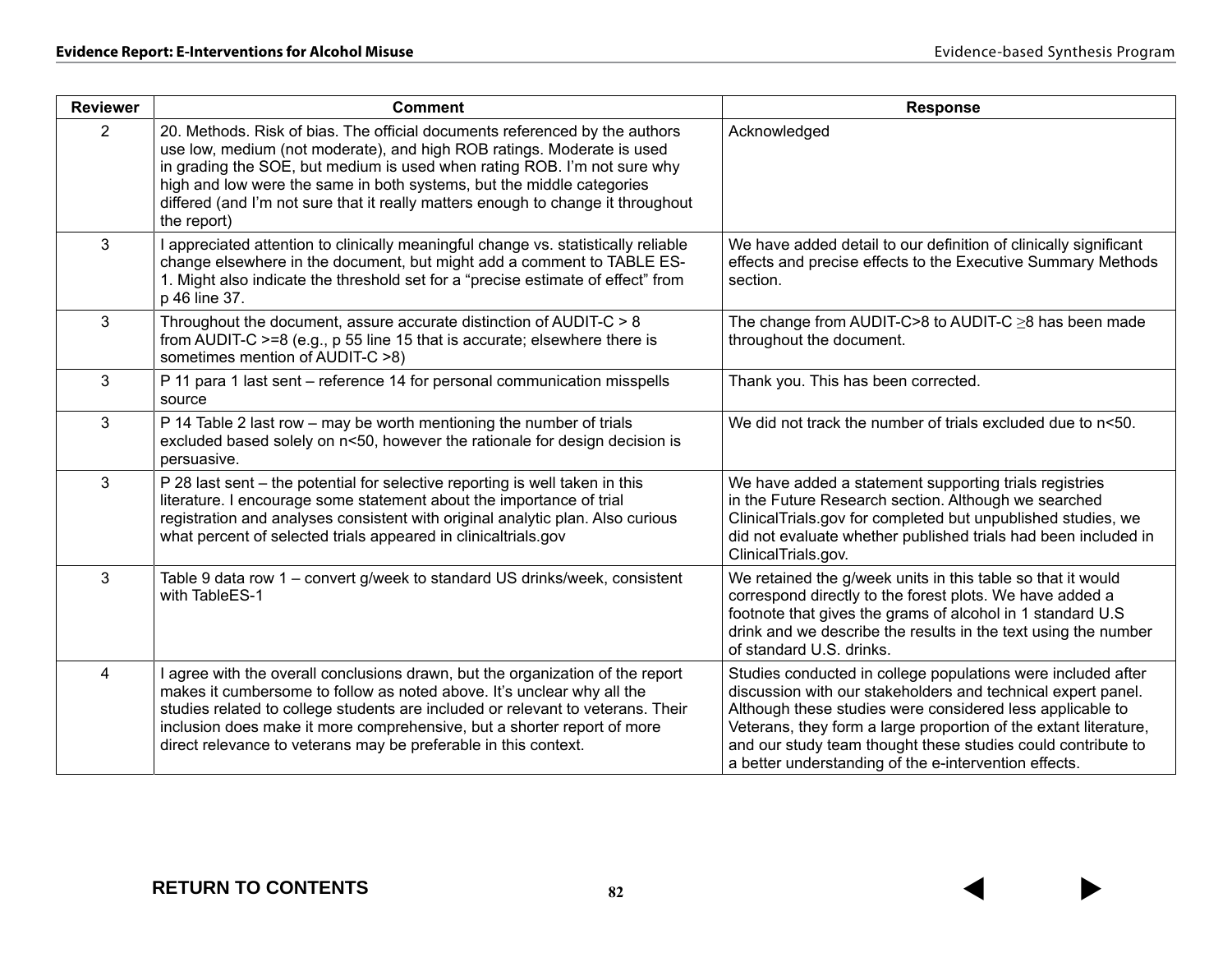| <b>Reviewer</b> | <b>Comment</b>                                                                                                                                                                                                                                                                                                                                                                                                                                                         | <b>Response</b>                                                                                                                                                                                                                                   |  |  |  |
|-----------------|------------------------------------------------------------------------------------------------------------------------------------------------------------------------------------------------------------------------------------------------------------------------------------------------------------------------------------------------------------------------------------------------------------------------------------------------------------------------|---------------------------------------------------------------------------------------------------------------------------------------------------------------------------------------------------------------------------------------------------|--|--|--|
| 5               | 1. Background: The Pew Foundation's January 2014 report states that 87% of<br>American adults ages 18 and older use the internet: http://www.pewinternet.<br>org/fact-sheets/health-fact-sheet/<br>Your source says 79%. But Pew is cited often, is well-respected, and it<br>helps strengthen the argument to potentially use e-interventions and to fund<br>research in the future                                                                                   | Thank you for this suggestion. We have updated the<br>description and citation as recommended.                                                                                                                                                    |  |  |  |
| 5               | 2. Please define IVR for the reader in the background instead of waiting to the<br>results.                                                                                                                                                                                                                                                                                                                                                                            | We now define the "IVR" abbreviation earlier in the report<br>and provide an explanation of how it differs from other<br>e-interventions.                                                                                                         |  |  |  |
| 5               | 3. Data abstraction: The word ethanol is all of a sudden used in the data<br>abstraction but nowhere else. Through the rest of the paper the word alcohol<br>is used.                                                                                                                                                                                                                                                                                                  | Thank you. "Ethanol" has been replaced with "alcohol."                                                                                                                                                                                            |  |  |  |
| 5               | 4. Summary and Discussion: Because this is a VA report, readers will<br>likely want to know how many trials were conducted in VA samples. While<br>you provide this information it is buried. I would put this more towards the<br>beginning of your summary and discussion perhaps in the second paragraph<br>where you first mention that "Studies were equally divided between college<br>students and other groups of adults."                                     | Thank you for the suggestion. This detail has been added the<br>Results sections of the Executive Summary and main report.                                                                                                                        |  |  |  |
| 6               | Separate analyses and reporting for college students and adults was very<br>helpful.                                                                                                                                                                                                                                                                                                                                                                                   | Thank you.                                                                                                                                                                                                                                        |  |  |  |
| 6               | P. 27 Figure 2. Strategies Used in E-Interventions - increase contrast<br>between bars in graph.                                                                                                                                                                                                                                                                                                                                                                       | The figure has been revised to increase the contrast.                                                                                                                                                                                             |  |  |  |
| 6               | It would be helpful to know more about the source of the normative data used<br>to generate PNF in each study, given that it is the modal intervention- i.e. is<br>normative feedback based on a sample of other college students at the same<br>university, a representative national sample, such as NHSDUH, or some other<br>data set.                                                                                                                              | The comparison sample has been further described in KQ 1.                                                                                                                                                                                         |  |  |  |
| 6               | KQ2 Key points (p.28) and summary of findings (p.38) focus on low strength<br>of evidence supporting longer-term (>6 mo) benefits of e-Interventions in<br>adults, and conclude that available data on long-term effects is modest or<br>absent. It appears that the strength of evidence for short-term effects seems<br>is similarly low (Fig 3, page 31). If that is the case, key points and summary<br>should reference lack of both short and long-term benefit. | Our review included only studies that reported outcomes at<br>≥6 months. Therefore, our SOE ratings are limited to these<br>outcomes. However, in the Discussion, we discuss other<br>reviews that include trials with shorter duration outcomes. |  |  |  |
| 6               | What general conclusions (if any) can be drawn by comparing the studies<br>conducted with adult and student samples (e.g. comparing Figures 3 and<br>6)? Is it accurate to say that there is a higher strength of evidence for certain<br>short-term effects of e-interventions in college students? P.52 lines 24-25<br>seems to support this conclusion.                                                                                                             | We assessed the SOE for student and adult populations<br>separately. We have updated the SOE ratings for alcohol-<br>related social problems showing low SOE in adults and<br>moderate SOE in students.                                           |  |  |  |

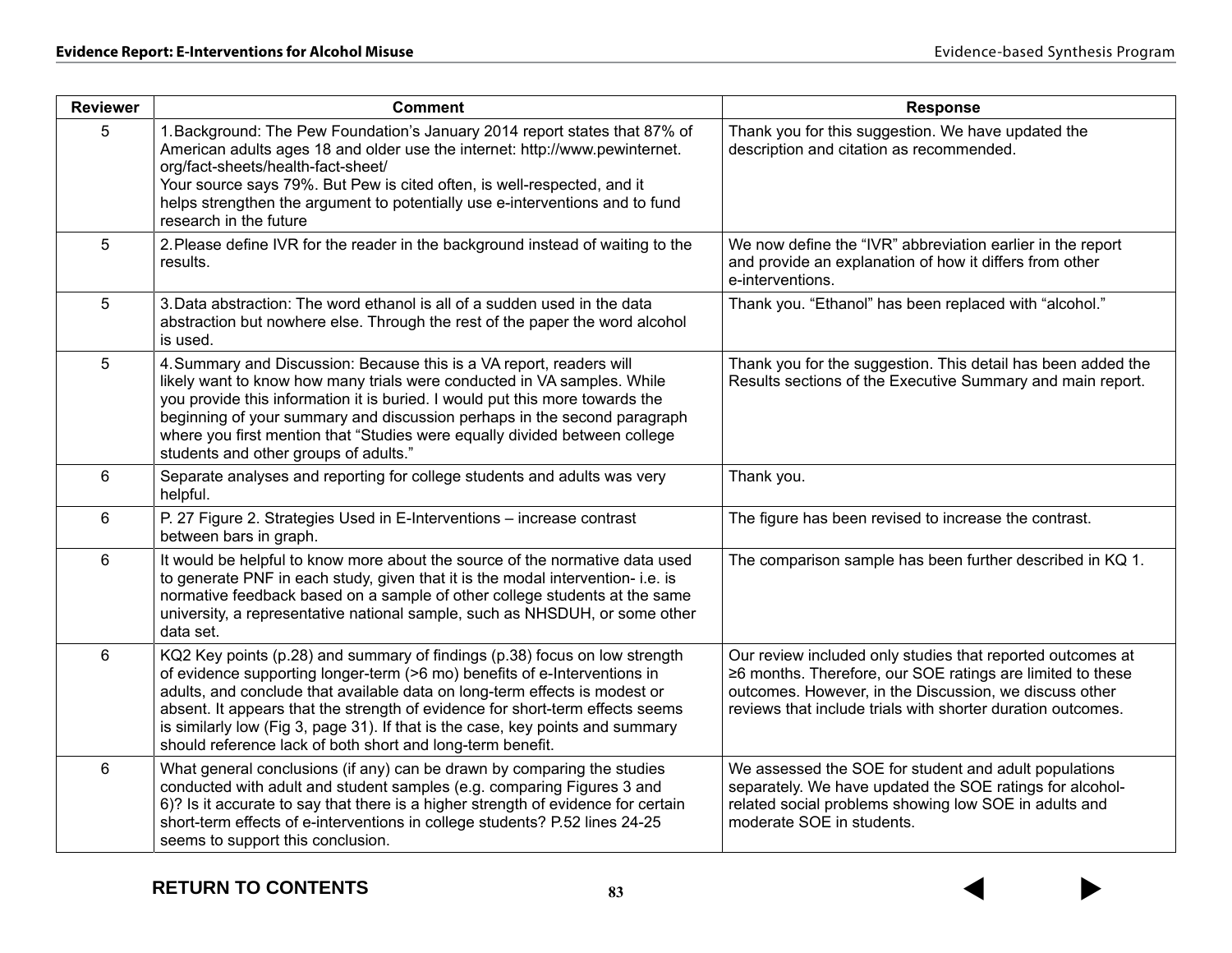| <b>Reviewer</b> | <b>Comment</b>                                                                                                                                                                                                                                                                                                                                                                                                                                                                                                                                                                                                                              | <b>Response</b>                                                                                                                                                                                                                                                                                                                                                      |
|-----------------|---------------------------------------------------------------------------------------------------------------------------------------------------------------------------------------------------------------------------------------------------------------------------------------------------------------------------------------------------------------------------------------------------------------------------------------------------------------------------------------------------------------------------------------------------------------------------------------------------------------------------------------------|----------------------------------------------------------------------------------------------------------------------------------------------------------------------------------------------------------------------------------------------------------------------------------------------------------------------------------------------------------------------|
| 6               | p. 42, lines 18-25. It would seem that combining e-interventions with BMI<br>could actually be iatrogenic, at least in the college student population,<br>with regard to binge drinking outcomes. Does the last bullet need to be<br>strengthened to reflect his finding - i.e. not only do these interventions not<br>have a benefit, but they may be harmful?                                                                                                                                                                                                                                                                             | The single study in college students of combined<br>e-intervention plus BMI did not show any difference from<br>the e-intervention alone. Our bullet accurately summarizes<br>this finding. BMI compared directly to e-interventions alone<br>resulted in greater reduction in alcohol consumption, and this<br>is reflected in the bullet summarizing this finding. |
| 6               | Clinical and Policy Implications section provides thoughtful synthesis and<br>helpful recommendations. Hopefully this report will help move the field<br>beyond its focus on single session PNF interventions, to developing and<br>evaluating more robust, intensive interventions that draw upon evidence-<br>based psychotherapies, and perhaps focus on relapse prevention.                                                                                                                                                                                                                                                             | Thank you.                                                                                                                                                                                                                                                                                                                                                           |
|                 | Question 5: Are there any clinical performance measures, programs, quality improvement measures, patient care services, or conferences that will<br>be directly affected by this report? If so, please provide detail.                                                                                                                                                                                                                                                                                                                                                                                                                      |                                                                                                                                                                                                                                                                                                                                                                      |
| $\mathbf{1}$    | HPDP Staff, including Health Behavior Coordinators, HPDP Program<br>Managers, and Veterans Health Education Coordinators will all benefit<br>from this information. NCP staff will appreciate the thorough review and<br>thoughtful recommendations, which will help inform guidance in the Limit<br>Alcohol Healthy Living message materials, the Veterans Health Library, and,<br>potentially, the Healthy Living Assessment. It certainly suggests the need<br>to support additional research on more robust e-interventions. Additional<br>counseling pairing or comparison intervention might include Telephone<br>Lifestyle Coaching. | Thank you. We will forward the recommendation for target<br>audiences to the ESP coordinating center and the CIDER<br>dissemination center.                                                                                                                                                                                                                          |
| $\overline{2}$  | No comments                                                                                                                                                                                                                                                                                                                                                                                                                                                                                                                                                                                                                                 | Acknowledged                                                                                                                                                                                                                                                                                                                                                         |
| 3               | There is potential applicability to newly established Joint Commission ORYX<br>measures on SUB. They rely on documentation that could be informed by<br>e-interventions; however the metrics are focused in inpatients plus some<br>follow-up after discharge.<br>As noted PCS is considering adaptation of the Gustafson et al ACHESS<br>smartphone app for VHA use.                                                                                                                                                                                                                                                                       | Acknowledged                                                                                                                                                                                                                                                                                                                                                         |
| 4               | No comments.                                                                                                                                                                                                                                                                                                                                                                                                                                                                                                                                                                                                                                | Acknowledged                                                                                                                                                                                                                                                                                                                                                         |
| 5               | No comments.                                                                                                                                                                                                                                                                                                                                                                                                                                                                                                                                                                                                                                | Acknowledged                                                                                                                                                                                                                                                                                                                                                         |
| 6               | Findings are highly relevant to VHA Mental Health Services, including the<br>MIRECCs, and the National Center for PTSD. Also relevant to VA HSR&D<br>research audience, particularly the Mental Health QUERI.                                                                                                                                                                                                                                                                                                                                                                                                                               | Thank you. We will forward the recommendation for target<br>audiences to the ESP coordinating center and the CIDER<br>dissemination center.                                                                                                                                                                                                                          |
|                 | Question 6: Please provide any recommendations on how this report can be revised to more directly address or assist implementation needs.                                                                                                                                                                                                                                                                                                                                                                                                                                                                                                   |                                                                                                                                                                                                                                                                                                                                                                      |
| 1               | No comments.                                                                                                                                                                                                                                                                                                                                                                                                                                                                                                                                                                                                                                | Acknowledged                                                                                                                                                                                                                                                                                                                                                         |
| $\overline{2}$  | No comments.                                                                                                                                                                                                                                                                                                                                                                                                                                                                                                                                                                                                                                | Acknowledged                                                                                                                                                                                                                                                                                                                                                         |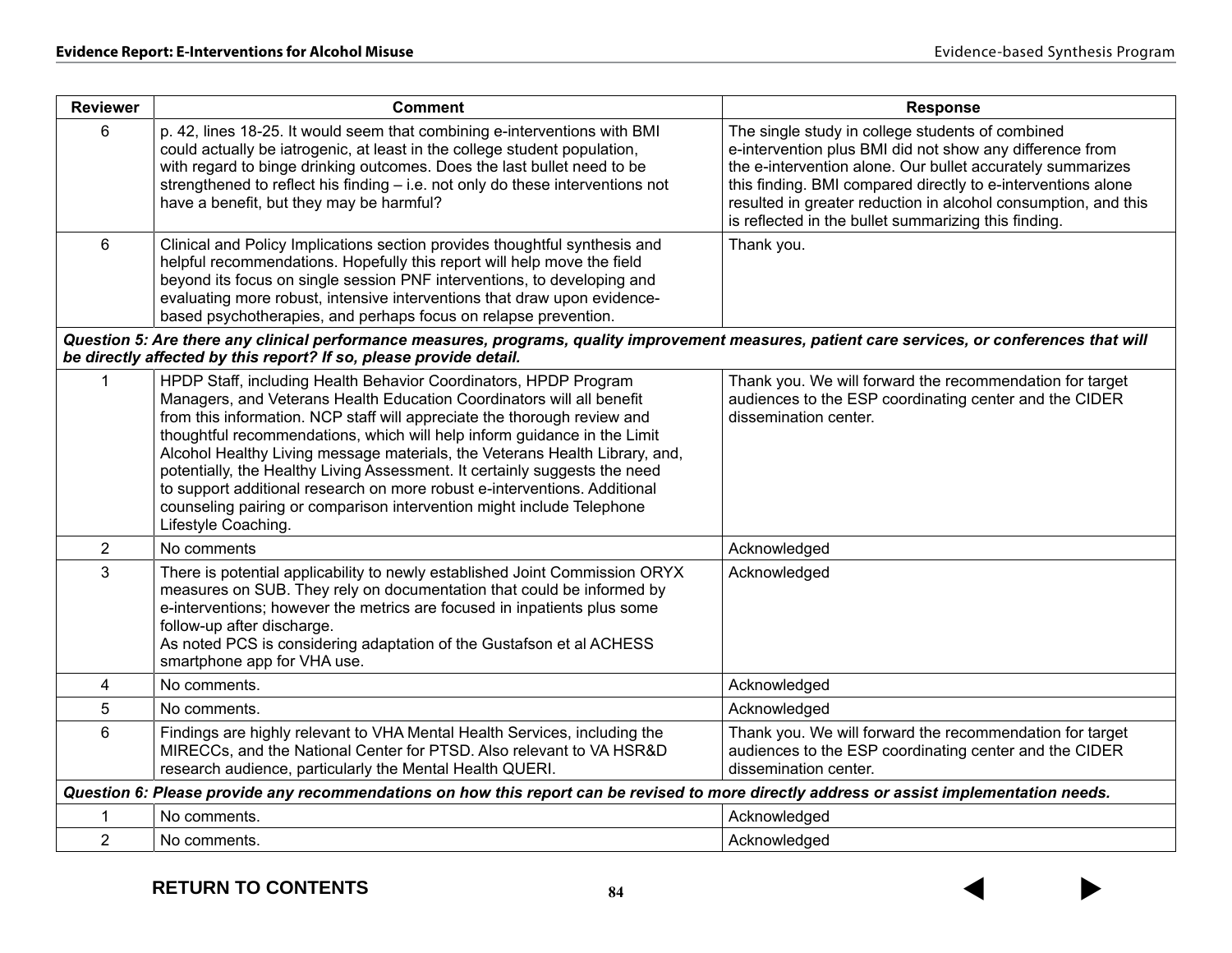| <b>Reviewer</b> | <b>Comment</b>                                                                                                                                                                                                              | <b>Response</b>                                                                                                                             |  |  |
|-----------------|-----------------------------------------------------------------------------------------------------------------------------------------------------------------------------------------------------------------------------|---------------------------------------------------------------------------------------------------------------------------------------------|--|--|
| 3               | Given the findings, implementation of reviewed interventions is premature and<br>the report seems appropriately cautious.                                                                                                   | Thank you.                                                                                                                                  |  |  |
| 4               | It would seem inappropriate to recommend implementation of these<br>approaches given the modest findings of their efficacy. The report adequately<br>addresses these concerns.                                              | Acknowledged                                                                                                                                |  |  |
| 5               | No comments.                                                                                                                                                                                                                | Acknowledged                                                                                                                                |  |  |
| 6               | None.                                                                                                                                                                                                                       | Acknowledged                                                                                                                                |  |  |
|                 | Question 7: Please provide us with contact details of any additional individuals/stakeholders who should be made aware of this report.                                                                                      |                                                                                                                                             |  |  |
|                 | OMHS leadership (Harold Kudler, Lisa Kearney, Andy Pomerantz), CIH<br>Executive Director, Steve Maisto (sto.Maisto@va.gov), Dave Oslin (Dave.<br>Oslin@va.gov)                                                              | Thank you. We will forward the recommendation for target<br>audiences to the ESP coordinating center and the CIDER<br>dissemination center. |  |  |
| 2               | No comments                                                                                                                                                                                                                 | Acknowledged                                                                                                                                |  |  |
| 3               | Kathy Frisbee in Connected Health                                                                                                                                                                                           | Thank you. We will forward the recommendation for target<br>audiences to the ESP coordinating center and the CIDER<br>dissemination center. |  |  |
| 4               | No comments.                                                                                                                                                                                                                | Acknowledged                                                                                                                                |  |  |
| 5               | I would recommend sending this report to the National Institute on Drug Abuse<br>(NIDA) since they fund research on substance abuse in military life and this<br>report will also be useful for non-VA populations as well. | Thank you. We will forward the recommendation for target<br>audiences to the ESP coordinating center and the CIDER<br>dissemination center. |  |  |
| 6               | None.                                                                                                                                                                                                                       | Acknowledged                                                                                                                                |  |  |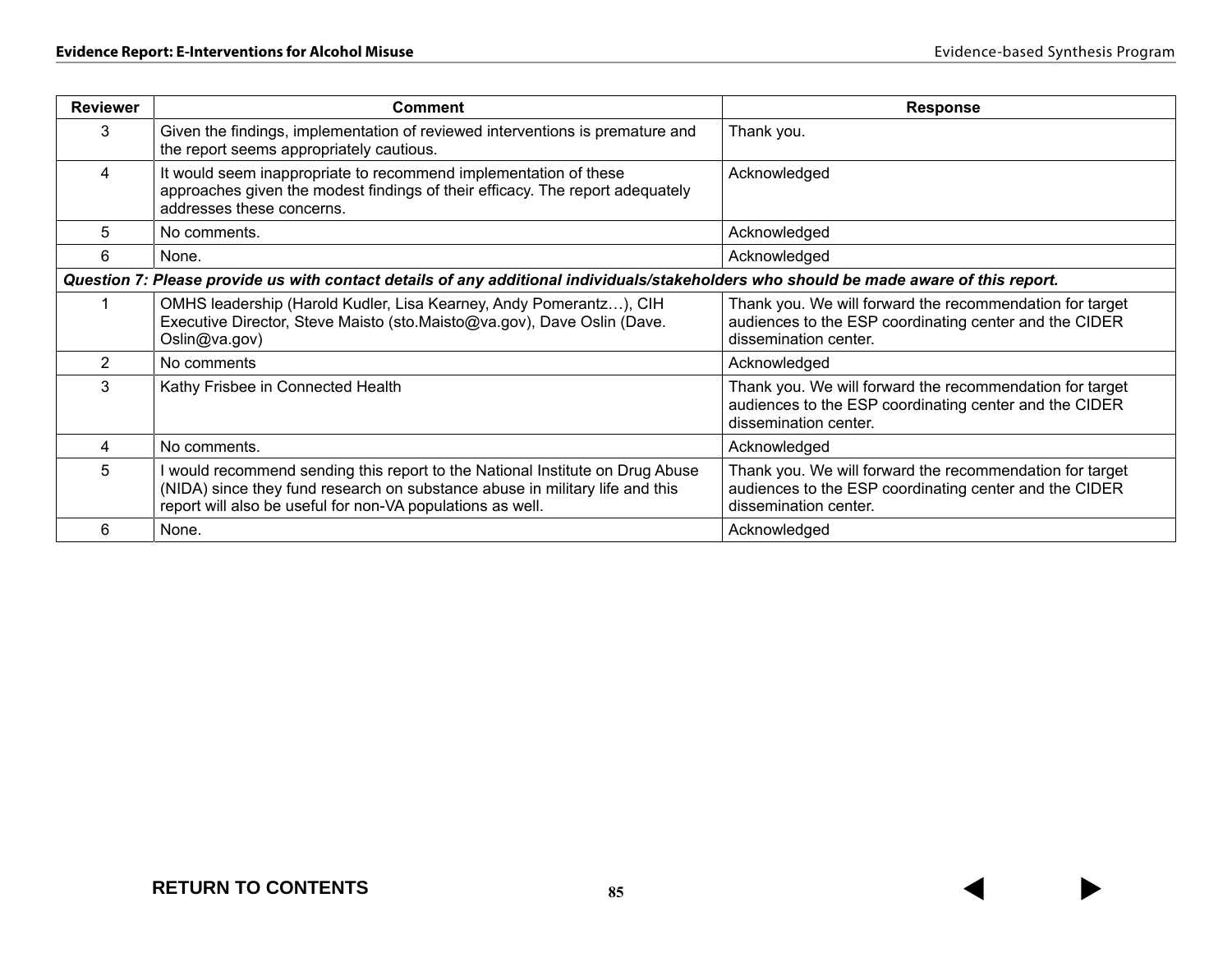# **APPENDIX E. STUDY CHARACTERISTICS**

| Study;<br>No. of participants<br>randomized;<br>No. of treatment<br>arms | <b>Intervention Type</b>                                | <b>Control</b><br><b>Type</b> | Age (Mean [SD]);<br>% Female;<br>% White | Location;<br>Setting;<br>VA? (Yes/No) | <b>Education (by Category</b><br>or Mean Years [SD])                                                                                     | <b>Baseline</b><br><b>Alcohol</b><br>Intake (g/<br>wk) | <b>Baseline</b><br><b>Alcohol Score</b><br>(Instrument)                      |
|--------------------------------------------------------------------------|---------------------------------------------------------|-------------------------------|------------------------------------------|---------------------------------------|------------------------------------------------------------------------------------------------------------------------------------------|--------------------------------------------------------|------------------------------------------------------------------------------|
| Barnett, 2007 <sup>1</sup><br>225<br>$\overline{2}$                      | Electronic<br>intervention (e-Intv)                     | Face-to-face                  | 18.8(0.9)<br>51<br>76                    | <b>USA</b><br>University<br>No        | Total population:<br>≥college: 100%                                                                                                      | 92.15                                                  | <b>NR</b>                                                                    |
| Bischof, 2008 <sup>2</sup><br>408<br>3                                   | e-Intv + phone (full)<br>$e$ -Intv + phone<br>(stepped) | Waitlist (WL)                 | 36.5(13.5)<br>32<br><b>NR</b>            | Europe<br><b>NR</b><br><b>No</b>      | Mean years(SD):<br>e-Intv (full): 10.3 (2.7)<br>e-Intv (stepped): 10.4<br>(2.7)<br>WL: 10.4(2.1)                                         | 253.90                                                 | <b>NR</b>                                                                    |
| Boon, 2011 <sup>3</sup><br>450<br>$\overline{2}$                         | e-Intv                                                  | Information<br>control (IC)   | 40.5 (15.2)<br>0<br><b>NR</b>            | Europe<br>Web access<br>No            | e-Intv:<br><college: 46.1%<br="">≥college: 53.9%<br/>IC:<br/><college: 47.7%<br=""><math>\geq</math>college: 52.3%</college:></college:> | 312.91                                                 | <b>NR</b>                                                                    |
| Cucciare, 2013 <sup>4</sup><br>167<br>$\overline{2}$                     | e-Intv                                                  | Treatment as<br>usual (TAU)   | 59.3 (15.0)<br>12<br>69                  | <b>USA</b><br>Clinic<br>Yes           | <b>NR</b>                                                                                                                                | 336.11                                                 | AUDIT-C<br>Overall: 6.4 (2.50)<br>e-Intv: $6.3(2.5)$<br>TAU :6.5 (2.5)       |
| Cunningham, 2009 <sup>5</sup><br>185<br>$\overline{2}$                   | e-Intv                                                  | IC                            | 40.20 (13.45)<br>47<br><b>NR</b>         | Canada<br><b>NR</b><br>No             | e-Intv:<br>≥college: 78.3%<br>IC:<br>≥college: 77.4%                                                                                     | 180.52                                                 | <b>AUDIT-C</b><br>Overall: 6.7 (2.10)<br>e-Intv: 7.0 (2.1)<br>IC: $6.4(2.1)$ |
| Gustafson, 2014 <sup>6</sup><br>349<br>$\overline{2}$                    | e-Intv + TAU                                            | <b>TAU</b>                    | 38.0 (10.0)<br>39.3<br>80.2              | <b>USA</b><br>Smartphone<br>No        | Total population:<br><college: 92.0%<br="">≥college: 8.0%</college:>                                                                     | <b>NR</b>                                              | <b>NR</b>                                                                    |
| Hansen, 20127<br>1380<br>$\mathbf{3}$                                    | e-Intv (PNF)<br>e-Intv (personalized<br>brief advice)   | <b>WL</b>                     | 44-65 (range)<br>45<br><b>NR</b>         | Europe<br>Web access<br>No            | Total population:<br>15+ years of education:<br>51.7%                                                                                    | 271.87                                                 | <b>NR</b>                                                                    |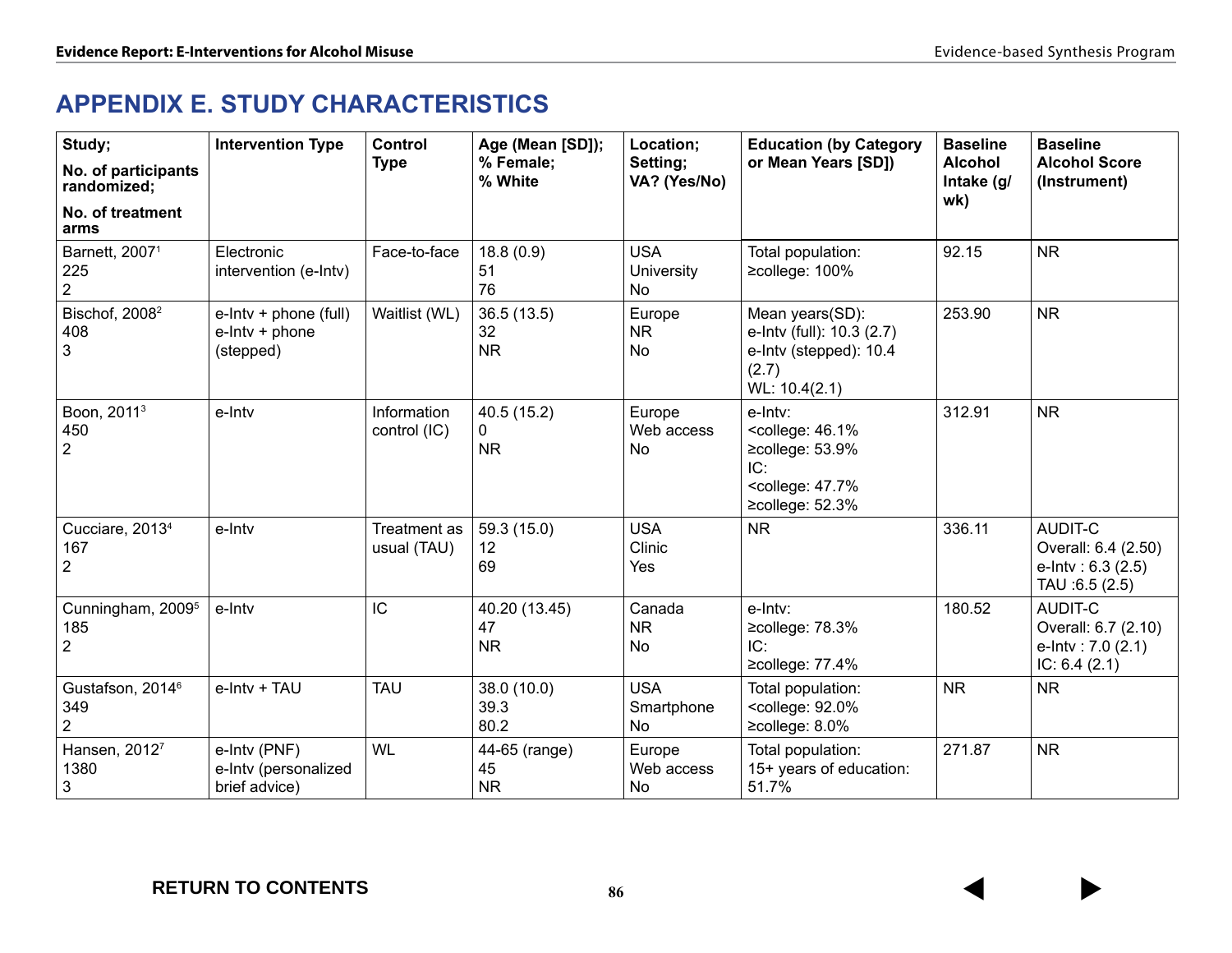| Study;<br>No. of participants<br>randomized;<br>No. of treatment | <b>Intervention Type</b>                                                                            | Control<br><b>Type</b>   | Age (Mean [SD]);<br>% Female;<br>% White              | Location;<br>Setting;<br>VA? (Yes/No)                          | <b>Education (by Category</b><br>or Mean Years [SD])                                                                 | <b>Baseline</b><br><b>Alcohol</b><br>Intake (g/<br>wk) | <b>Baseline</b><br><b>Alcohol Score</b><br>(Instrument)                               |
|------------------------------------------------------------------|-----------------------------------------------------------------------------------------------------|--------------------------|-------------------------------------------------------|----------------------------------------------------------------|----------------------------------------------------------------------------------------------------------------------|--------------------------------------------------------|---------------------------------------------------------------------------------------|
| arms<br>Hasin, 2013 <sup>8</sup><br>258<br>3                     | Motivational<br>interviewing (MI)<br>+ interactive voice<br>response (IVR)                          | MI<br>IC                 | 45.70 (8.10)<br>22<br>None (100%<br>African-American) | <b>USA</b><br>NR (primary<br>diagnosis is<br>HIV)<br><b>No</b> | <b>NR</b>                                                                                                            | <b>NR</b>                                              | <b>NR</b>                                                                             |
| Helzer, 2008 <sup>9</sup><br>273<br>3                            | <b>Brief intervention</b><br>from primary care<br>physician (PCP-BI)<br>+ IVR<br>PCP-BI + IVR + PNF | PCP-BI                   | 45.10 (12.00)<br>38<br><b>NR</b>                      | Europe<br>NR (IVR study)<br>No                                 | Mean (SD): years<br>PCP-BI + IVR: 14.8 (3.1)<br>PCP-BI + IVR + PNF: 15.0<br>(2.7)<br>PCP-BI (control): 14.9<br>(2.8) | 430.48                                                 | <b>NR</b>                                                                             |
| Hester, 2012 <sup>10</sup><br>144<br>$\overline{c}$              | e-Intv                                                                                              | <b>TAU</b>               | 20.40 (2.0)<br>38<br>57                               | <b>USA</b><br>University<br>clinic<br>No                       | Total population:<br>≥college: 100%                                                                                  | 290.75                                                 | <b>NR</b>                                                                             |
| Kypri, 2009 <sup>11</sup><br>2435<br>$\overline{c}$              | e-Intv                                                                                              | <b>WL</b>                | 19.70 (2.0)<br>45<br><b>NR</b>                        | New Zealand<br>Web access<br><b>No</b>                         | e-Intv:<br>≥college: 100%<br>WL:<br>≥college: 100%                                                                   | 85.00                                                  | <b>Instrument NR</b><br>Overall: 14.2 (5.10)<br>e-Intv: $14.2(5.1)$<br>WL: 14.3 (5.1) |
| Kypri, 2008 <sup>12</sup><br>429<br>$\overline{2}$               | e-Intv                                                                                              | IC                       | 20.1(2.00)<br>52<br><b>NR</b>                         | New Zealand<br><b>NR</b><br><b>No</b>                          | e-Intv:<br>≥college: 100%<br>IC:<br>≥college: 100%                                                                   | <b>NR</b>                                              | <b>AUDIT</b><br>Overall: 14.9 (5.10)<br>e-Intv: 14.9 (5.1)<br>IC: $15.1(5.5)$         |
| Kypri, 2004 <sup>13</sup><br>104<br>$\overline{c}$               | e-Intv                                                                                              | IC                       | 20.20 (1.62)<br><b>NR</b><br><b>NR</b>                | New Zealand<br>University clinic<br>No                         | e-Intv:<br>≥college: 100%<br>IC:<br>≥college: 100%                                                                   | <b>NR</b>                                              | <b>AUDIT</b><br>Overall: 16.6 (5.85)<br>e-Intv: 16.6 (5.7)<br>IC: $16.6(6.0)$         |
| Monahan, 2013a <sup>14</sup><br>74<br>$\overline{2}$             | e-Intv (Alcohol 101)                                                                                | MI (BASICS)              | 18-26 (range)<br>59<br>73                             | <b>USA</b><br><b>University</b><br>research lab<br>No          | Total population:<br>≥college: 100%                                                                                  | 176.83                                                 | <b>NR</b>                                                                             |
| Monahan, 2013b <sup>14</sup><br>133<br>3                         | e-Intv (e-CHUG)                                                                                     | MI (BASICS)<br><b>WL</b> | 18-26 (range)<br>50<br>65.4                           | <b>USA</b><br>University<br>research lab<br><b>No</b>          | Total population:<br>≥college: 100%                                                                                  | 205.18                                                 | <b>NR</b>                                                                             |
|                                                                  | <b>RETURN TO CONTENTS</b>                                                                           |                          | 87                                                    |                                                                |                                                                                                                      |                                                        |                                                                                       |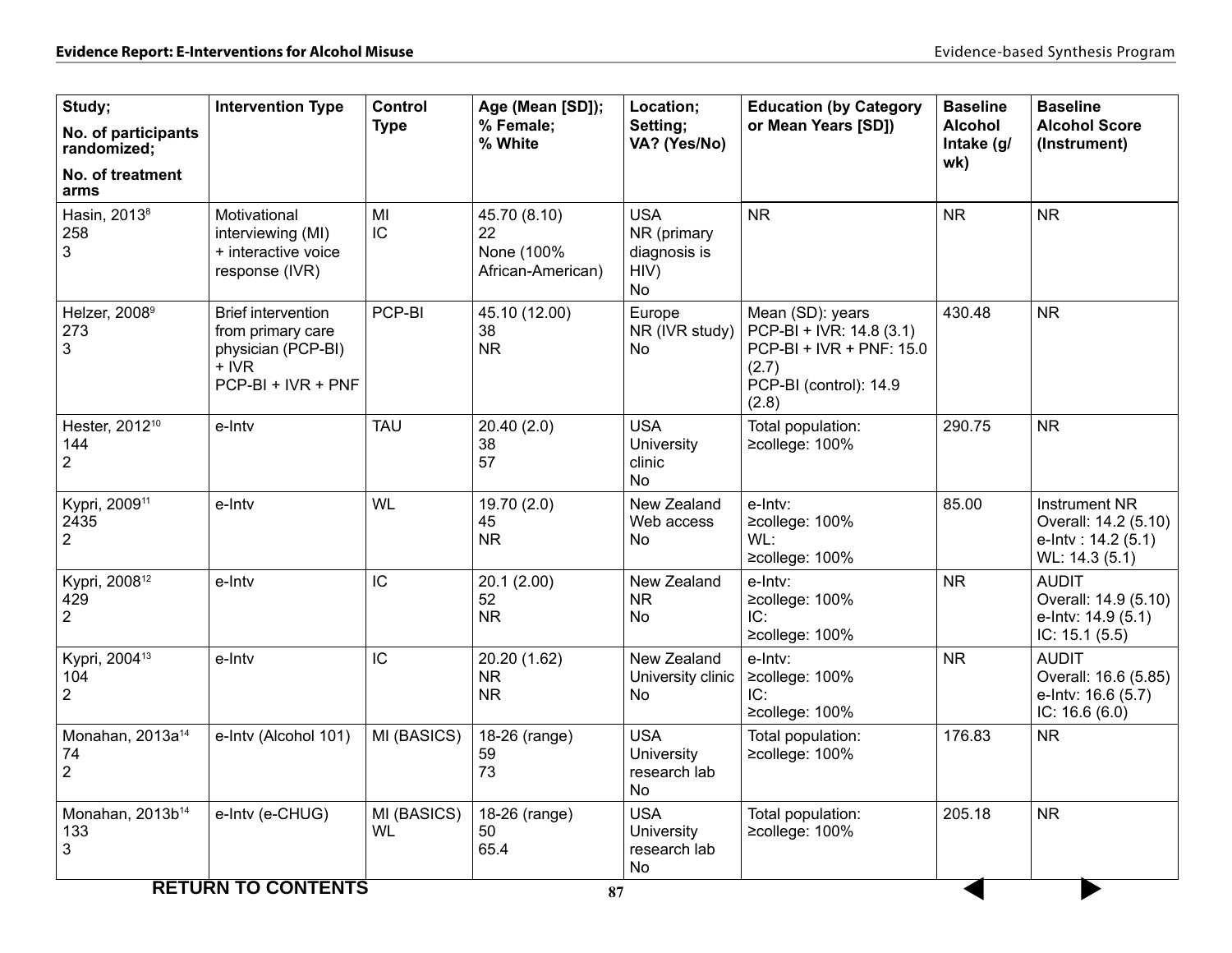| Study;<br>No. of participants<br>randomized;<br>No. of treatment<br>arms | <b>Intervention Type</b>                                            | Control<br><b>Type</b>    | Age (Mean [SD]);<br>% Female:<br>% White                                        | Location;<br>Setting;<br>VA? (Yes/No) | <b>Education (by Category</b><br>or Mean Years [SD])                                                                               | <b>Baseline</b><br><b>Alcohol</b><br>Intake (g/<br>wk) | <b>Baseline</b><br><b>Alcohol Score</b><br>(Instrument)                                                    |
|--------------------------------------------------------------------------|---------------------------------------------------------------------|---------------------------|---------------------------------------------------------------------------------|---------------------------------------|------------------------------------------------------------------------------------------------------------------------------------|--------------------------------------------------------|------------------------------------------------------------------------------------------------------------|
| Moreira, 2012 <sup>15</sup><br>1751<br>$\overline{2}$                    | e-Intv                                                              | <b>WL</b>                 | 17-19: 59.6%<br>20-24: 34.3%<br>$>25:6.1\%$<br>OR <25: 93.7%<br>62<br><b>NR</b> | Europe<br><b>NR</b><br><b>No</b>      | Total population:<br>≥college: 100%                                                                                                | 140.61                                                 | <b>AUDIT</b><br>Overall: 11.10 (7.01)<br>e-Intv: 11.25 (7.15)<br>WL: 11 (6.86)                             |
| Mundt, 2006 <sup>16</sup><br>60<br>3                                     | <b>IVR</b><br>IVR + follow-up<br>For relapse<br>prevention          | <b>WL</b>                 | 41.9 (9.20)<br>45<br>95                                                         | <b>USA</b><br>NR (IVR)<br>No          | <b>NR</b>                                                                                                                          | NA (relapse<br>prevention)                             | <b>NR</b>                                                                                                  |
| Neighbors, 2010 <sup>17</sup><br>491<br>3                                | e-Intv (gender-<br>specific feedback<br>[GSF]<br>multi-dose (GSF2+) | Attention<br>control (AC) | 18.2 (0.60)<br>57.6<br>65.3                                                     | <b>USA</b><br><b>NR</b><br><b>No</b>  | Total population:<br>≥college: 100%                                                                                                | 159.12                                                 | <b>NR</b>                                                                                                  |
| Neighbors, 2004 <sup>18</sup><br>252<br>$\overline{2}$                   | e-Intv                                                              | <b>WL</b>                 | 18.50 (1.2)<br>59<br>79.5                                                       | <b>USA</b><br>University<br><b>No</b> | Total population:<br>≥college: 100%                                                                                                | 161.35                                                 | ACI (alcohol<br>consumption<br>inventory)<br>Overall: 1.95 (1.35)<br>e-Intv:2.03 (1.35)<br>WL: 1.86 (1.35) |
| Neumann, 2006 <sup>19</sup><br>1136<br>$\overline{2}$                    | e-Intv                                                              | <b>WL</b>                 | Median (range):<br>30.5 (24-29)<br>21<br><b>NR</b>                              | Europe<br>Clinic<br><b>No</b>         | <b>NR</b>                                                                                                                          | 188.91                                                 | AUDIT (median<br>[IQR]<br>e-Intv: 7 (6-11)<br>WL: 8 (6-11)                                                 |
| Riper, 2008 <sup>20</sup><br>261<br>$\overline{2}$                       | e-Intv                                                              | IC                        | 46.1(9.1)<br>49<br><b>NR</b>                                                    | Europe<br><b>NR</b><br><b>No</b>      | e-Intv:<br><college: 31.5%<br=""><math>\geq</math>college: 68.5%<br/>IC:<br/><college: 29<br="">≥college: 71</college:></college:> | 436.00                                                 | <b>NR</b>                                                                                                  |
| Schulz, 2013 <sup>21</sup><br>448<br>$\overline{2}$                      | e-Intv                                                              | <b>WL</b>                 | 41.72 (NR)<br>43.5<br><b>NR</b>                                                 | Europe<br>Web access<br><b>No</b>     | Total population:<br>≥college: 34%                                                                                                 | 129.4                                                  | AUDIT≥ 8<br>Overall: 80%                                                                                   |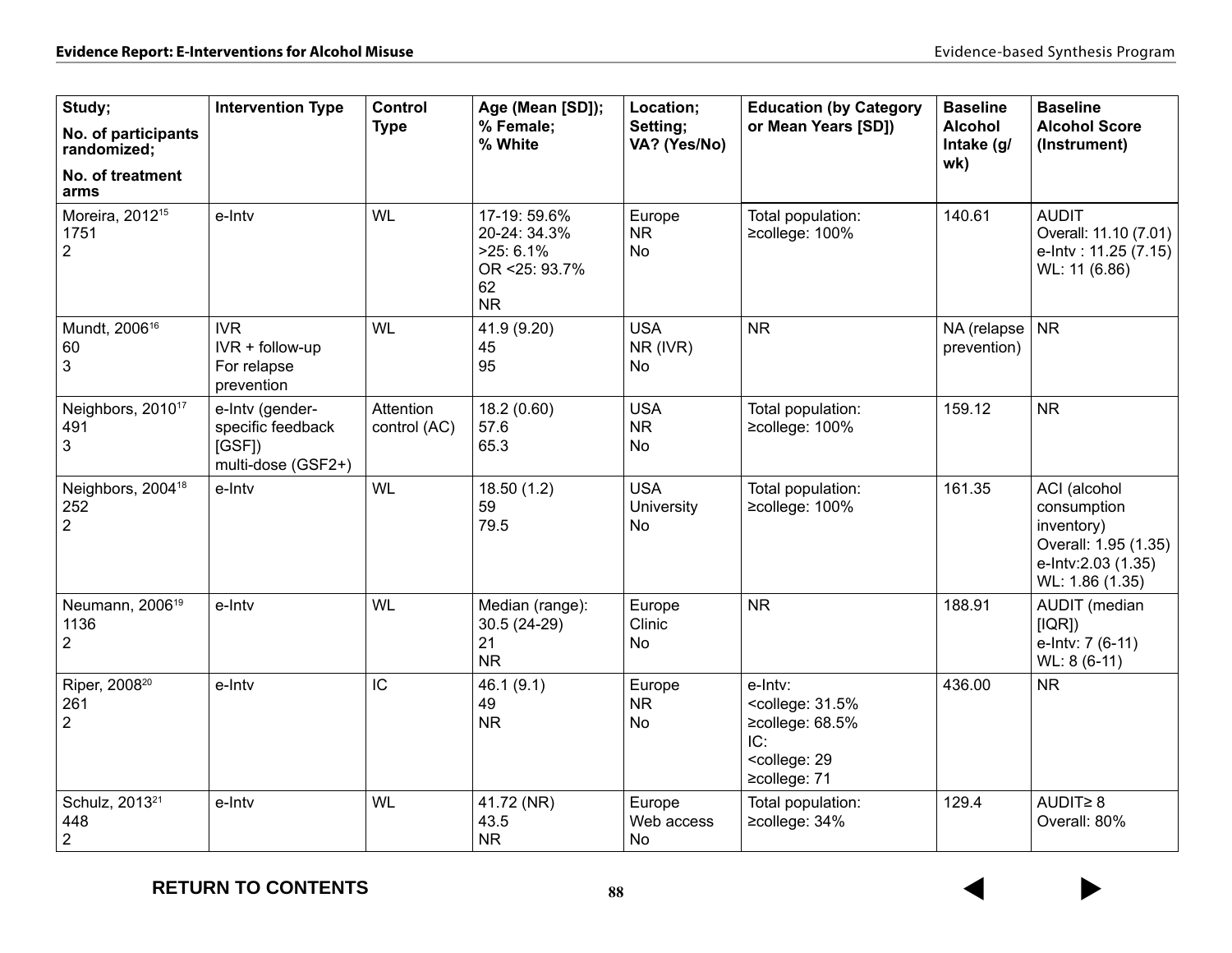| Study;<br>No. of participants<br>randomized;<br>No. of treatment<br>arms | <b>Intervention Type</b> | <b>Control</b><br><b>Type</b> | Age (Mean [SD]);<br>% Female;<br>% White | Location;<br>Setting;<br>VA? (Yes/No)                                | <b>Education (by Category</b><br>or Mean Years [SD])   | <b>Baseline</b><br>Alcohol<br>Intake (g/<br>wk) | <b>Baseline</b><br><b>Alcohol Score</b><br>(Instrument)                                                                                                   |
|--------------------------------------------------------------------------|--------------------------|-------------------------------|------------------------------------------|----------------------------------------------------------------------|--------------------------------------------------------|-------------------------------------------------|-----------------------------------------------------------------------------------------------------------------------------------------------------------|
| Sinadinovic, 2012 <sup>22</sup><br>202<br>$\overline{2}$                 | e-Intv                   | <b>TAU</b>                    | 32.5 (NR)<br>45<br><b>NR</b>             | Europe<br><b>NR</b><br>Dual diagnosis:<br>$ETOH + drug$<br><b>No</b> | <b>NR</b>                                              | <b>NR</b>                                       | AUDIT-C<br>Overall: 7.60 (2.85)<br>e-Intv: 7.8 (2.7)<br>TAU: 7.3 (3.0)                                                                                    |
| Voogt, 2013 <sup>23</sup><br>913<br>2                                    | e-Intv                   | WL                            | 20.9 (1.70)<br>40<br><b>NR</b>           | Europe<br><b>NR</b><br>No                                            | Total population:<br>≥college: 100%                    | 218.01                                          | <b>NR</b>                                                                                                                                                 |
| Wallace, 2011 <sup>24</sup><br>2652<br>$\overline{2}$                    | e-Intv                   | IC                            | 38.0(11.0)<br>57<br><b>NR</b>            | Europe<br><b>NR</b><br>No                                            | e-Intv:<br>≥college: 52%<br>IC:<br>$\geq$ college: 51% | 368.00                                          | AUDIT-C<br>Overall: 8.5 (2.02)                                                                                                                            |
| Walters, 2009 <sup>25</sup><br>279<br>4                                  | e-Intv (web FB only)     | MI<br>$MI + FB$<br><b>WL</b>  | 19.80 (NR)<br>64.2<br>84.6               | <b>USA</b><br><b>University</b><br>No                                | Total population:<br>≥college: 100%                    | 206.95                                          | Other RAPI<br>alcohol-related<br>problems<br>Overall: 6.35 (6.45)<br>e-Intv: 5.99 (6.01)<br>MI: 6.37 (6.50)<br>MI + FB: 6.67<br>(6.92)<br>WL: 6.38 (6.35) |

Abbreviations: AC=attention control; AUDIT=Alcohol Use Disorders Identification Test; AUDIT-C=Alcohol Use Disorders Identification Test-Consumption; e-Intv=electronic intervention; ETOH=alcohol; FB=feedback; g=grams; GSF=gender-specific feedback; GSF2+=multi-dose gender-specific feedback; HIV=human immunodeficiency virus; IC=information control; IQR=interquartile range; IVR= interactive voice response; MI=motivational interviewing; NA=not applicable; NR=not reported; PCP-BI=brief intervention from primary care physician; PNF=personalized normative feedback; RAPI=Rutgers Alcohol Problem Index; SD=standard deviation; TAU=treatment as usual; VA=Veterans Administration; wk=week; WL=waitlist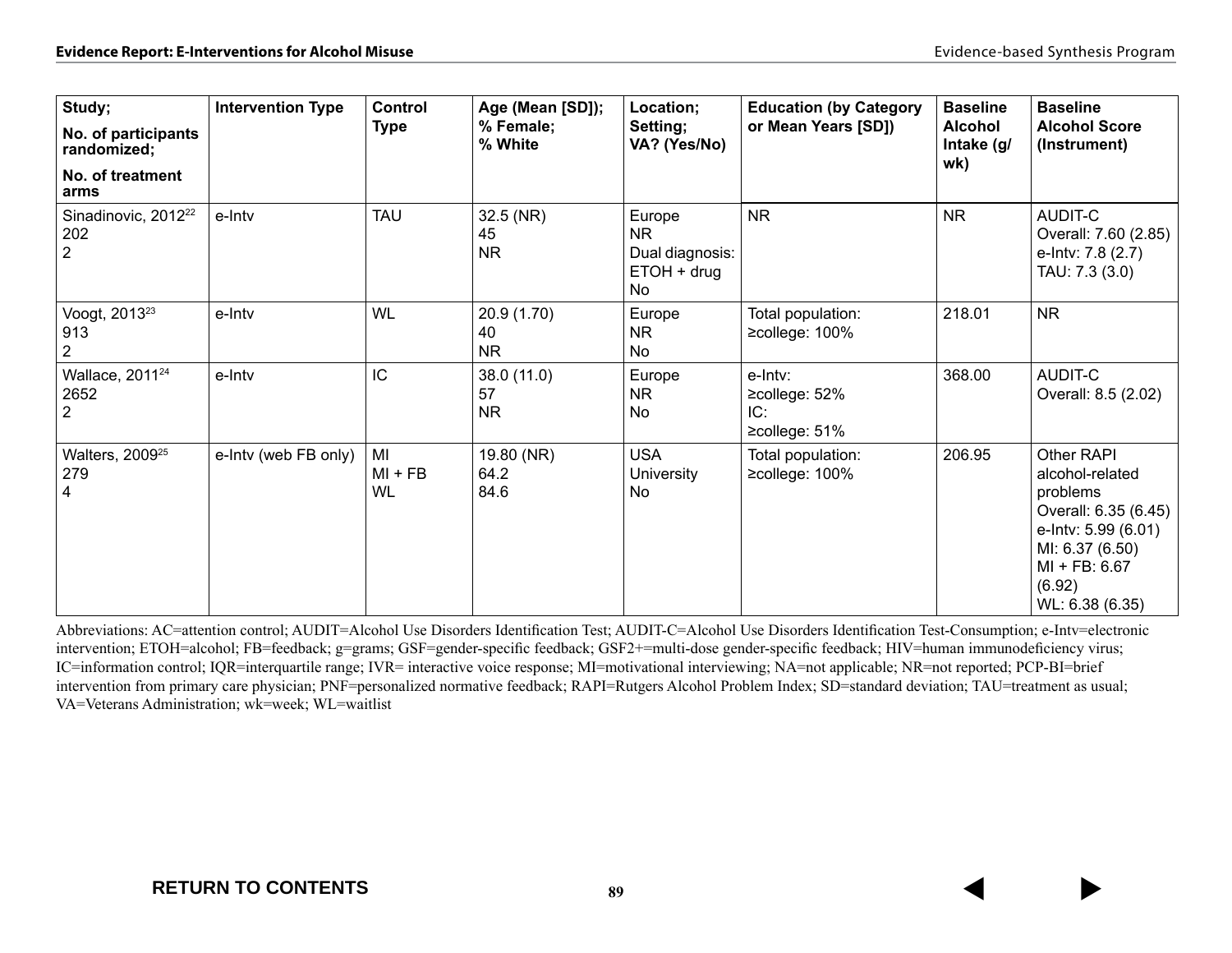# **References to Appendix E:**

- **1.** Barnett NP, Murphy JG, Colby SM, Monti PM. Efficacy of counselor vs. computer-delivered intervention with mandated college students. *Addict Behav.* 2007;32(11):2529-2548.
- **2.** Bischof G, Grothues JM, Reinhardt S, Meyer C, John U, Rumpf HJ. Evaluation of a telephone-based stepped care intervention for alcohol-related disorders: a randomized controlled trial. *Drug Alcohol Depend.* 2008;93(3):244-251.
- **3.** Boon B, Risselada A, Huiberts A, Riper H, Smit F. Curbing alcohol use in male adults through computer generated personalized advice: randomized controlled trial. *J Med Internet Res.* 2011;13(2):e43.
- **4.** Cucciare MA, Weingardt KR, Ghaus S, Boden MT, Frayne SM. A randomized controlled trial of a web-delivered brief alcohol intervention in Veterans Affairs primary care. *J Stud Alcohol Drugs.* 2013;74(3):428-436.
- **5.** Cunningham JA, Wild TC, Cordingley J, van Mierlo T, Humphreys K. A randomized controlled trial of an internet-based intervention for alcohol abusers. *Addiction.*  2009;104(12):2023-2032.
- **6.** Gustafson DH, McTavish FM, Chih MY, et al. A smartphone application to support recovery from alcoholism: a randomized clinical trial. *JAMA Psychiatry.* 2014;71(5):566-572.
- **7.** Hansen AB, Becker U, Nielsen AS, Gronbaek M, Tolstrup JS, Thygesen LC. Internetbased brief personalized feedback intervention in a non-treatment-seeking population of adult heavy drinkers: a randomized controlled trial. *J Med Internet Res.* 2012;14(4):e98.
- **8.** Hasin DS, Aharonovich E, O'Leary A, et al. Reducing heavy drinking in HIV primary care: a randomized trial of brief intervention, with and without technological enhancement. *Addiction.* 2013;108(7):1230-1240.
- **9.** Helzer JE, Rose GL, Badger GJ, et al. Using interactive voice response to enhance brief alcohol intervention in primary care settings. *J Stud Alcohol Drugs.* 2008;69(2):251-258.
- **10.** Hester RK, Delaney HD, Campbell W. The college drinker's check-up: outcomes of two randomized clinical trials of a computer-delivered intervention. *Psychol Addict Behav.*  2012;26(1):1-12.
- **11.** Kypri K, Hallett J, Howat P, et al. Randomized controlled trial of proactive web-based alcohol screening and brief intervention for university students. *Arch Intern Med.*  2009;169(16):1508-1514.
- **12.** Kypri K, Langley JD, Saunders JB, Cashell-Smith ML, Herbison P. Randomized controlled trial of web-based alcohol screening and brief intervention in primary care. *Arch Intern Med.* 2008;168(5):530-536.
- **13.** Kypri K, Saunders JB, Williams SM, et al. Web-based screening and brief intervention for hazardous drinking: a double-blind randomized controlled trial. *Addiction.*  2004;99(11):1410-1417.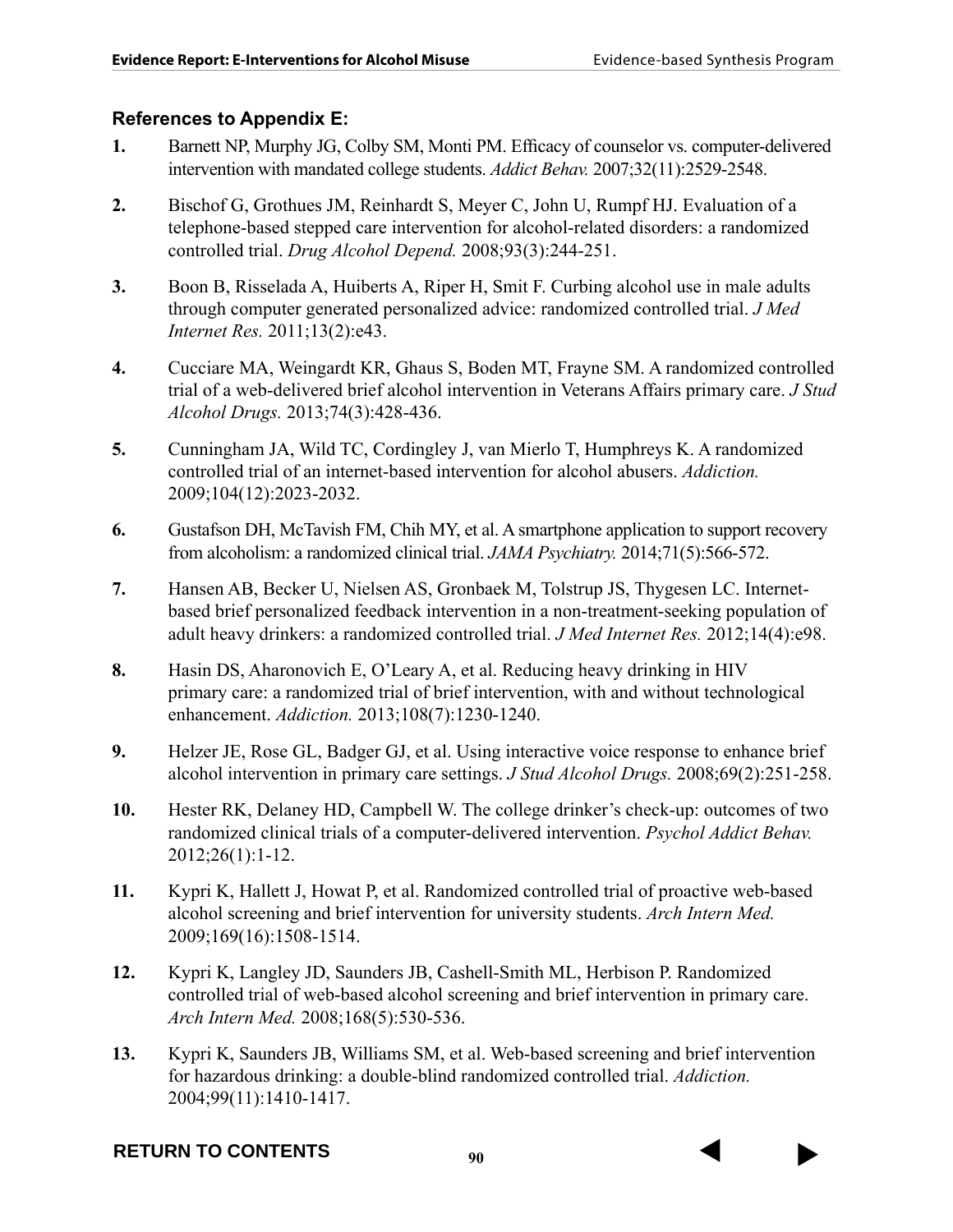- **14.** Monahan CJ, McDevitt-Murphy ME, Dennhardt AA, Skidmore JR, Martens MP, Murphy JG. The impact of elevated posttraumatic stress on the efficacy of brief alcohol interventions for heavy drinking college students. *Addict Behav.* 2013;38(3):1719-1725.
- **15.** Moreira MT, Oskrochi R, Foxcroft DR. Personalised normative feedback for preventing alcohol misuse in university students: Solomon three-group randomised controlled trial. *PLoS One.* 2012;7(9):e44120.
- **16.** Mundt JC, Moore HK, Bean P. An interactive voice response program to reduce drinking relapse: a feasibility study. *J Subst Abuse Treat.* 2006;30(1):21-29.
- **17.** Neighbors C, Lewis MA, Atkins DC, et al. Efficacy of web-based personalized normative feedback: a two-year randomized controlled trial. *J Consult Clin Psychol.*  2010;78(6):898-911.
- **18.** Neighbors C, Larimer ME, Lewis MA. Targeting misperceptions of descriptive drinking norms: efficacy of a computer-delivered personalized normative feedback intervention. *J Consult Clin Psychol.* 2004;72(3):434-447.
- **19.** Neumann T, Neuner B, Weiss-Gerlach E, et al. The effect of computerized tailored brief advice on at-risk drinking in subcritically injured trauma patients. *J Trauma.*  2006;61(4):805-814.
- **20.** Riper H, Kramer J, Smit F, Conijn B, Schippers G, Cuijpers P. Web-based self-help for problem drinkers: a pragmatic randomized trial. *Addiction.* 2008;103(2):218-227.
- **21.** Schulz DN, Candel MJ, Kremers SP, Reinwand DA, Jander A, de Vries H. Effects of a Web-based tailored intervention to reduce alcohol consumption in adults: randomized controlled trial. *J Med Internet Res.* 2013;15(9):e206.
- **22.** Sinadinovic K, Wennberg P, Berman AH. Targeting problematic users of illicit drugs with Internet-based screening and brief intervention: a randomized controlled trial. *Drug Alcohol Depend.* 2012;126(1-2):42-50.
- **23.** Voogt CV, Poelen EA, Kleinjan M, Lemmers LA, Engels RC. The effectiveness of the 'what do you drink' web-based brief alcohol intervention in reducing heavy drinking among students: a two-arm parallel group randomized controlled trial. *Alcohol Alcohol.*  2013;48(3):312-321.
- **24.** Wallace P, Murray E, McCambridge J, et al. On-line randomized controlled trial of an internet based psychologically enhanced intervention for people with hazardous alcohol consumption. *PLoS One.* 2011;6(3):e14740.
- **25.** Walters ST, Vader AM, Harris TR, Field CA, Jouriles EN. Dismantling motivational interviewing and feedback for college drinkers: a randomized clinical trial. *J Consult Clin Psychol.* 2009;77(1):64-73.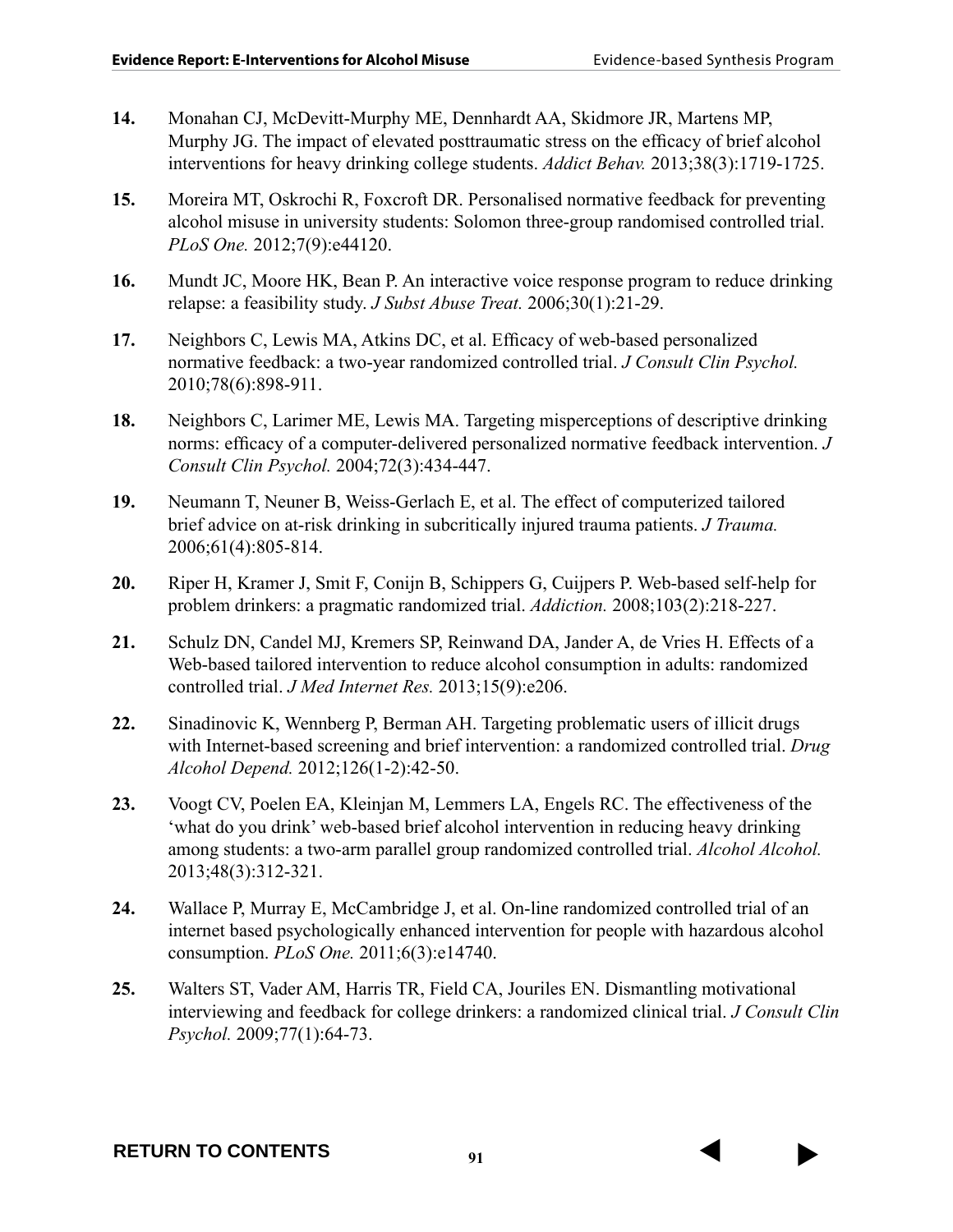# **APPENDIX F. E-INTERVENTION CHARACTERISTICS**

| Study                      | Population            | e-Intv                                             | Support<br>Level | Computer<br><b>Type</b>                            | Computer<br>Location | Security/<br>PHI?    | e-Program<br>Name      | GS-PNF?<br>Comparison             | <b>Treatment</b><br><b>Technique</b>                  | Face-to-face in<br>e-Intv?              | <b>Live Therapy</b><br>Sessions?                                                                                                                     | Computer<br><b>Sessions</b><br>(Number,<br>Length)                    |
|----------------------------|-----------------------|----------------------------------------------------|------------------|----------------------------------------------------|----------------------|----------------------|------------------------|-----------------------------------|-------------------------------------------------------|-----------------------------------------|------------------------------------------------------------------------------------------------------------------------------------------------------|-----------------------------------------------------------------------|
| Barnett, 2007 <sup>1</sup> | Students              | e-Intv                                             | $\overline{2}$   | Software<br>program on<br>a PC (desk or<br>laptop) | <b>NR</b>            | <b>NR</b>            | Alcohol 101            | Yes; student<br>peers             | PsyEdu,<br>AEdu                                       | Yes, for intake<br>only; F2F<br>control | $1 \times 45$ min<br>individual<br>session; 2 <sup>nd,</sup> , 25<br>min session 1<br>mo later in half<br>of each arm if<br>randomized to<br>booster | 1 x 20-25 min;<br>$2^{nd}$ x 20-25 min<br>if randomized to<br>booster |
| Bischof, 2008 <sup>2</sup> | <b>Adults</b>         | $e$ -Intv $+$<br>phone<br>(full,<br>stepped)       | 3                | <b>NR</b>                                          | <b>NR</b>            | <b>NR</b>            | <b>NR</b>              | <b>No</b>                         | SBI, TF                                               | Yes, with the<br>e-Intv                 | 4 scheduled<br>calls, each 30-<br>40 min                                                                                                             | 1, length NR                                                          |
| Boon, 2011 <sup>3</sup>    | <b>Adults</b>         | e-Intv                                             | $\overline{2}$   | Accessed via<br>Web                                | University           | <b>NR</b>            | www.drinktest.<br>nl   | Yes; age-<br>matched adults       | SBI, NC,<br>goals                                     | RA for<br>screening only                | <b>NA</b>                                                                                                                                            | $1 \times 10$ min                                                     |
| Cucciare,<br>20134         | <b>Adults</b>         | e-Intv                                             | $\mathbf{1}$     | Accessed via<br>Web                                | PC in clinic         | <b>NR</b>            | <b>NR</b>              | Yes; age-<br>matched adults       | PsyEdu, NC                                            | No                                      | <b>NA</b>                                                                                                                                            | 1 x 10-15 min                                                         |
| Cunning-ham,<br>20095      | Adults                | e-Intv                                             | 1                | Accessed via<br>Web                                | <b>NR</b>            | Secure; no<br>PHI    | Check Your<br>Drinking | Yes: age-<br>matched adults       | PsyEdu, NC,<br><b>SBI</b>                             | No                                      | <b>NA</b>                                                                                                                                            | $1x < 10$ min                                                         |
| Gustafson,<br>20146        | Adults                | e-Intv<br>after<br>residen-<br>tial treat-<br>ment | $\overline{2}$   | Smartphone                                         | Mobile               | Secure;<br><b>NR</b> | A-CHESS                | No                                | AS-Edu, CBT,<br>email, GPS,<br>peer, RP,<br>S-M, text | No                                      | No                                                                                                                                                   | 41% used some<br>features daily;<br>weekly check-in                   |
| Hansen, 2012 <sup>7</sup>  | Adults                | e-Intv<br>PFI & PNF                                | 1                | Accessed via<br>Web                                | <b>NR</b>            | Secure;<br><b>NR</b> | <b>NR</b>              | Yes;<br>municipality<br>residents | SBI, NC,<br>PsyEdu                                    | No                                      | <b>NA</b>                                                                                                                                            | 1, length NR                                                          |
| Hasin, 2013 <sup>8</sup>   | Adult-HIV<br>patients | IVR+MI                                             | 3                | NA: IVR                                            | <b>NA</b>            | <b>NR</b>            | <b>NR</b>              | <b>NA</b><br>(IVR)                | PsyEdu, SBI,<br>S-M, goals                            | Yes, MI with<br>PhD;<br>F2F control     | 3 in-person<br>sessions<br>1st: 20-25 min;<br>2nd/3rd: 10-15<br>min                                                                                  | IVR, 60 days, 1-3<br>min per day                                      |
| Helzer, 2008 <sup>9</sup>  | <b>Adults</b>         | <b>IVR</b>                                         | 3                | NA: IVR<br>(PCP-BI+IVR;<br>PCP-<br>BI+IVR+PNF)     | IVR on<br>phone      | <b>NR</b>            | <b>NR</b>              | NA (IVR)                          | SBI, S-M,<br>goals                                    | Yes, for intake<br>only;<br>F2F control | <b>NR</b>                                                                                                                                            | Daily IVR x 6<br>mo;<br>Monthly group;<br>length NR                   |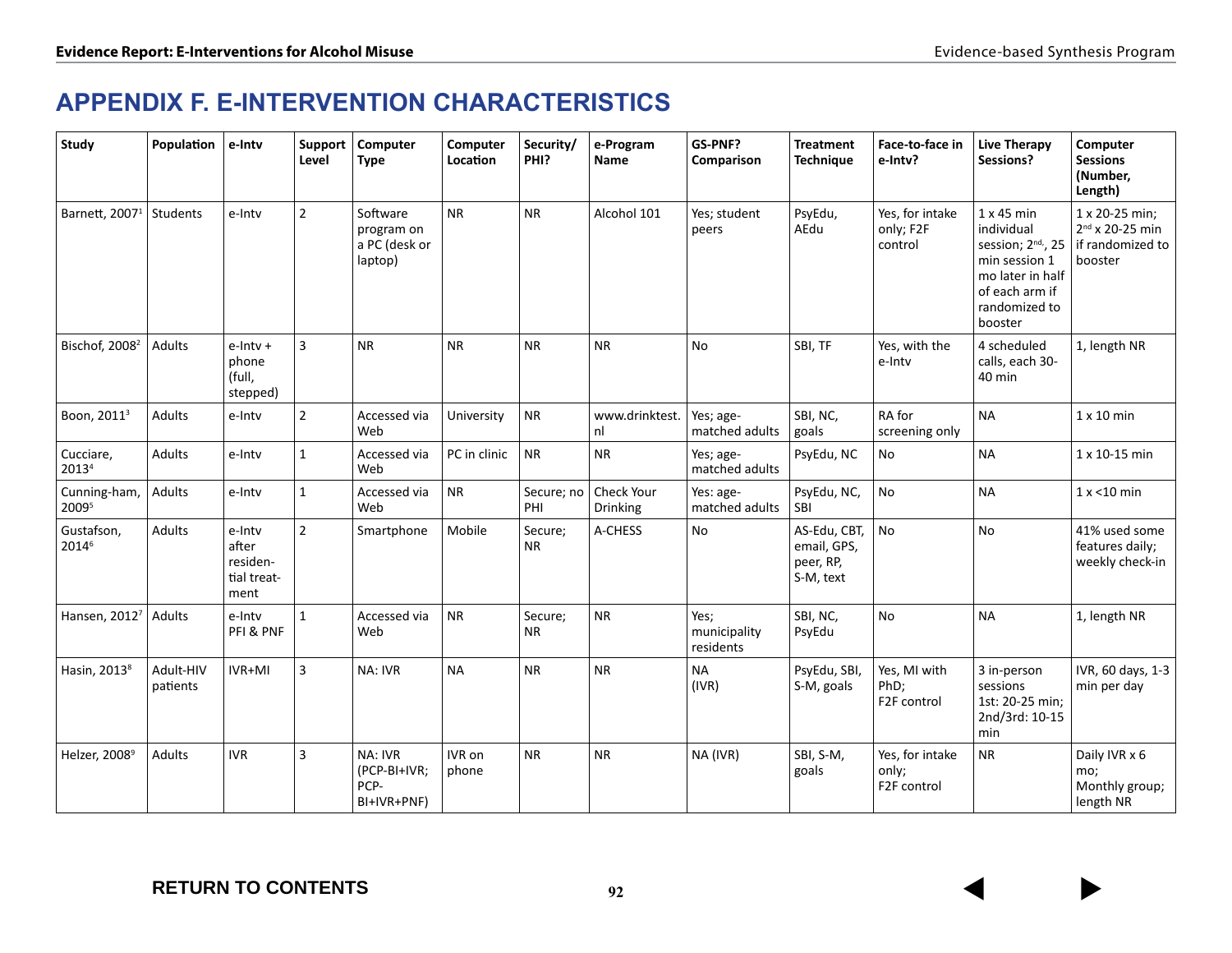| <b>Study</b>                    | Population                       | e-Intv                              | Support<br>Level | Computer<br><b>Type</b>                               | Computer<br>Location        | Security/<br>PHI?    | e-Program<br>Name               | GS-PNF?<br>Comparison                              | <b>Treatment</b><br><b>Technique</b> | Face-to-face in<br>e-Intv?                                          | <b>Live Therapy</b><br>Sessions?                                 | Computer<br><b>Sessions</b><br>(Number,<br>Length)                      |
|---------------------------------|----------------------------------|-------------------------------------|------------------|-------------------------------------------------------|-----------------------------|----------------------|---------------------------------|----------------------------------------------------|--------------------------------------|---------------------------------------------------------------------|------------------------------------------------------------------|-------------------------------------------------------------------------|
| Hester, 2012 <sup>10</sup>      | <b>Students</b>                  | e-Intv                              | $\overline{2}$   | Software<br>program on a<br>PC (desktop<br>or laptop) | Student<br>health<br>clinic | Secure; no<br>PHI    | College<br>Drinker's<br>Checkup | Yes; student<br>peers                              | SBI, NC,<br>goals, DBE               | RA for<br>screening only                                            | <b>NA</b>                                                        | $1x35$ min                                                              |
| Kypri, 2009 <sup>11</sup>       | <b>Students</b>                  | e-Intv                              | $\mathbf{1}$     | Accessed via<br>Web                                   | Home                        | <b>NR</b>            | <b>THRIVE</b>                   | Yes: age-<br>matched,<br>New Zealand<br>population | PsyEdu, NC,<br>Hwk, TF               | No                                                                  | (Extensive<br>assessment)                                        | $2(1 + "booster"$<br>at $1 \text{ mo}$ );<br>length NR                  |
| Kypri, 2008 <sup>12</sup>       | Students                         | e-Intv x 1<br>(multi-<br>dose $x 3$ | $\overline{2}$   | Accessed via<br>Web                                   | <b>NR</b>                   | <b>NR</b>            | <b>NR</b>                       | <b>NR</b>                                          | SBI, AS-Edu                          | RA for<br>screening only                                            | <b>NA</b>                                                        | 1 or 3 SBI<br>sessions;<br>median length<br>$9.3 \text{ min}$           |
| Kypri, 2004 <sup>13</sup>       | Students                         | e-Intv                              | $\overline{2}$   | Accessed via<br>Web                                   | Student<br>Health<br>Clinic | <b>NR</b>            | <b>NR</b>                       | <b>NR</b>                                          | SBI, NC, AS-<br>Edu, CMN             | RA for<br>screening only                                            | <b>Technical aid</b><br>plus gave<br>leaflet                     | 1, average<br>length 11.2 min                                           |
| Monahan,<br>$2013a^{14}$        | Students                         | e-Intv                              | $\mathbf{1}$     | Software<br>program on a<br>PC (desktop<br>or laptop) | Research<br>lab             | <b>NR</b>            | Alcohol 101                     | No                                                 | PsyEdu                               | Yes, graduate<br>student for<br>intake;<br>F <sub>2</sub> F control | 1 individual<br>session,<br>50-60 min                            | $1 \times 30+$ min                                                      |
| Monahan,<br>2013b <sup>14</sup> | Students                         | e-Intv                              | $\mathbf{1}$     | Software<br>program on a<br>PC (desktop<br>or laptop) | Research<br>lab             | <b>NR</b>            | e-CHUG                          | Yes; student<br>peers                              | PsyEdu                               | Yes, graduate<br>student for<br>intake;<br>F2F control              | 1 individual<br>session,<br>50-60 min                            | $1 \times 30+$ min                                                      |
| Moreira,<br>201215              | <b>Students</b>                  | e-Intv                              | $\mathbf{1}$     | Accessed via<br>Web                                   | <b>NR</b>                   | <b>NR</b>            | <b>NR</b>                       | Yes, but not GS;<br>student peers                  | SBI, AS-Edu                          | No                                                                  | <b>NA</b>                                                        | 1, length NR                                                            |
| Mundt, 2006 <sup>16</sup>       | Adults:<br>Relapse<br>prevention | <b>IVR</b><br>$IVR + FU$            | 3                | NA: IVR                                               | <b>NA</b>                   | Secure; no<br>PHI    | NR                              | <b>NA</b><br>(IVR)                                 | PsyEdu, SBI,<br>S-M, goals           | Yes, with study<br>coordinator                                      | 4 calls; option<br>to receive and/<br>or leave phone<br>messages | IVR, 90 days, <5<br>min each day                                        |
| Neighbors,<br>201017            | Students                         | e-Intv<br>GSF,<br>$GSF2+$           | $\mathbf{1}$     | Accessed via<br>Web                                   | <b>NR</b>                   | Secure;<br><b>NR</b> | <b>BASICS</b>                   | Yes: student<br>peers                              | <b>SBI</b>                           | <b>No</b>                                                           | <b>NA</b>                                                        | GSF: 1<br>$GSF2 + 2 - 5$<br>based on<br>adherence (each<br>50 min long) |
| Neighbors,<br>200418            | Students                         | e-Intv                              | $\mathbf{1}$     | Accessed via<br>Web                                   | College<br>classroom        | <b>NR</b>            | <b>BASICS</b>                   | Yes, but NR if<br>GS; student<br>peers             | PsyEdu, SBI                          | No                                                                  | NA but<br>extensive<br>assessment                                | 1, length NR                                                            |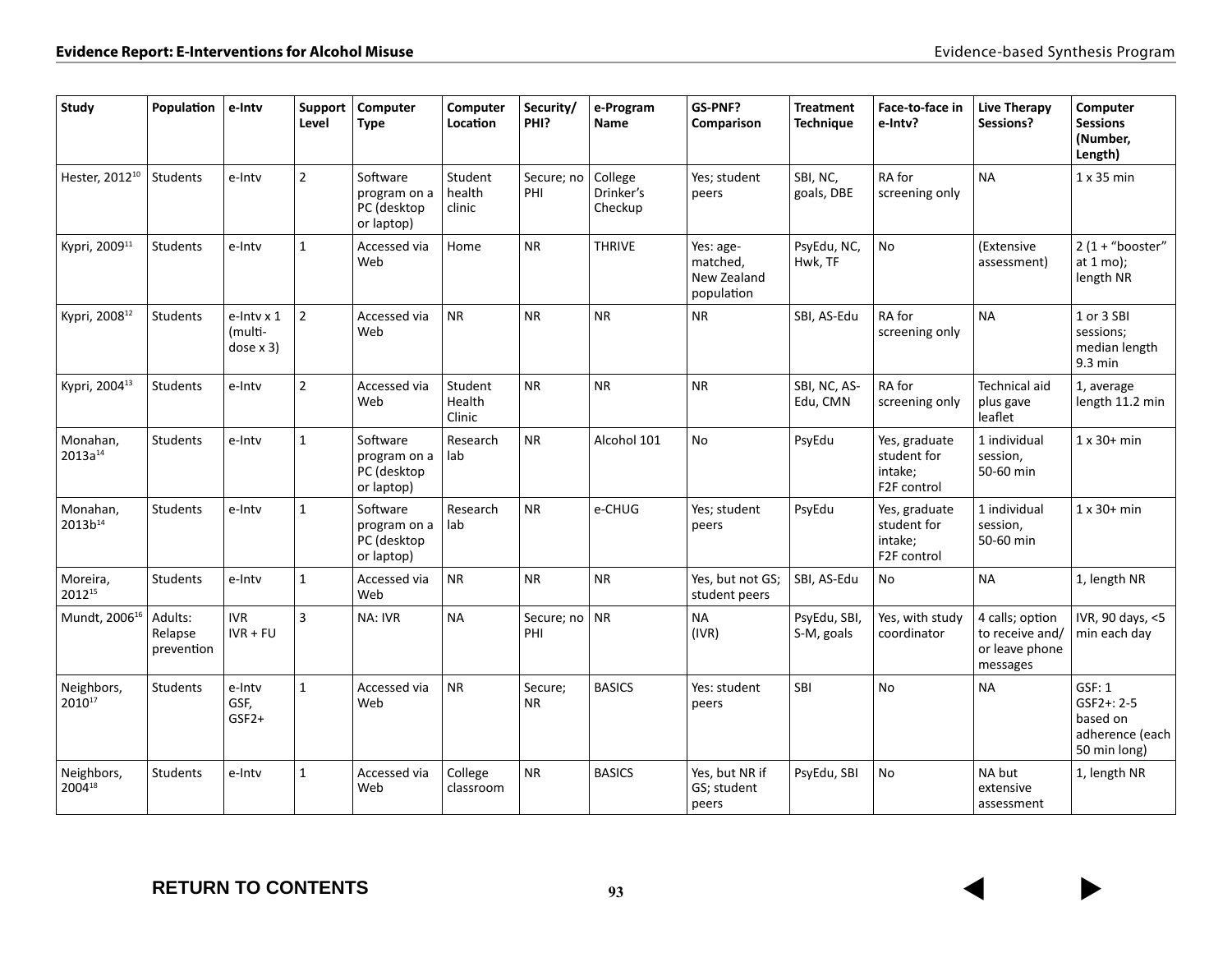| Study                     | Population                  | e-Intv | Support<br>Level | Computer<br>Type                                   | Computer<br>Location | Security/<br>PHI? | e-Program<br>Name                              | GS-PNF?<br>Comparison                       | <b>Treatment</b><br><b>Technique</b> | Face-to-face in<br>e-Intv?                       | Live Therapy<br>Sessions? | Computer<br><b>Sessions</b><br>(Number,<br>Length)         |
|---------------------------|-----------------------------|--------|------------------|----------------------------------------------------|----------------------|-------------------|------------------------------------------------|---------------------------------------------|--------------------------------------|--------------------------------------------------|---------------------------|------------------------------------------------------------|
| Neumann,<br>200619        | <b>Adults</b>               | e-Intv | $\overline{2}$   | Software<br>program on<br>a PC (desk or<br>laptop) | Clinic               | <b>NR</b>         | <b>FRAMES</b>                                  | Yes, but GS NA<br>(all men)                 | PsyEdu, SBI,<br>goals, TPR           | RA for<br>screening only                         | <b>NA</b>                 | $1 \times 90$ min                                          |
| Riper, 2008 <sup>20</sup> | Adults                      | e-Inty | $\overline{2}$   | Accessed via<br>Web                                | <b>NR</b>            | Secure; no<br>PHI | minderdrinken.<br>nl                           | <b>No</b>                                   | S-M, ST,<br>goals                    | Moderated<br>peer-to-peer<br>discussion<br>forum | 6 wk                      | <b>NR</b>                                                  |
| Schulz 2013 <sup>21</sup> | <b>Adults</b>               | e-Intv |                  | Accessed via<br>Web                                | <b>NA</b>            | <b>NR</b>         | Alcohol-<br>Everything<br><b>Within Limits</b> | Yes, but NR if<br>GS; NR                    | AS-Edu, NC,<br>PNF, PsyEdu,<br>TF    | <b>No</b>                                        | <b>No</b>                 | 3, length NR                                               |
| Sinadinovic,<br>201222    | Adults:<br>alcohol<br>&drug | e-Inty | -1               | Accessed via<br>Web                                | <b>NR</b>            | <b>NR</b>         | eScreen.se                                     | Yes, but NR if<br>GS; Swedish<br>population | SBI, S-M, MI                         | <b>No</b>                                        | <b>NA</b>                 | Unlimited;<br>mean $(SD) =$<br>$2.66(4.31)$ ,<br>length NR |
| Voogt, 2013 <sup>23</sup> | Students                    | e-Intv | 1                | Accessed via<br>Web                                | <b>NR</b>            | <b>NR</b>         | What Do You<br>Drink (WDYD)                    | Yes; student<br>peers                       | PsyEdu                               | No                                               | <b>NA</b>                 | $1 \times 20$ min                                          |
| Wallace,<br>201124        | Adults                      | e-Intv |                  | Accessed via<br>Web                                | <b>NR</b>            | Secure; no<br>PHI | Down Your<br><b>Drink</b>                      | Yes; UK<br>population                       | SBI, S-M, ST,<br>goals, VC, RP       | No                                               | <b>NA</b>                 | Unlimited,<br>length NR                                    |
| Walters,<br>200925        | Students                    | e-Intv |                  | Accessed via<br>Web                                | Home                 | <b>NR</b>         | e-CHUG<br>(modified)                           | Yes: U.S.<br>student norms                  | SBI, NC                              | No;<br>F2F control                               | <b>NA</b>                 | $1 \times 30$ min                                          |

Abbreviations: A-CHESS=Addiction-Comprehensive Health Enhancement Support System; AEdu=alcohol education through "virtual party," taking personal responsibility; AS-Edu=alcohol-specific education; BASICS=Brief Alcohol Screening and Intervention for College Students; CBT=computerized cognitive-behavioral therapy program; CMN=correction of misperceived norms; DBE=decisional balance exercise; e-CHUG=Electronic Check-Up to Go; e-Intv=electronic intervention; email=email response from counselor; F2F=face-to-face; FRAMES=feedback, responsibility, advice, menu of options, empathy, self-efficacy; FU=follow-up; goals=goal-setting; GPS=global position monitoring of high-risk locations; GS=gender-specific; GSF=gender-specific feedback; GSF2+=multi-dose gender-specific feedback; GS-PNF=gender-specific personalized normative feedback; HIV=human immunodeficiency virus; Hwk=homework; IVR= interactive voice response; MI=motivational interviewing; min=minute(s); mo=month(s); NA=not applicable; NC=negative consequences; NR=not reported; PC=personal computer; PCP-BI=brief intervention from primary care physician; peer=online peer support; PFI=personalized feedback intervention; PHI=protected health information; PNF=personalized normative feedback; PsyEdu=psychoeducation; RA=research assistant; RP=relapse prevention; SBI=screening and brief intervention; SD=standard deviation; S-M=self-monitoring; ST=skills training; text=motivational quotes via text message; TF=tailored feedback (blood level); THRIVE=Tertiary Health Research Intervention Via Email; TPR=taking personal responsibility; VC=values clarification; WDYD=What Do You Drink; wk=weeks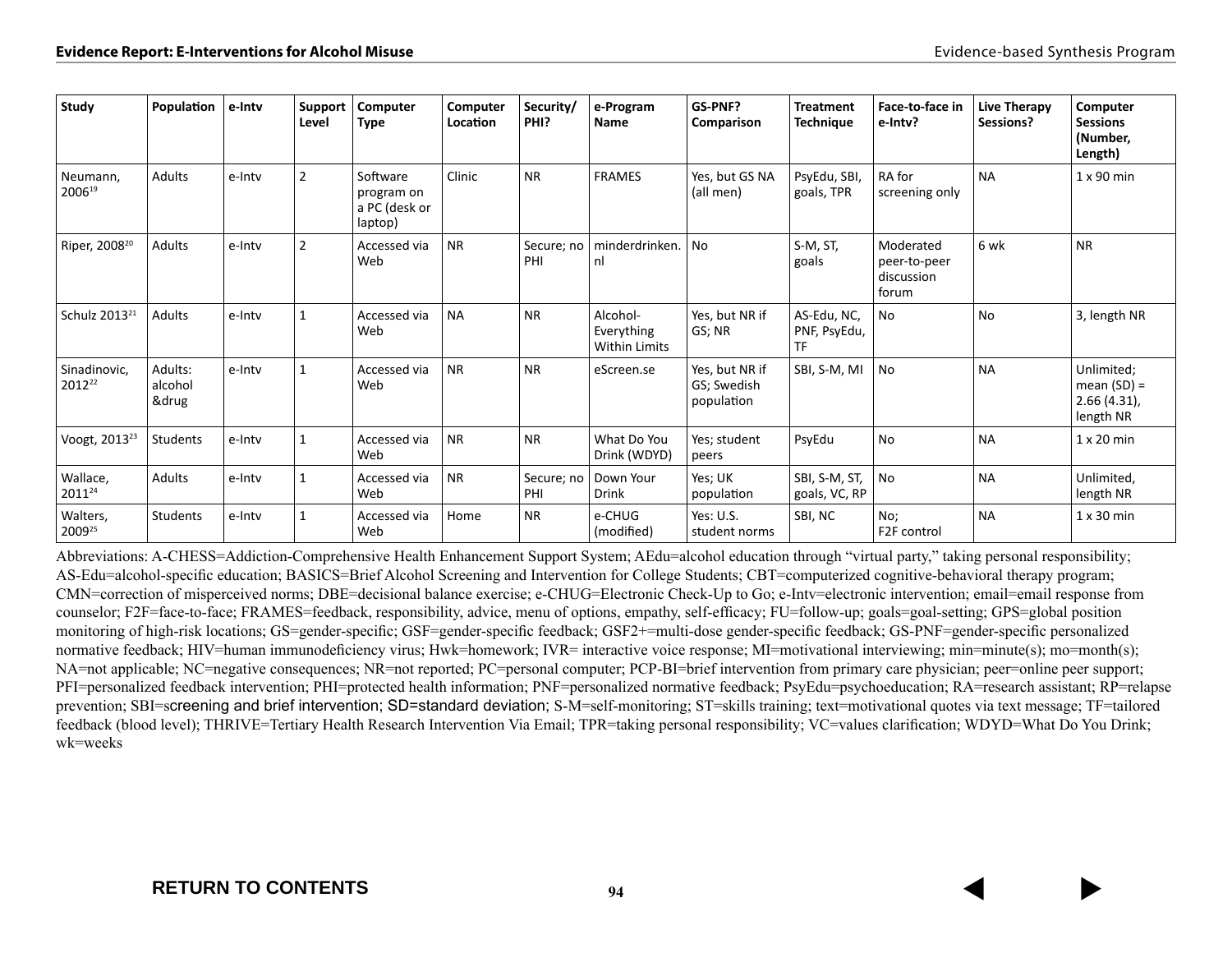# **References to Appendix F:**

- **1.** Barnett NP, Murphy JG, Colby SM, Monti PM. Efficacy of counselor vs. computerdelivered intervention with mandated college students. *Addict Behav.* 2007;32(11):2529- 2548.
- **2.** Bischof G, Grothues JM, Reinhardt S, Meyer C, John U, Rumpf HJ. Evaluation of a telephone-based stepped care intervention for alcohol-related disorders: a randomized controlled trial. *Drug Alcohol Depend.* 2008;93(3):244-251.
- **3.** Boon B, Risselada A, Huiberts A, Riper H, Smit F. Curbing alcohol use in male adults through computer generated personalized advice: randomized controlled trial. *J Med Internet Res.* 2011;13(2):e43.
- **4.** Cucciare MA, Weingardt KR, Ghaus S, Boden MT, Frayne SM. A randomized controlled trial of a web-delivered brief alcohol intervention in Veterans Affairs primary care. *J Stud Alcohol Drugs.* 2013;74(3):428-436.
- **5.** Cunningham JA, Wild TC, Cordingley J, van Mierlo T, Humphreys K. A randomized controlled trial of an internet-based intervention for alcohol abusers. *Addiction.*  2009;104(12):2023-2032.
- **6.** Gustafson DH, McTavish FM, Chih MY, et al. A smartphone application to support recovery from alcoholism: a randomized clinical trial. *JAMA Psychiatry.* 2014;71(5):566- 572.
- **7.** Hansen AB, Becker U, Nielsen AS, Gronbaek M, Tolstrup JS, Thygesen LC. Internetbased brief personalized feedback intervention in a non-treatment-seeking population of adult heavy drinkers: a randomized controlled trial. *J Med Internet Res.* 2012;14(4):e98.
- **8.** Hasin DS, Aharonovich E, O'Leary A, et al. Reducing heavy drinking in HIV primary care: a randomized trial of brief intervention, with and without technological enhancement. *Addiction.* 2013;108(7):1230-1240.
- **9.** Helzer JE, Rose GL, Badger GJ, et al. Using interactive voice response to enhance brief alcohol intervention in primary care settings. *J Stud Alcohol Drugs.* 2008;69(2):251-258.
- **10.** Hester RK, Delaney HD, Campbell W. The college drinker's check-up: outcomes of two randomized clinical trials of a computer-delivered intervention. *Psychol Addict Behav.*  2012;26(1):1-12.
- **11.** Kypri K, Hallett J, Howat P, et al. Randomized controlled trial of proactive web-based alcohol screening and brief intervention for university students. *Arch Intern Med.*  2009;169(16):1508-1514.
- **12.** Kypri K, Langley JD, Saunders JB, Cashell-Smith ML, Herbison P. Randomized controlled trial of web-based alcohol screening and brief intervention in primary care. *Arch Intern Med.* 2008;168(5):530-536.